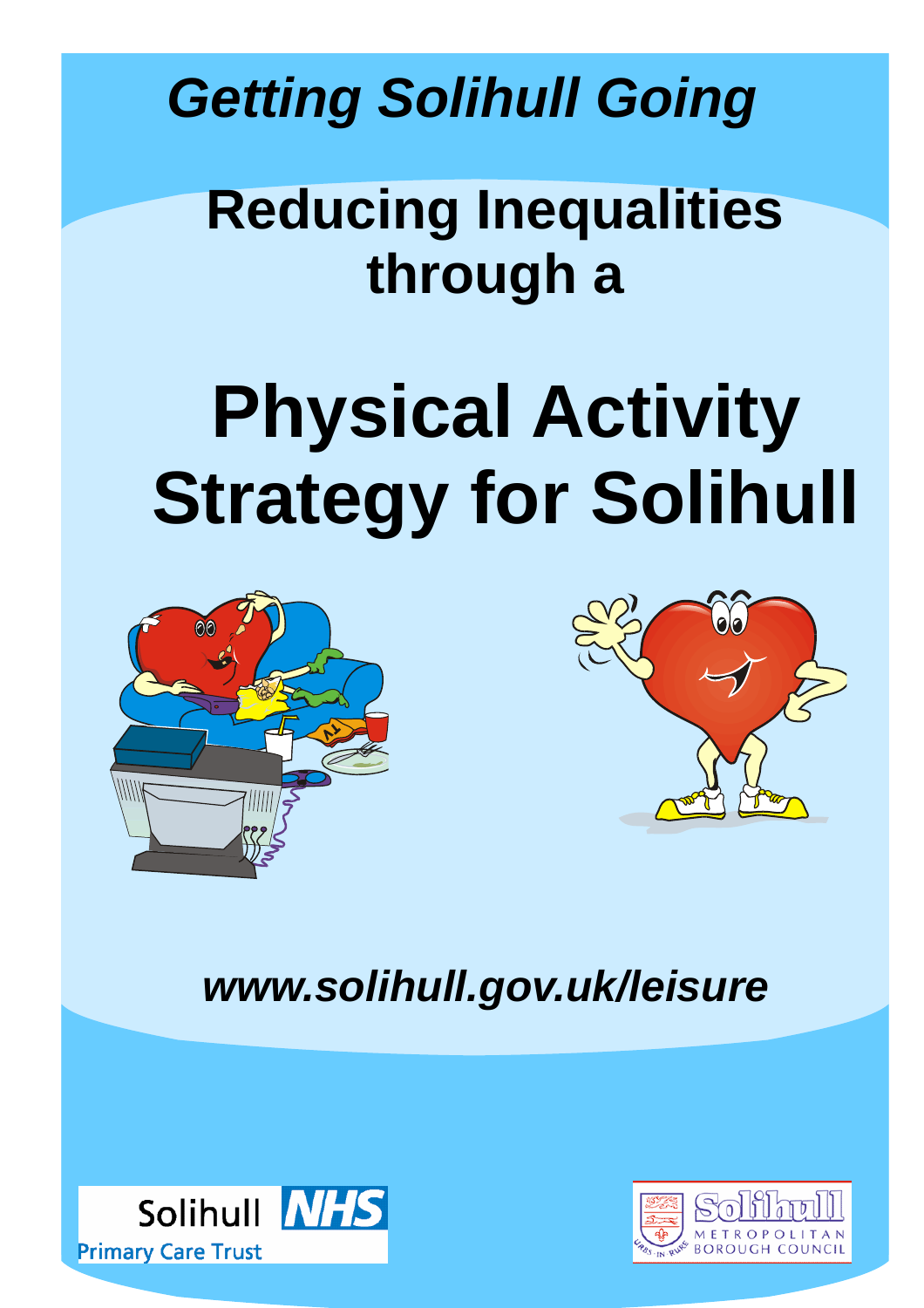# **Forward**

We are delighted to introduce you to the Strategy for Physical Activity in Solihull.

Solihull Metropolitan Borough Council and Solihull Primary Care Trust share a vision of health and well being for all the citizens of the Borough.



**Primary Care Trust** 



*'Towards a Healthier Horizon' 'A place where well-being, pride and quality of life is enjoyed by all.'* 

Leading a physically active life brings many benefits to health and well-being and thus is an important step along the way to achieve this shared vision.

In a world of finite resources it makes sense that we take a strategic approach to promoting physical activity, which encourages partnership and which is based on an analysis of need, evidence of what works and which has ownership by a wide range of stakeholders.

This strategy is the first produced for Solihull, and is the result of extensive consultation with all of the numerous providers of, and enablers for, physical activity in the Borough. This strategy will provide the "joined-up" strategic direction for development of services and facilities for all of those providers and enablers.

eactes Mcg

Jeanette McGarry **Dennis Wilkes** Director of Community Services Director of Public Health

Strategy Contacts: Alice Davey **Alice Davey Angela Gabb** Head of Community Services SMBC Senior Health Promotion Specialist (Sport & Recreation) Solihull PCT 0121 704 6996 0121 712 8304 adavey@solihull.gov.uk angela.gabb@solihull.gov.uk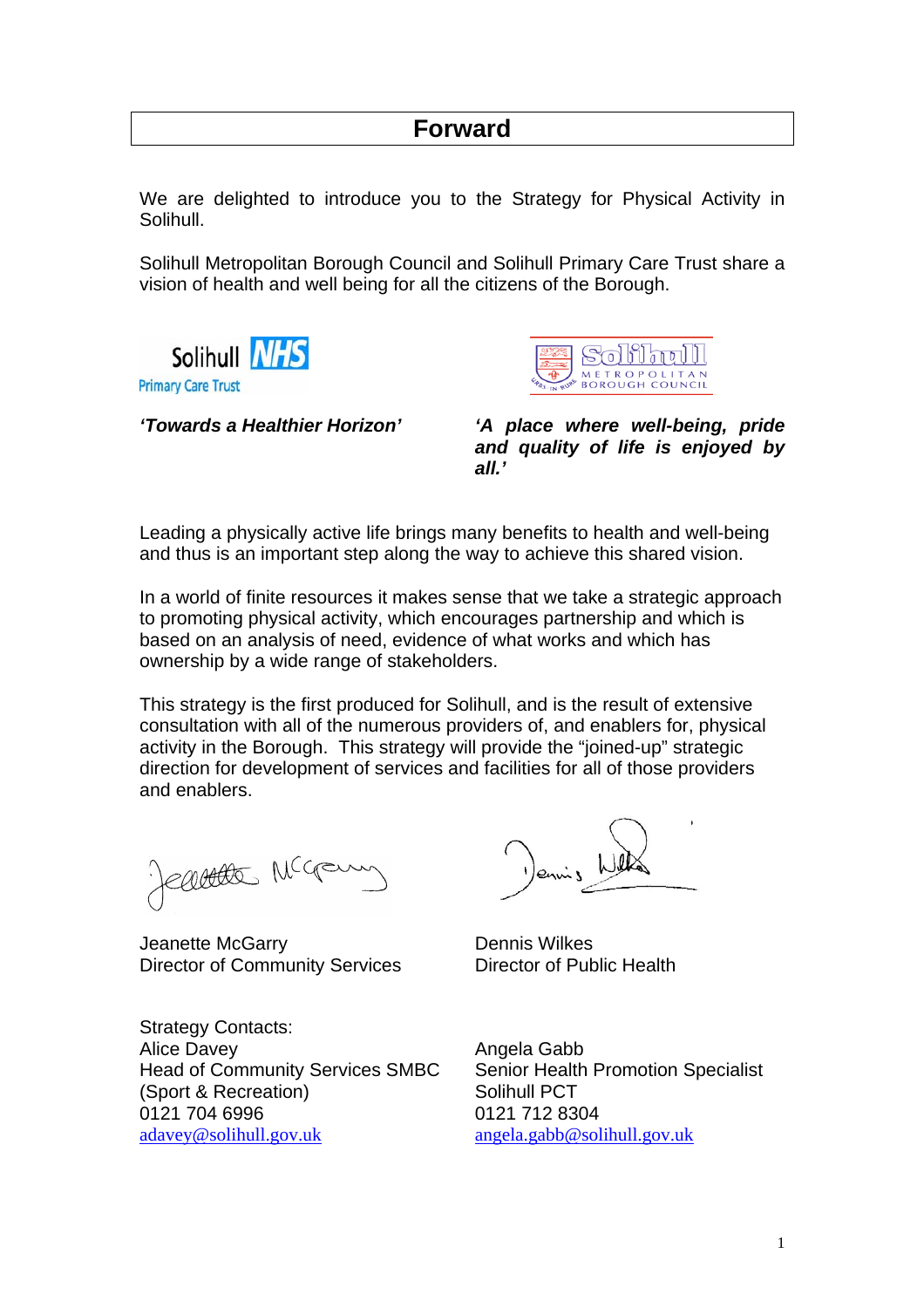# **Contents**

**Page 2016 Page 2016 Page 2016** 

| 1.                         | <b>Rationale for a strategy</b>                                                                                                                                                               | 3                          |
|----------------------------|-----------------------------------------------------------------------------------------------------------------------------------------------------------------------------------------------|----------------------------|
|                            | 1.1<br>The importance of physical activity for health and well-being<br>1.2<br>Prevalence of inactivity<br>1.3<br>Policy drivers<br>1.4<br>What is strategy?                                  |                            |
| 2.                         | Where are we now?                                                                                                                                                                             | 8                          |
|                            | 2.1<br>Inequalities in health<br>2.2<br>Levels of physical activity<br>2.3<br>Services, interventions, facilities, opportunities and resources<br>Key challenges for Solihull<br>2.4          |                            |
| 3.                         | Where do we want to get to?                                                                                                                                                                   | 11                         |
|                            | Recommendations for physical activity<br>3.1<br>3.2<br>Addressing health inequalities<br>3.3<br>Engaging people in health<br>A shared vision for Solihull<br>3.4                              |                            |
|                            | 4. How do we get to where we want to be?<br>17                                                                                                                                                |                            |
| 5.                         | Strategy consultation, implementation,<br>monitoring and review                                                                                                                               | 18                         |
| 6.                         | <b>Acknowledgements</b>                                                                                                                                                                       | 18                         |
| 7.                         | <b>References</b>                                                                                                                                                                             | 19                         |
|                            | <b>Appendices</b>                                                                                                                                                                             |                            |
| 1.<br>2.<br>3.<br>4.<br>5. | Policy and strategy relevant to physical activity<br><b>Mapping exercise</b><br><b>Evidence base</b><br><b>Consultees</b><br><b>Physical Activity for Solihull Strategic Group Membership</b> | 21<br>25<br>49<br>50<br>51 |

2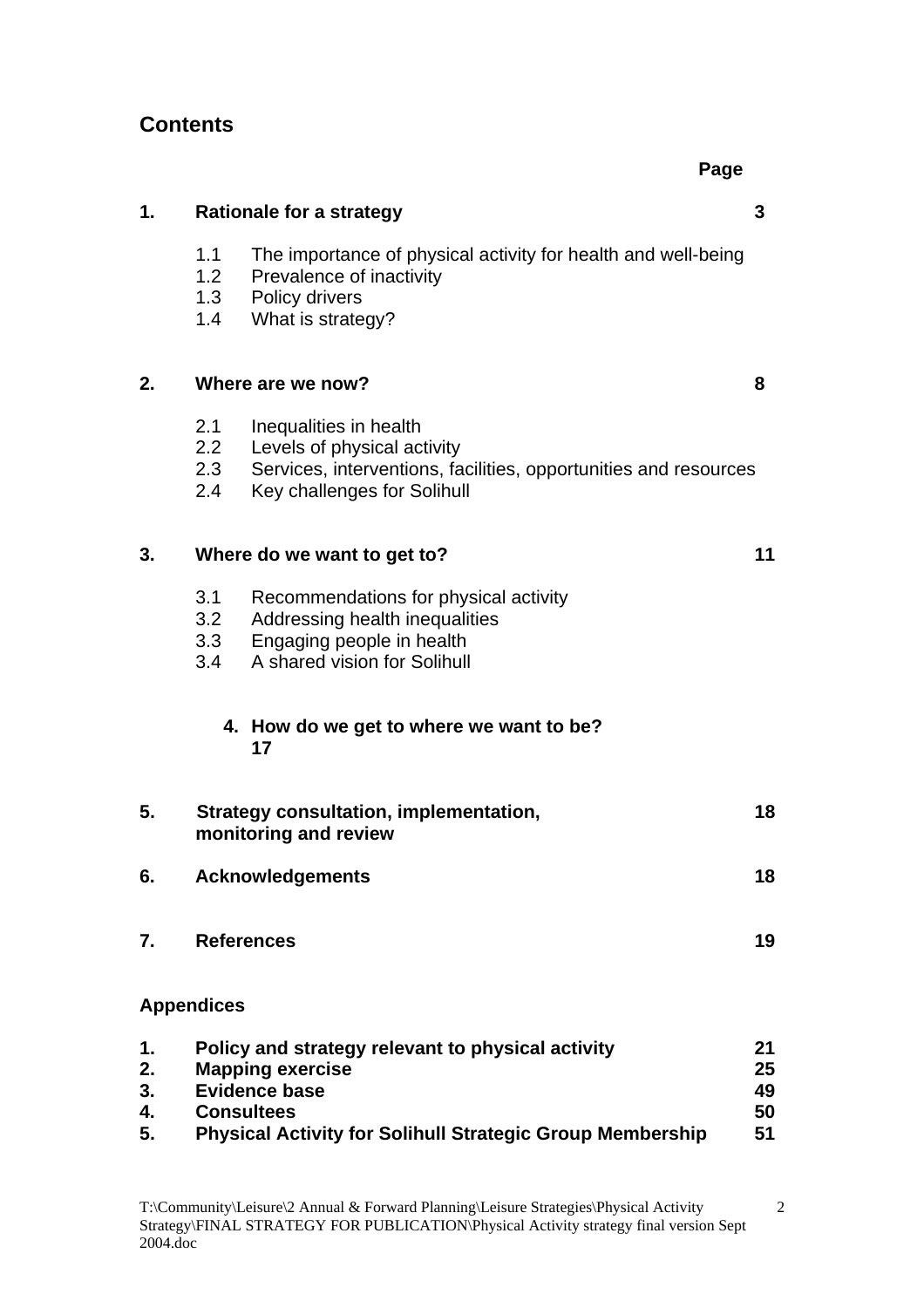# **1. RATIONALE FOR A STRATEGY**

## **1.1 The importance of physical activity to health and well-being**

The health and social benefits of physical activity are manifold and the evidence and research base for this is growing at an ever-increasing rate.

The **physical health** benefits of physical activity include:

- *The prevention and management of obesity*. Regular physical activity can help with both weight control and maintenance by increasing levels of total daily energy expenditure, promoting body fat metabolism while preserving lean mass and increasing the metabolic rate.
- *Reduction of the risk of Coronary Heart Disease (CHD).* Physical activity is now considered a primary independent risk factor for CHD<sup>1</sup>. Studies have shown that inactive people have nearly twice the risk of developing CHD than active people<sup>2</sup> and regular physical activity at an appropriate intensity has been associated with approximately a 20% reduction in mortality following a heart attack $3$ .
- *Reduced risk of stroke and hypertension (raised blood pressure).* Physical activity plays an important role in reducing the risk of stroke through its beneficial effect on hypertension and blood clotting<sup>4</sup>. Regular physical activity can reduce and control high blood pressure. Regular endurance exercise can lower both systolic and diastolic blood pressure by about 10 $mm$ Hg in men and women with mild hypertension<sup>3</sup>.
- *The prevention and management of diabetes.* Physical activity can prevent non-insulin dependent (Type 2) diabetes by increasing insulin sensitivity and improving tolerance of insulin. This is particularly beneficial to people who are obese or at risk of developing diabetes<sup>5</sup>. For those who have developed Type 1 diabetes increased physical activity appears to be protective against heart disease.
- *Improved coping with the demands of pregnancy*. An active pregnancy can aid both mother and baby, and influence the attitude to influencing the health of infants
- *An improved lipid profile.* Moderate activity can improve HDL-cholesterol (the 'good' cholesterol) levels and a single episode of physical activity can result in an improved blood lipid profile which lasts for several days<sup>5</sup>.
- *Prevention of cancer.* Several large studies have noted the lower rates of cancer (particularly cancer of the colon) among active people<sup>4</sup>. It has been suggested that sedentary people may have between 1.2 and 3.6 times the colon cancer risk of the most active<sup>6</sup>.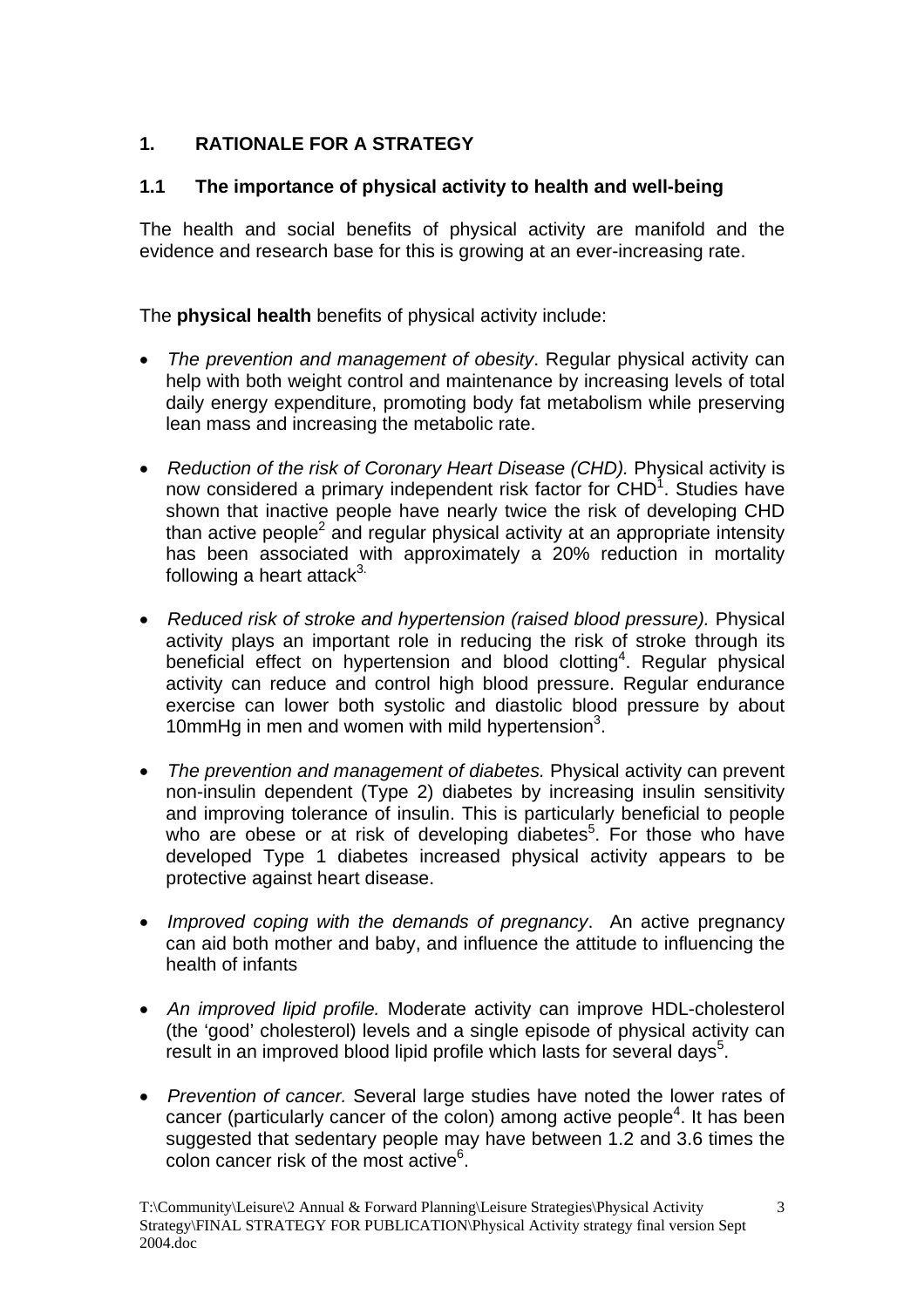- *Osteoporosis*. Many women, especially after the menopause suffer from brittle bones (osteoporosis) Regular weight bearing activity such as walking can help either prevent this or lessen its occurrence<sup>4</sup>.
- *Reductions in falls among older adults.* It is estimated that up to 50% of hip fractures could be avoided with regular physical activity<sup>7</sup>. It is not clear yet whether this is due to a direct effect of exercise on bone density, or to the beneficial effects of exercise on muscular strength, balance and coordination, helping to prevent falls occurring in the first place<sup>3</sup>.
- *Arthritis and Muscle Flexibility.* Physical activity can play a particularly important role for older people to help them offset some of the effects of ageing. Joint mobility and muscle strength can be maintained by keeping active. Older disabled persons with osteoarthritis of the knee have shown modest improvements in measurements of disability, physical performance and pain from participating in an exercise programme. This suggests that exercise should become a part of the treatment for knee osteo-arthritis<sup>8</sup>.



The **mental health** benefits can be illustrated best by looking at the implications of the benefits of health on mental well-being including levels of self esteem, emotion and mood and cognitive functioning particularly in older adults. A number of national consensus statements and good practice relating to physical activity and mental health have been developed $9$ .

4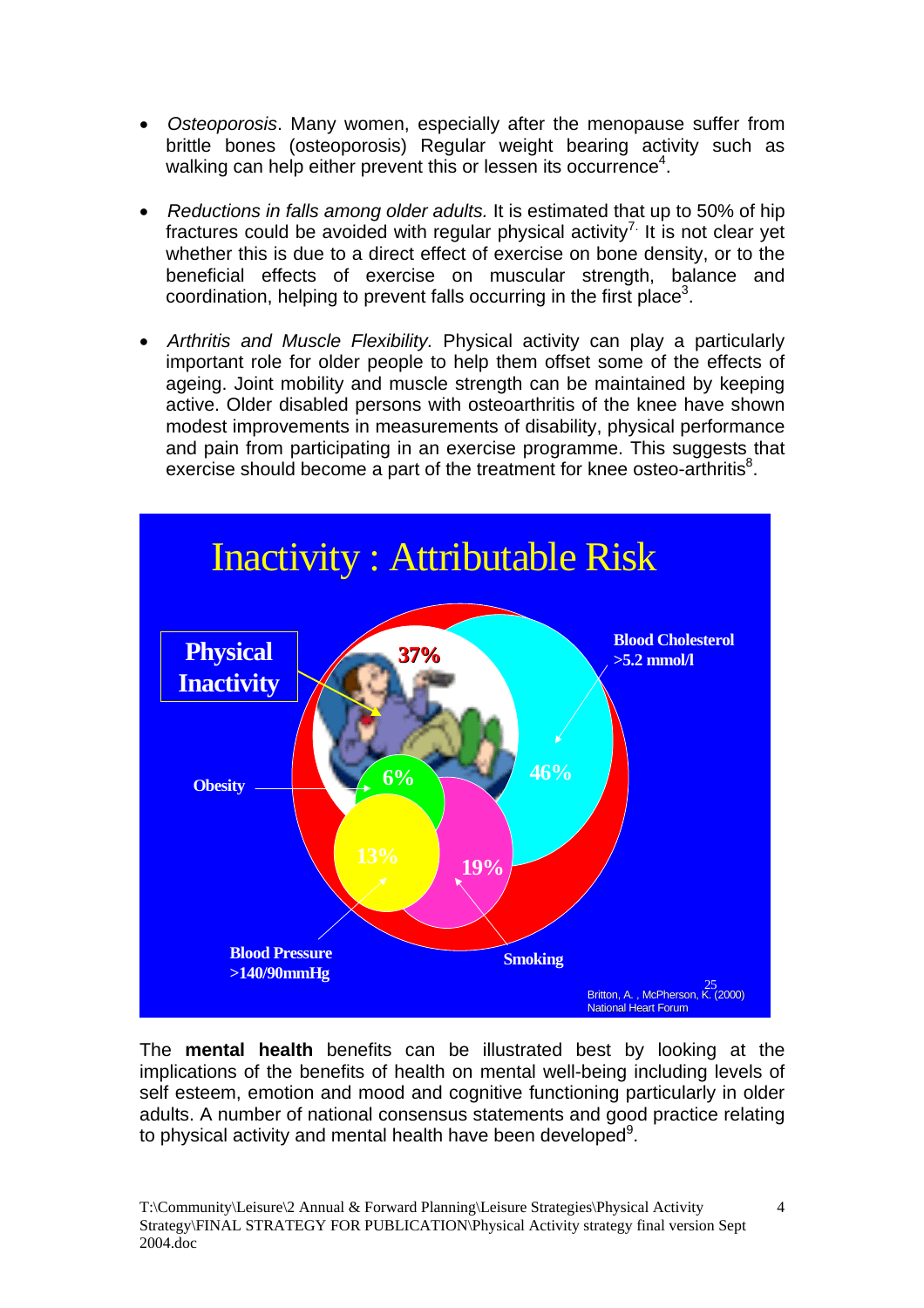Regular physical activity can have important effects in reducing stress and anxiety, increasing self-esteem and promoting a feeling of well-being by improving sleeping habits, maintaining independence, feeling more energetic and feeling good about oneself<sup>5</sup>.

Physical activity also brings benefits to **social well-being.** Physical activity can play a key role in increasing social capital and addressing social exclusion such as through initiatives focussing on reducing levels of crime, increasing family play, building a sense of community, improving the physical environment and creating respite opportunities<sup>10</sup>.



*"Walking makes you fitter and it's enjoyable"*

*"It helps you meet friends and have a good talk"* 

*"The walks are a regular commitment that encourages me to get out of the house"* 

Comments from Striders and Strollers participants.

**Other benefits** of physical activity include crime reduction, improved educational achievement, improved social cohesion, reduced absenteeism, and economic benefits.

## **1.2 Prevalence of inactivity**

There is growing concern in the UK (and internationally) over the decrease in levels of physical activity in recent years. Physical inactivity is a key factor in the 'time-bomb' of increasing levels of obesity, especially in children and is also linked with CHD, diabetes and other chronic diseases.

A number of countries have implemented surveys in an effort to establish activity levels amongst their populations including Australia, Canada, England, Finland Ireland New Zealand and the US. All these surveys have shown that there is a rapid decline in participation in physical activity with increasing age and levels of physical activity are higher in men than in women.

The Allied Dunbar Survey of 1992 was the first extensive survey in England that focused on levels on physical activity<sup>11.</sup> Findings from this survey suggested that:

- Over 70% of men and 80% women fell below their age-appropriate activity physical activity level needed to achieve a health benefit.
- However, 75% of respondents expressed a strong belief in the value exercise to health and fitness.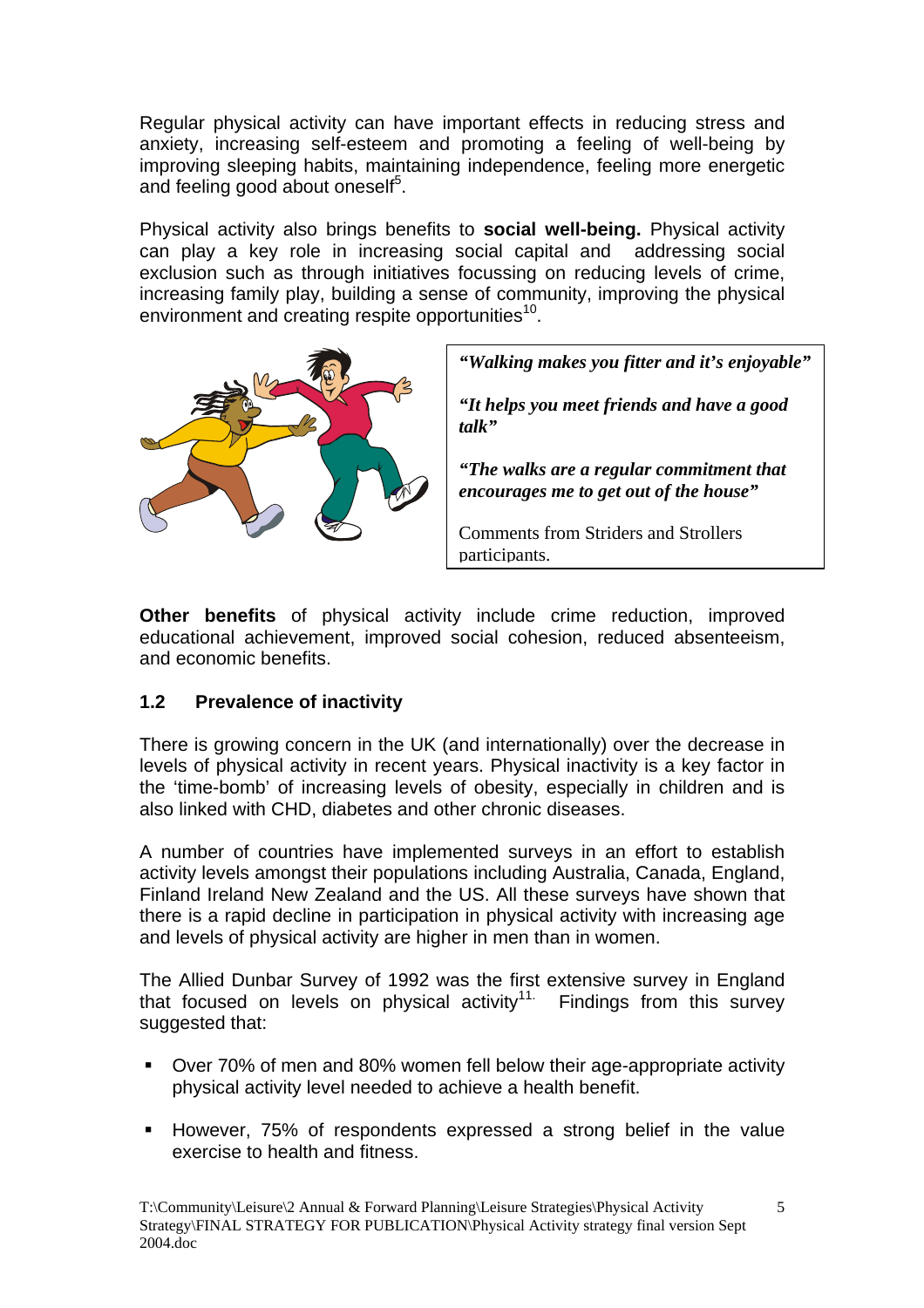Most people over-estimated the amount of physical activity they took and under-estimate the amount needed to benefit their health.

This may be explained by the fact that the physical demands of everyday living in this present time do not generally reflect the levels of fitness needed by our bodies. The increasing use of cars particularly for short journeys, the use of televisions, computers and labour-saving equipment in the home all serve to give a false impression of true fitness levels. Hardman and Stensel  $(2003)^{12}$  suggest that *'The average decline in daily energy expenditure in westernised countries since the early part of the twentieth century may be the equivalent of walking as much as 16km (10 miles) less.'* A number of barriers to increasing physical activity were identified, by the Alied Dunbar Survey, these included:

- Lack of knowledge and information
- Lack of time
- Lack of an exercise partner or social support
- Not the 'sporty type'; lack of perceived required skills
- Financial restraints
- Lack of available or 'welcoming' facilities
- Lack of motivation and willpower
- Fear of injury, fear of embarrassment (elderly groups)
- Don't enjoy it
- Fear of overdoing it

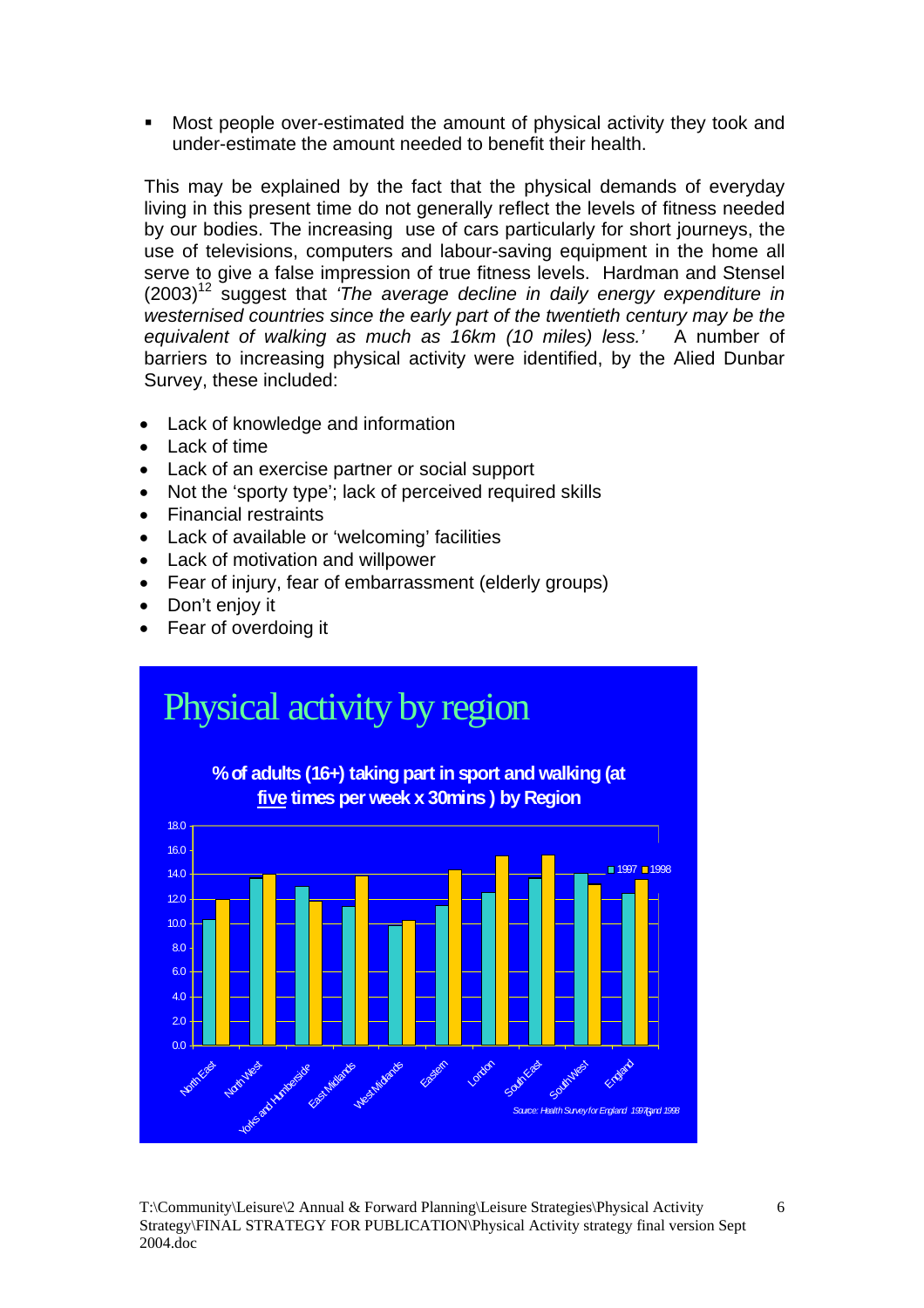Other research suggests that the number of children between 7-11 years who walk to school fell from 81% in 1971 to 63% in 1990<sup>4</sup>.

A more recent survey suggested that the prevalence of sedentary living has increased during the 1990s. Since 1994, although the proportion of people meeting current recommendations has appeared to remain stable for men and increased slightly for women the proportion classed as sedentary (<1 occasion of physical activity of 30 minutes duration per week) increased between 1994 and 1998 $^{13}$ .



## **1.3 Policy drivers**

Appendix 1 summarises government policy that relates to the promotion of physical activity. Three of the key national policy drivers are:

- **Saving Lives. Our Healthier Nation.** This is the public health white paper, which called for new directions and new and effective partnerships at local level to tackle the underlying determinants of health. It set the twin goals of improving health and reducing health inequalities and recognised the important contribution that physical activity can make to achieve these.
- **Game Plan.** This contains both sport and physical activity objectives, with the challenging target of 70% of the population being moderately physical active by 2020.
- **Tackling Health Inequalities. A Programme for Action.** This sets out plans to tackle health inequalities over the next three years. It lays the foundations required to achieve the national inequalities targets by 2010.

In all of this policy it is clear that preventing and managing health risks such as poor diet and physical activity, through effective local interventions, is essential to improving health and reducing health inequalities. A physical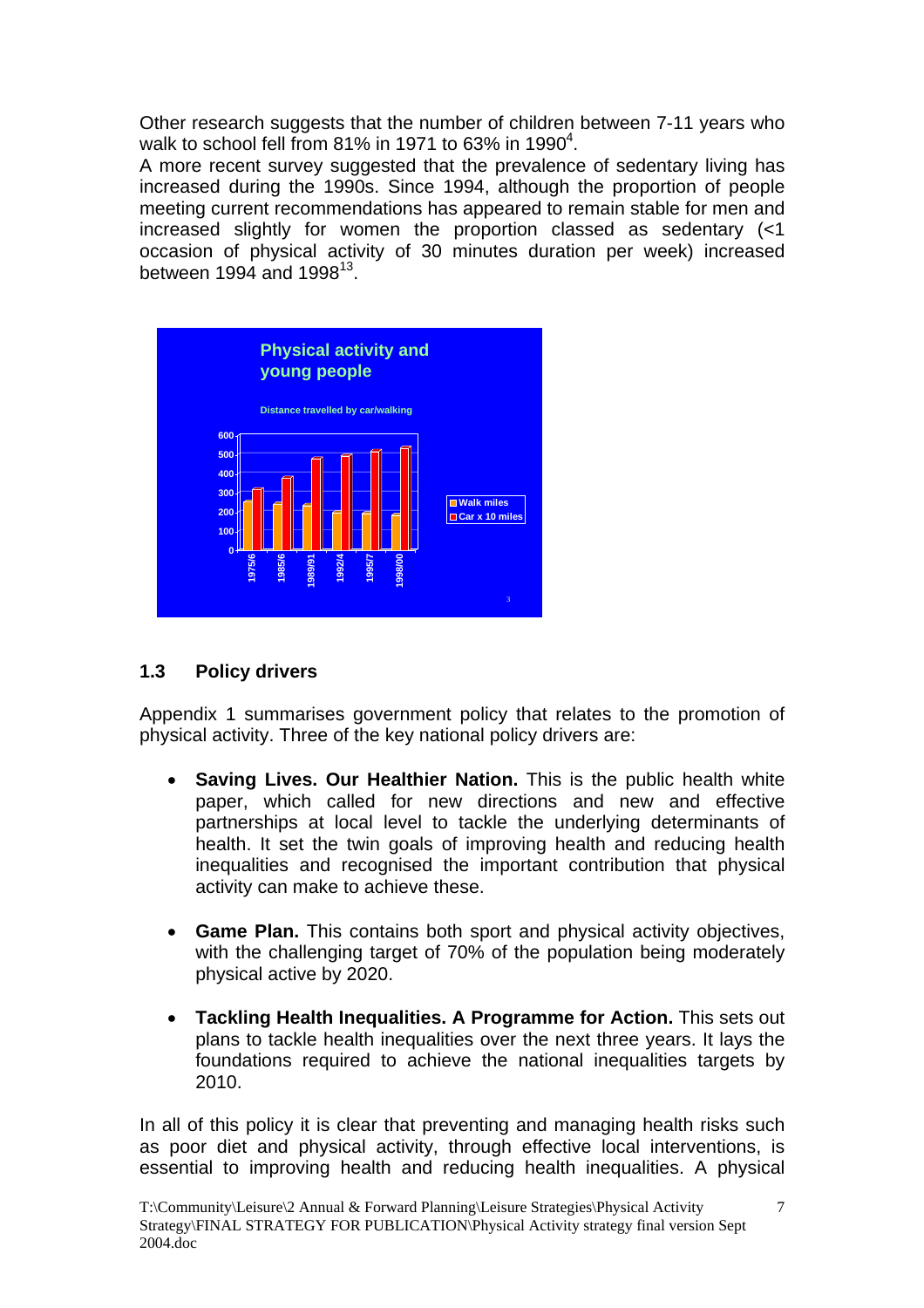activity strategy for Solihull will be important for achieving central elements of government policy and targets, both for the NHS and local government.

The wider context also makes a strong case for physical activity and structured sport provision specifically, in terms of crime and antisocial behaviour reduction (Policy Action Team 10), educational achievement, and physical and social regeneration in areas of deprivation.

# **1.4 What is strategy?**

Strategy is about how we move from where we are now to where we want to be (Figure 1). It is about action, but action that is determined by systematic examination of what the needs of the population are, and where inequalities exist, evidence of what works and what doesn't, and what encourages partnership and community involvement. It is about co-ordinated action towards shared outcomes and targets.

# **Figure 1**



In the following sections each step in strategy formulation is explored in turn, moving from 'where we are now' to 'where we want to be'. Then considering, using research evidence, local knowledge and stakeholder experience, 'how' we might achieve our shared goals.

# **2. WHERE ARE WE NOW?**

One of the key initial steps towards developing a strategy is to describe where we are currently, in terms of:

- Inequalities in health in the population
- Levels of physical activity in the population
- Services, interventions, facilities, opportunities and resources for physical activity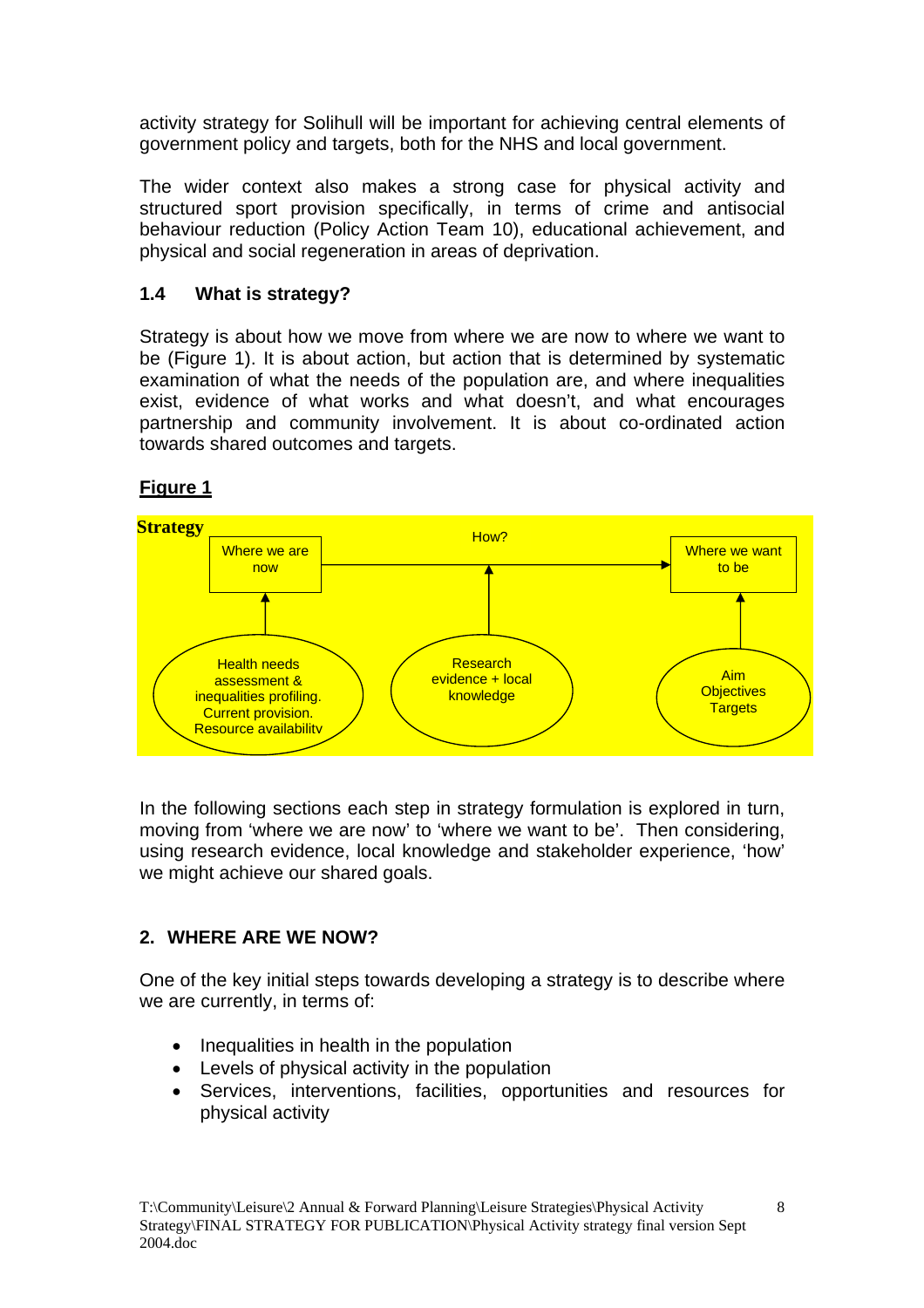# **2.1 Inequalities in health**

Findings from research<sup>14</sup> indicate that people who live in more deprived circumstances are less likely to take physical activity of the level and type to benefit health. In terms of deprivation, Solihull as a Borough is one of the most polarised in England, and this is borne out through the huge differences in health indicators. Residents of Chelmsley Wood or Smith's Wood wards are more than twice as likely to die from cancer or coronary heart disease than residents of St Alphege or Knowle wards, (figure 2)



**Figure 2: Inequalities in Coronary Heart Disease death rates** 

Inequalities are not just about where people live. Other sectors of the community are also more likely to suffer from physical inactivity related ill health, including people with learning disabilities, children, older people, young women and people from certain black and ethnic minority (BME) groups.

Inequalities in relation to physical activity therefore exist in Solihull and there will be certain sectors of the local community where the need for promotion of physical activity and the potential for benefit, is greater. Generally, the highest levels of multiple deprivation exist in the north of the borough where the highest levels of some of the associated ill health outcomes can be found. However, on an area basis pockets of deprivation also occur elsewhere in the borough and other types of communities with higher need are also spread across the borough.

# **2.2 Levels of physical activity**

Accurate data on current levels of physical activity in the population of Solihull are not available. The West Midlands Lifestyle Survey conducted in 1995 suggested that locally, people living in the borough mirrored the national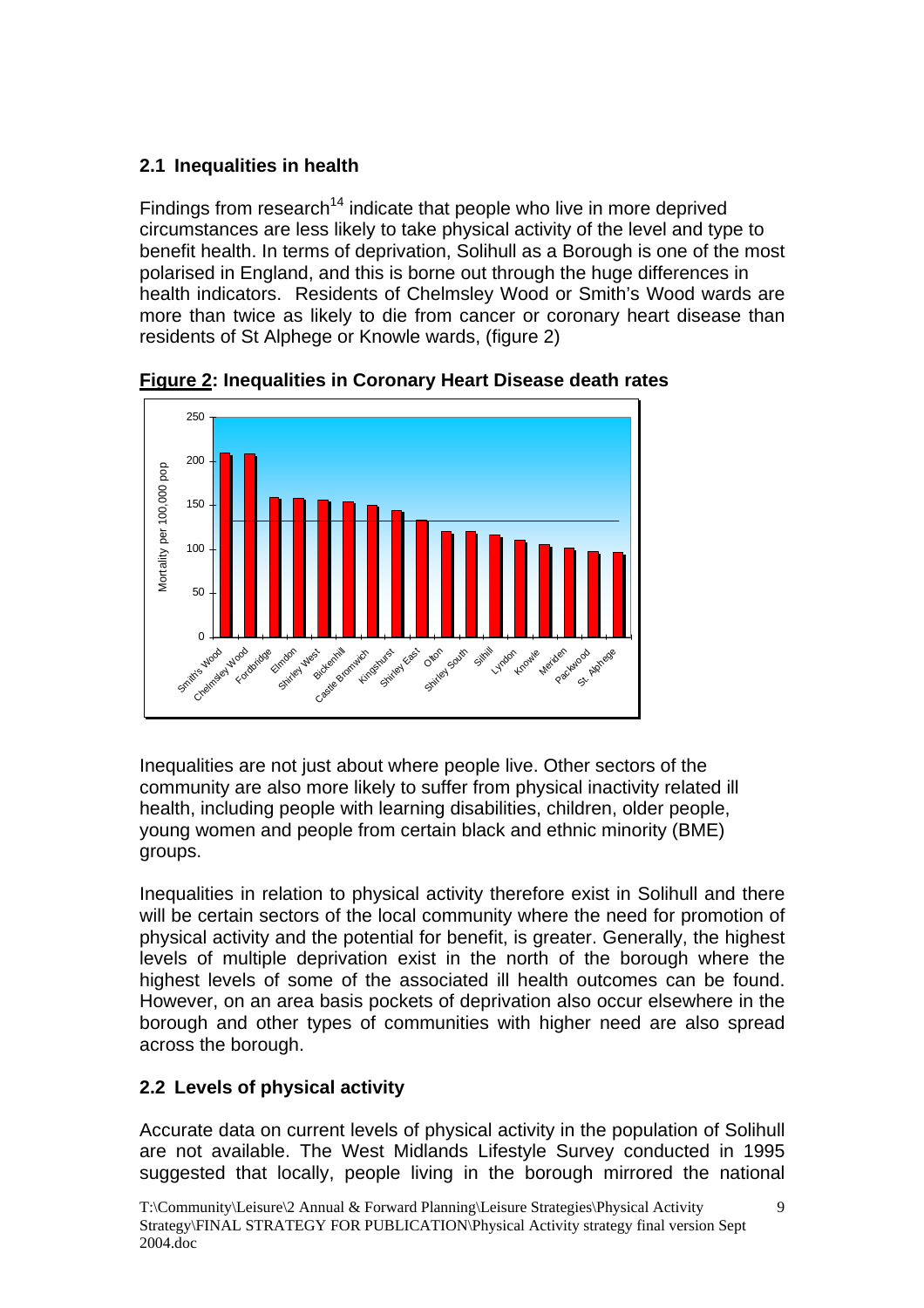picture. There is no reason to believe that this will be any different today, thus it can be assumed that the majority of our local population do not reach the governments recommendation of at least 30 minutes of moderate activity on at least five days a week.

#### **2.3 Services, interventions, facilities, opportunities and resources**

In order to explore how equitably existing services, interventions, facilities, opportunities and resources are distributed across the borough, a mapping exercise was undertaken with stakeholders and some research was commissioned. Findings from the mapping exercise and research have been used in formulation of the strategy to prioritise action and to ensure resource allocation relates to need. If resources are not allocated equitably the result will be increasing health inequality and a widening gap, particularly in relation to the north of the Borough. In addition, the information will be used to develop a web-based database of all physical activity groups, services and related facilities (as identified as a 'gap' by stakeholders – see section 4).

A summary of the findings of the mapping exercise can be found in Appendix 2. A full report on the research will be available shortly. Key findings include:

#### Older People

There are a large number of groups and clubs offering a wide range of activities across the Borough for those aged 50+ and for those with physical and learning difficulties. There is a correlation between affluence, venues and opportunity in that there appears to be less opportunity in the north of the Borough in terms of venues, costs and lack of transport. This also appears to be the case for older people living on limited means with no transport in the south of the Borough.

#### People with Disabilities

Twenty-two borough-wide organisations meeting in a range of local venues have been identified for people with disabilities. However, with the exception of facilities at one secondary school in the South of the Borough there are no purpose-built facilities for those with disability and although welcome at mainstream venues, staff are often unqualified and lack specific needs awareness of disabled groups. Other than activities organised by Solihull Mind, further specific opportunities were not identified for people with mental health problems.

#### Black and Ethnic Groups

Solihull has an ethnic population of less that 5%. This small percentage figure is reflected in the number of ethnicity based organisations, just two have been identified, one for Muslim and one for Gaelic footballers.

#### Children and Young People

This part of the research focused on the north of the borough. Opportunities for activity were found but, with the exception of North Solihull Sports Centre, almost all venues need substantial investment. However, cost was identified as a problem in relation to North Solihull Sports Centre. Many clubs were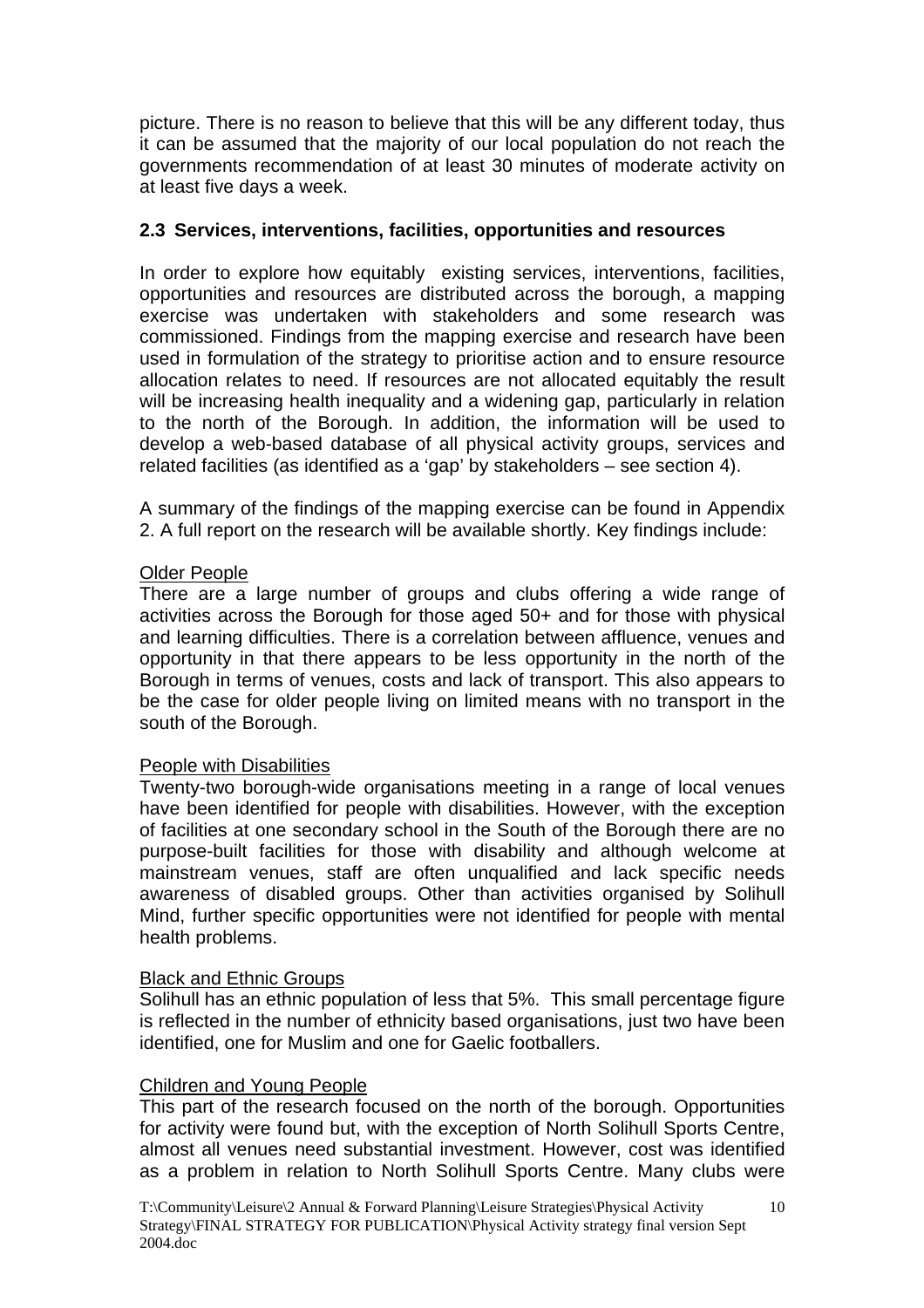identified with only 10 out of 155 being located in the north of the borough. There were found to be even fewer opportunities for disabled girls, generally, and those who do not like football, in the North of the Borough.

There is a need for greater co-ordination amongst providers, and more accessible publicity about what is on in the area for young people.

Although every attempt has been made to ensure the mapping work and research is as complete as possible there are undoubtedly gaps and errors.

## **2.4 Key challenges for Solihull**

This assessment of our current position suggests that there are a number of key issues which the strategy will need to address:

- Inequalities in health in relation to physical activity exist in Solihull – much of the inequality is clustered within the north of the borough but pockets occur elsewhere within different sectors of the community
- The majority of people in Solihull are unlikely to be achieving the governments' recommendations for physical activity
- There is a lack of data on current physical activity levels, against which progress in increasing physical activity can be assessed
- There is a lack of co-ordination of provision of facilities and opportunities for physical activity and this is likely to be contributing to inconsistency in advice and information given to local people by health and other professionals
- Provision of facilities and opportunities for physical activity appears to be inequitable
- The local culture and environment needs to better promote and enable local people to lead more active lives

## **3. WHERE DO WE WANT TO GET TO?**

Our ambitions for Solihull need to reflect the national agenda as well as local needs and desires. This section considers both.

## **3.1 Recommendations for physical activity levels**

In April 1994, following the disturbing findings from surveys, a national symposium was held by the Health Education Authority and Physical Activity Task Force to examine the scientific evidence associated with the promotion of physical activity. Evidence was found to indicate that the greatest relative gains on health occurred when sedentary people become a little more active. The **'More People, More Active, More Often'** Green Paper was consequently published by the Department of Health<sup>4</sup> promoting regular moderate intensity physical activity and included recommendations regarding the level and types of physical activity needed to benefit health for adults based on the scientific evidence and expert opinion gathered at the time.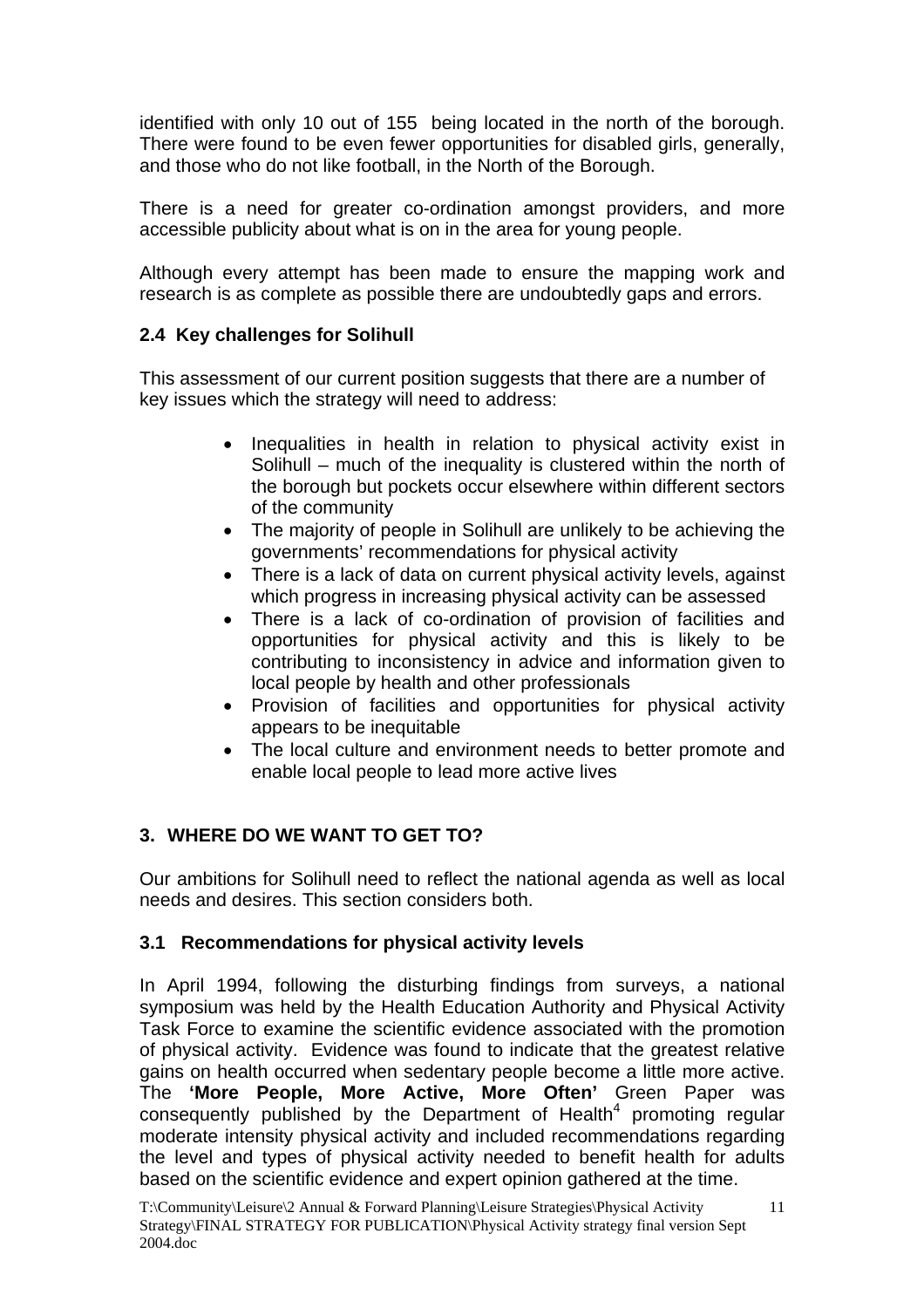These recommendations focussed on the need to build physical activity into everyday life and counteract the 'car culture' and other modern conveniences and leisure pursuits that have become an integral part of our society and formed the basis for the three year **'Active for Life'** campaign launched in 1996. These recommendations are still relevant and form the basis for physical activity health promotion at this time. The **recommendations for adults** are as follows:

- 1. To encourage those people currently taking no physical activity to aim for one period of at least 30 minutes of moderate\* activity a week
- 2. To encourage more people to take 30 minutes of moderate activity on a daily basis (at least five days a week)
- 3. To encourage those people already taking some vigorous activity, to take on average, three periods of vigorous activity of 20 minutes duration, a week

Recommendations were later developed for **children and young people** and were presented in two stages:

#### Stage 1 (Primary recommendations)

- All young people should participate in physical activity of at least moderate intensity activity for one hour per day.
- Young people who currently do little activity should participate in physical activity of at least moderate intensity for at least half an hour per day.

#### Stage 2 (Secondary recommendations)

- At least twice a week, some of these activities should help to enhance and maintain muscular strength and flexibility, and bone health.
- Half an hour of physical activity per day is viewed as a minimum level, with one hour of physical activity each day representing a more favourable level being particularly appropriate for children of primary school age.
- 'Moderate activity ' equates to a brisk walk, cycling, swimming, dancing etc. To be of benefit, the activity should make you feel warm and breathe more heavily than usual.

The **Game Plan for Sport** (see Appendix 1)**,** published by the Government in 2002 has a headline target for physical activity of 70% of the population becoming reasonably physically active by 2020. The current assessment was that only 32% take part in moderate physical activity for five, 30 minute sessions per week. Game Plan also recommended the establishment of the Active Community Team (ACT), consisting of membership from nine government departments and four national agencies. ACT launched the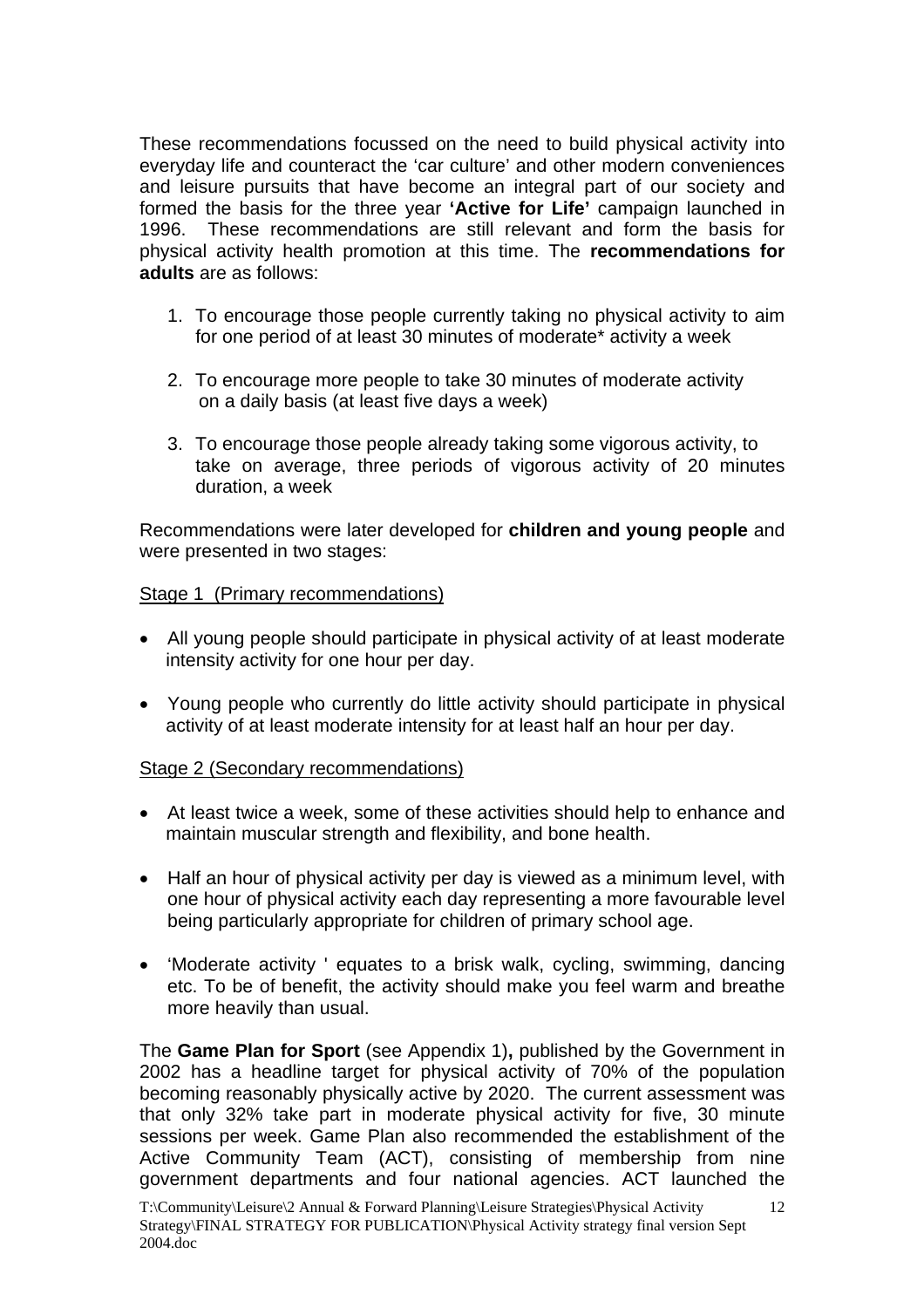Physical Activity and Sport Delivery Plan in 2004, which covers six strands: sport and active recreation, education, workplace, travel, healthcare, environment. This has recently been reinforced by a report from the Chief Medical Officer<sup>15</sup> that recommends, that for general health, people should take a total of at least 30 minutes a day of at least moderate intensity physical activity on five or more days of the week.

# **3.2 Addressing health inequalities**

The key aims of the Government White Paper 'Saving Lives: Our Healthier Nation' were to improve the health of everyone and the health of the worst off in particular. The 'Health Inequalities Programme for Action' published in 2003, set a challenging target to tackle health inequalities by reducing the gap in infant mortality across social groups, and raising life expectancy in the most disadvantaged areas faster than elsewhere. Reducing health inequalities relating to physical activity has to be a key aim both nationally and locally, and a Health Inequalities strategic framework has been developed (available at www.solihull.gov.uk ).

# **3.3 Engaging people in health**

Two reports recently produced for the Treasury by Derek Wanless<sup>16,17</sup> make a series of recommendations about the need for a move from a "national sickness service" to a health service that prevents disease. More than 20 recommendations are made in the second report on how to "fully engage" people in the UK in activities to improve their health. These focus on prevention and the wider determinants of health. These include the need for:

- Realistic short and medium term targets
- Shared local objectives based on national objectives and local need
- **Evidence based interventions**
- Data for monitoring the health of the population, and for evaluating the effects of interventions

# **3.4 Activity to Reduce Crime & Antisocial Behaviour**

A range of studies now demonstrate the valuable contribution of physical activity and sport to the reduction of crime and antisocial behaviour, including the Summer Splash report of 2001<sup>18</sup>, and the Positive Futures report of  $2002<sup>19</sup>$ . There is increasingly further local evidence that this is the case, through midnight football, youth programmes, local Positive Futures programmes and On Track initiatives.

This strategy will further the monitoring and evaluation of the effectiveness and value of such interventions, developing good practise on a local and national level.

13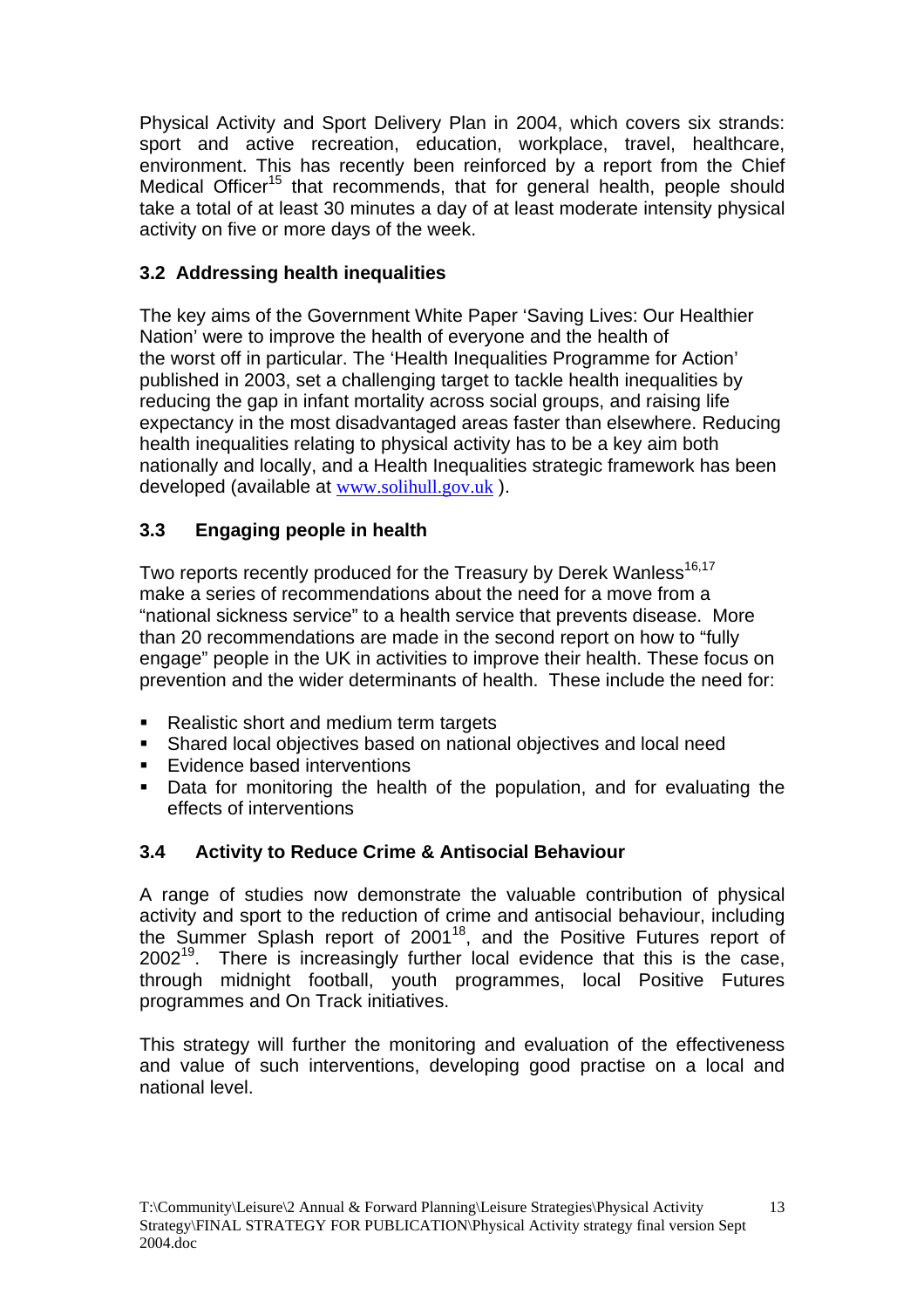# **3.5 Activity to Improve Educational Achievement**

Joint Ofsted and Youth Sport Trust research<sup>20</sup> demonstrates the link between physical activity and sport and educational achievement, and this strategy will jointly with the facility strategy for physical activity settings in put into the delivery of targets for young people, and target groups. The work relating to physical activity will also impact on the delivery of the Government's Skills Strategy, which focuses on getting 3 million adults to a level 2 qualification by 2010.

In particular for Solihull this will influence delivery in the North and rural areas of the Borough where access is poor.

# **3.6 Activity to Aid Regeneration & Social Cohesion**

The provision for physical activity facilities aids both the economic and social regeneration of an area. Culture and sport engage local communities, bringing jobs to communities and being a vehicle for engaging the "hard to reach" and activities and so providing pathways to employment.

This will be of particular importance in the regeneration of North Solihull locally.

# **3.7 A shared vision for Solihull**

It is important to remember that a range of agencies and groups have a role to play in physical activity. An initial workshop was held for key stakeholders in October 2003, at which a shared vision for physical activity was agreed for Solihull:

#### *'A place where everyone has equal opportunity, and is supported and encouraged, to live an active lifestyle, within their range of ability.'*



*"I had high blood pressure and my GP referred me to the Doc Spot at North Solihull Sports Centre. I've followed the programme for 12 weeks, lost 14lbs in weight, and will carry on the activities with* 

*people I've met there."*

A GP referral client, Solihull

## **Aim, proposed targets and strategic objectives**

The following aim was agreed to underpin the vision: *"To significantly increase levels of physical activity, through sport, recreation, leisure and everyday life, particularly among disadvantaged groups"*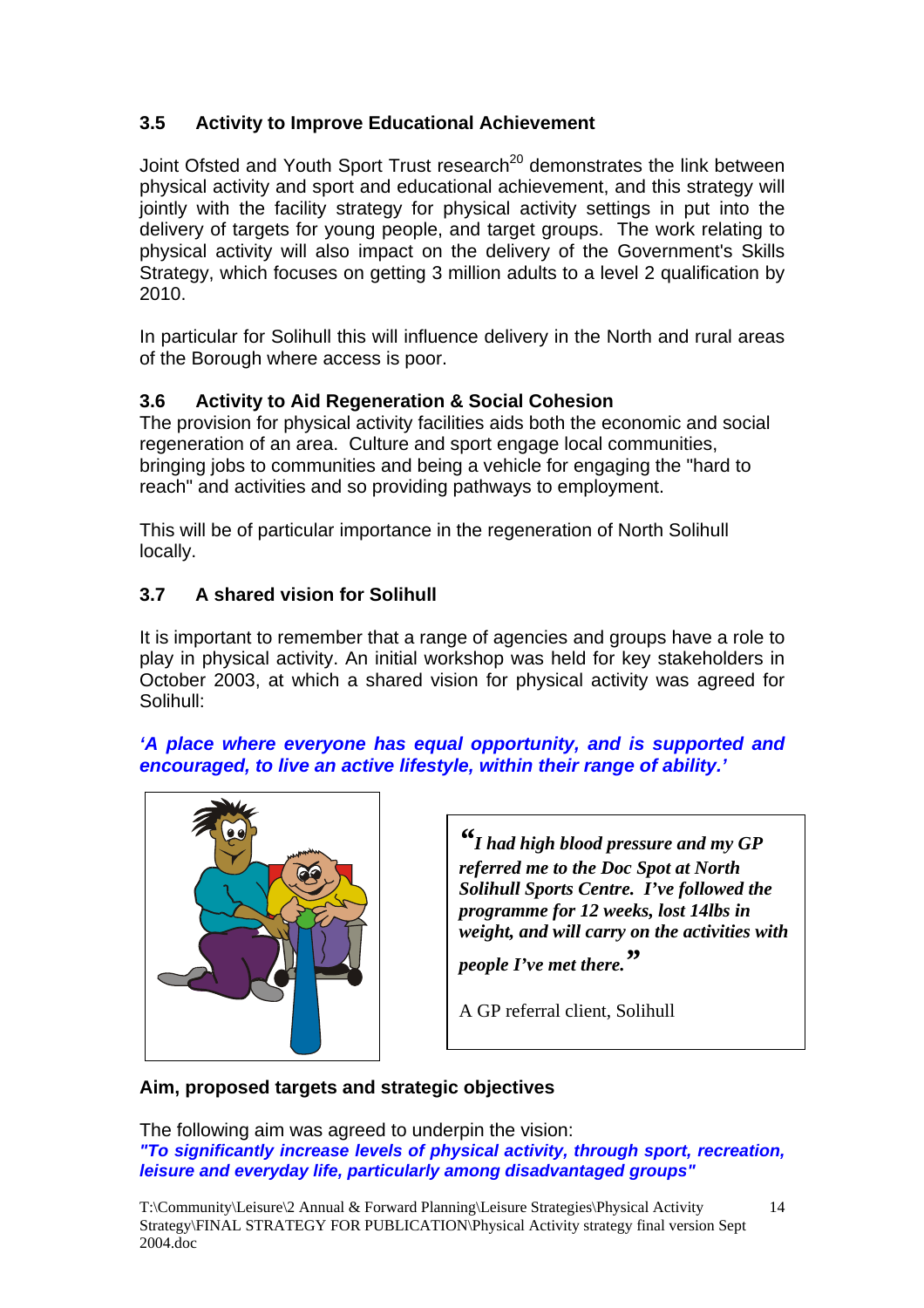Linked with this aim, three targets are proposed:

- To work towards the delivery of 75% of children spending at least two hours per week on PE and physical activity by 2006.<sup>1</sup>
- To work towards the delivery of 75% of children spending at least 1 hour per day on physical activity $2$
- To work towards the Government's target of 70% of the adult population moderately physically active five days a week by 2020<sup>3</sup>

In order to assess progress against these targets it was agreed that it will be essential to establish a baseline measure of physical activity levels in children, young people and adults.

A set of strategic objectives were then developed with reference to relevant international and national strategies and agreed as part of a second workshop:

#### **Strategic Objectives**

- 1. To develop a reliable database on physical activity patterns across the population of Solihull
- 2. To raise public and professional awareness and understanding of the health messages of physical activity, guidelines\*, advice and opportunities available, by ensuring that information is provided in a variety of media and tailored to meet the needs of different population groups and particularly targeting those most in need.

\*In particular, the current guideline is to achieve 30 minutes of moderate intensity physical activity (such as brisk walking, heavy gardening and heavy housework on at least five days of the week.

- 3. To ensure that appropriate and consistent advice for the encouragement of physical activity is available across the Borough, tailored to meet the needs of different population groups, and particularly targeting those most in need.
- 4. To ensure that a full range of acceptable and accessible opportunities for physical activity is available across the Borough, particularly for those most in need.
- 5. To work towards ensuring that the physical environment and local culture promotes and enables an active lifestyle at home, at work and for recreation and transport.

 $\overline{a}$ 

<sup>&</sup>lt;sup>1</sup> Dept for Education & Skills target for 2007

 $2^2$  Game Plan 2002

<sup>3</sup> Game Plan 2002

T:\Community\Leisure\2 Annual & Forward Planning\Leisure Strategies\Physical Activity Strategy\FINAL STRATEGY FOR PUBLICATION\Physical Activity strategy final version Sept 2004.doc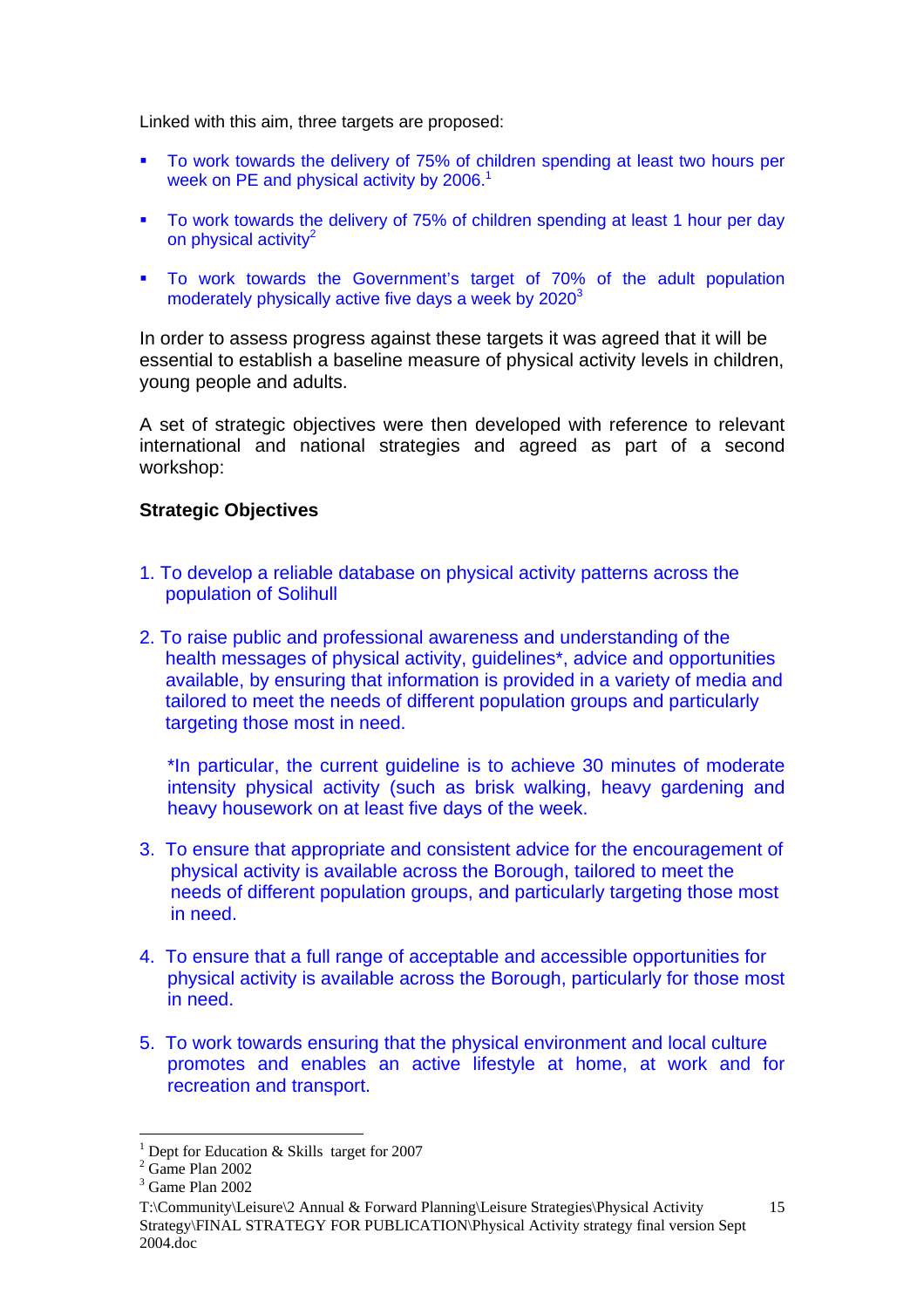6 Establish pathways for specific activities providing a continuum of opportunities from the most basic level to the highest, (recognising the role of all providers, including "sign posting" for those delivering outside the Borough).

It was also agreed that the above objectives would be achieved through:

- Maintaining and developing partnership working with the aim of combining energy, resources and expertise to achieve maximum impact, and by
- Linking with other Borough strategies as appropriate
- Encouraging appropriate evaluation and monitoring across programmes of activity, including the long-term adherence and maintenance of increased levels of physical activity.

Although there is a need to promote physical activity across all the population, in order to rationalise resources it can be seen that prioritisation is necessary. The following **target groups** have been identified on the basis of where the need is seen to be greatest and where the potential for the most benefit to be gained. The target groups identified and agreed by stakeholders during the workshops are:

| <b>Target Group</b>                                                       | <b>Rationale for selection</b>                                                                                                                                                                      |
|---------------------------------------------------------------------------|-----------------------------------------------------------------------------------------------------------------------------------------------------------------------------------------------------|
| Older People (50+)                                                        | Solihull's population of older people is<br>projected to increase over the next 10<br>years. They are at high risk of<br>physical inactivity related diseases, &<br>conditions                      |
| Children and Young People $(0 - 25)$<br>with special reference to women)  | Increasing obesity levels associated<br>with increased risk of diabetes and<br>heart disease.<br>Trends show marked declines in<br>physical activity for girls and young<br>women.                  |
| People with Disabilities (including<br>those with mental health problems) | Compliance with the<br><b>Disability</b><br>Discrimination Act plus this group<br>experience significant<br>health<br>inequalities.                                                                 |
| <b>Black and Ethnic Minority groups</b>                                   | National trends show overall lower<br>participation in physical activity, in<br>some ethnic minority groups. These<br>groups also experience higher rates<br>of diabetes, heart disease and stroke. |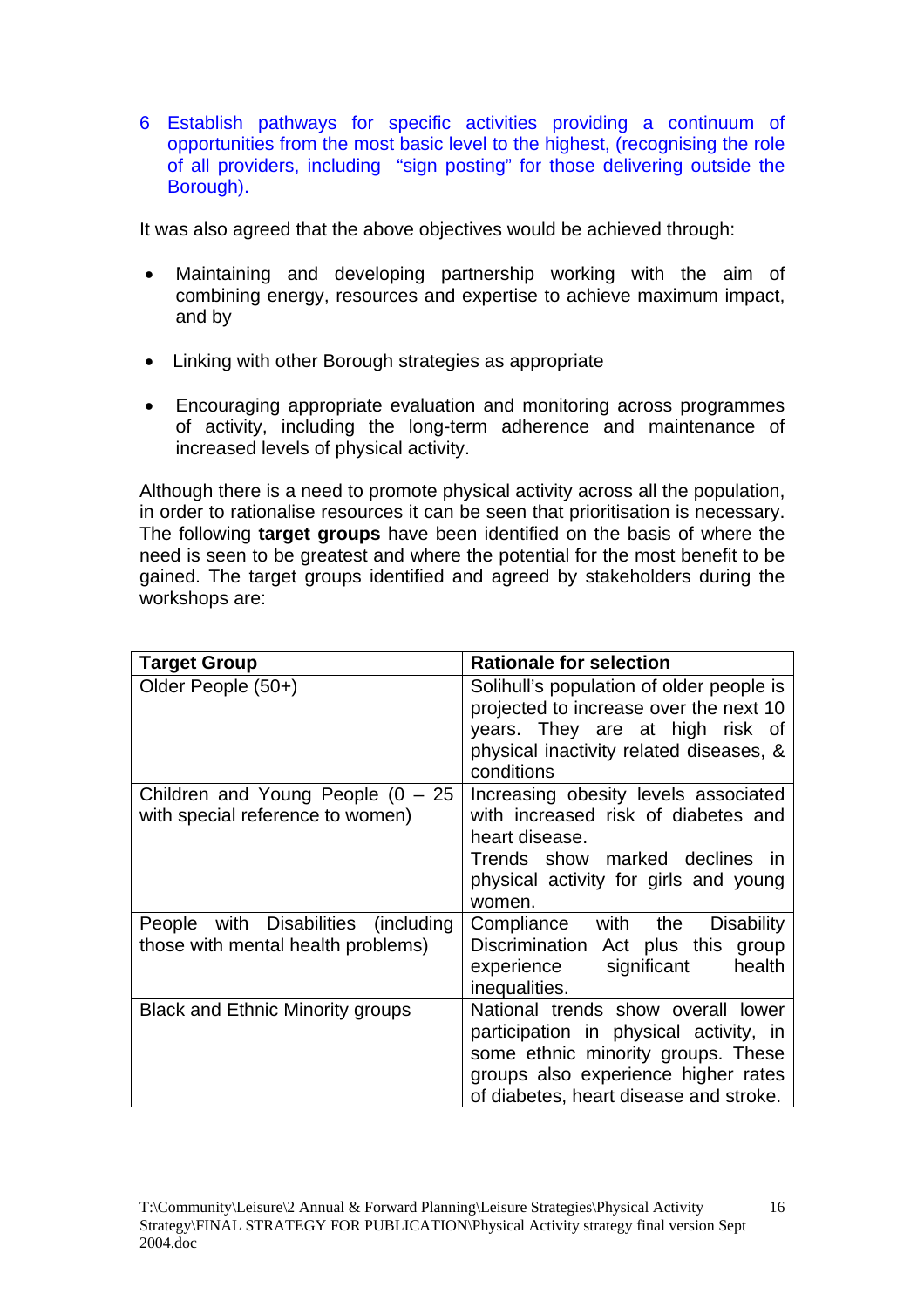# **4. HOW DO WE GET TO WHERE WE WANT TO BE?**

In the second workshop stakeholders considered all of the research material, which had been presented at the workshops (on local health needs and inequalities, facilities, opportunities and resources for physical activity), and assessed our current position in relation to each of the strategic objectives. They identified where current action was inadequate or in need of reorientating, or where objectives were unlikely to be achieved because there was no relevant action. Then, using information on the effectiveness of interventions (see Appendix 3), stakeholders considered 'how' we were to move from our current position to where we want to be. In other words, what **strategic level actions** were required to fill the gaps identified.

Four criteria were taken into account when deciding on **strategic action**:

- a) Is there a clear rationale for why we think the actions will lead to the objectives?
- b) Do the actions cover the priority groups?
- c) Are the actions likely to decrease inequalities? (They should certainly not have the potential to increase them - providing the same level of service regardless of need might do this.)
- d) Are the actions justified by good quality research evidence of effectiveness? (considering that there might be evidence of its ineffectiveness or that there might be no evidence.)

The resulting proposed strategic actions for 2004-2007 are:

- **1. Establishing appropriate monitoring and evaluation against jointly agreed targets and interim measures of success.**
- **2. Developing and implementing evidence based interventions to improve access to opportunities for physical activity with particular emphasis on those most in need.**
- **3. Providing frontline staff and the public with accurate, up-to-date information on opportunities and facilities for physical activity, backed up by consistent and appropriate intervention advice.**
- **4. Work towards a cultural and environmental change by raising awareness, improving staff training and ensuring that strategic processes contribute to creating a local environment which is conducive to an active lifestyle.**
- **5. Developing and maintaining partnership working, greater coordination of activity between agencies, organisations and professional groups.**

17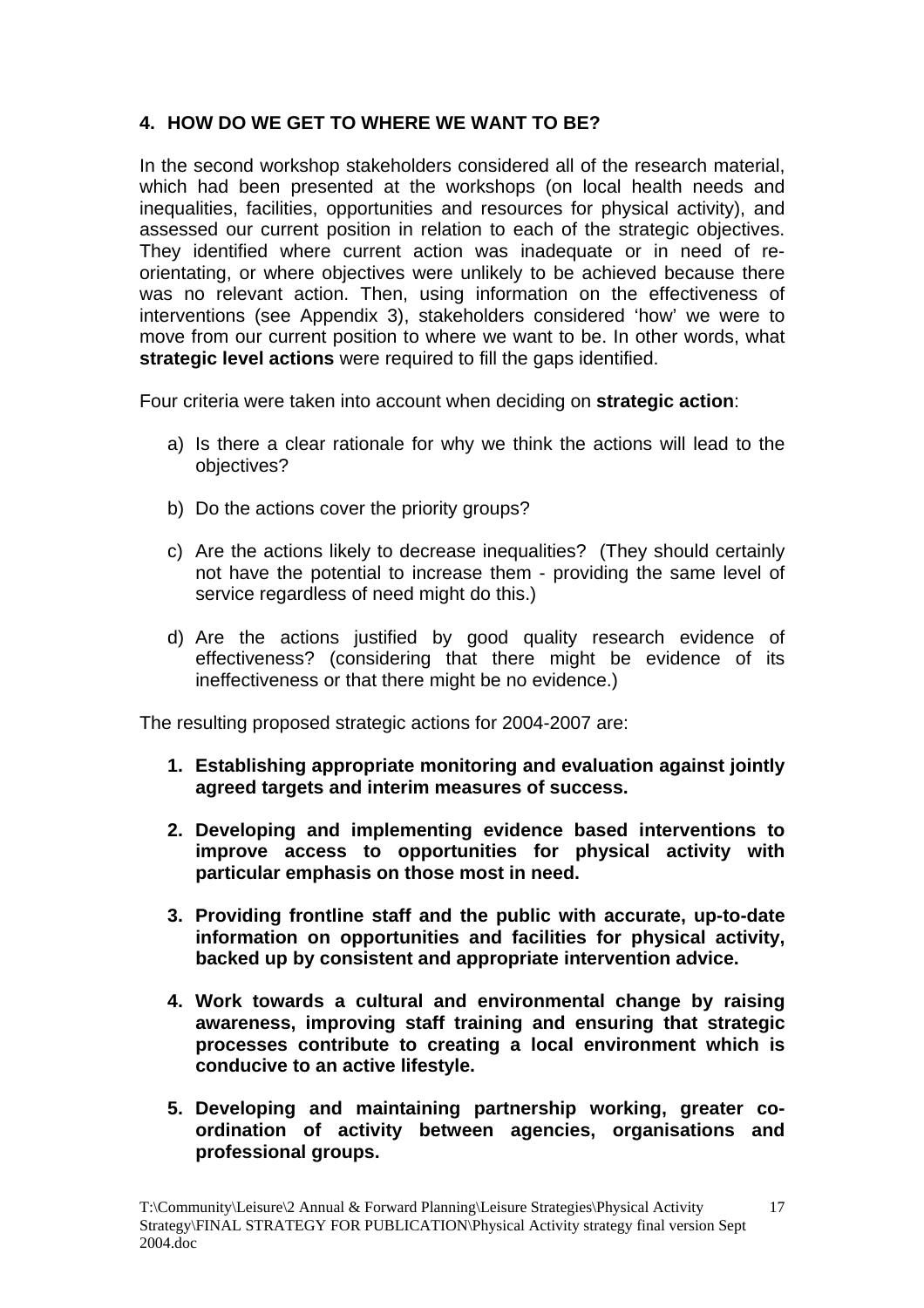#### **5. STRATEGY CONSULTATION, IMPLEMENTATION, MONITORING, EVALUATION AND REVIEW**

This draft strategy was made available for consultation with stakeholders and the general public during the summer of 2004. Amendments suggested were worked into the strategy in September 2004. Executive summaries were distributed to stakeholders in October 2004.

Over 21 presentations were made to key groups and organisations in the Borough; over 1,000 individuals were reached through the consultative process. An overwhelming 95% of responses were positive and supportive for the work. The list of consultees is located in appendix 4.

The complete strategy and executive summary are displayed at: www.solihull.gov.uk/leisure

The final strategy will then be formally agreed with the Local Strategic Partnership through the Improving Health and Reducing Inequalities Thematic Group, who will also be invited to sign up to the terms of reference and action plans (including a plan for monitoring and evaluation) to be developed for strategy implementation.

A strategic steering group for physical activity is responsible for overseeing strategy implementation. The members of this group are listed at appendix 4. The strategy and action plans will be reviewed at six monthly intervals to update the strategy document, and to monitor and evaluate local action, and impact. Findings from the 6 monthly reviews will be reported to the LSP Health Improvement and Reducing Inequalities Thematic Group, and published on the web at www.solihull.gov.uk/leisure

## **6. ACKNOWLEDGMENTS**

A wide range of individuals representing different local agencies and groups have contributed to the formulation of this strategy, either through provision of information and perspectives, or through participation in the two workshops. Every contribution has been invaluable in developing the shared vision, aims, targets and objectives of the strategy and of how we are going to reach these goals.

18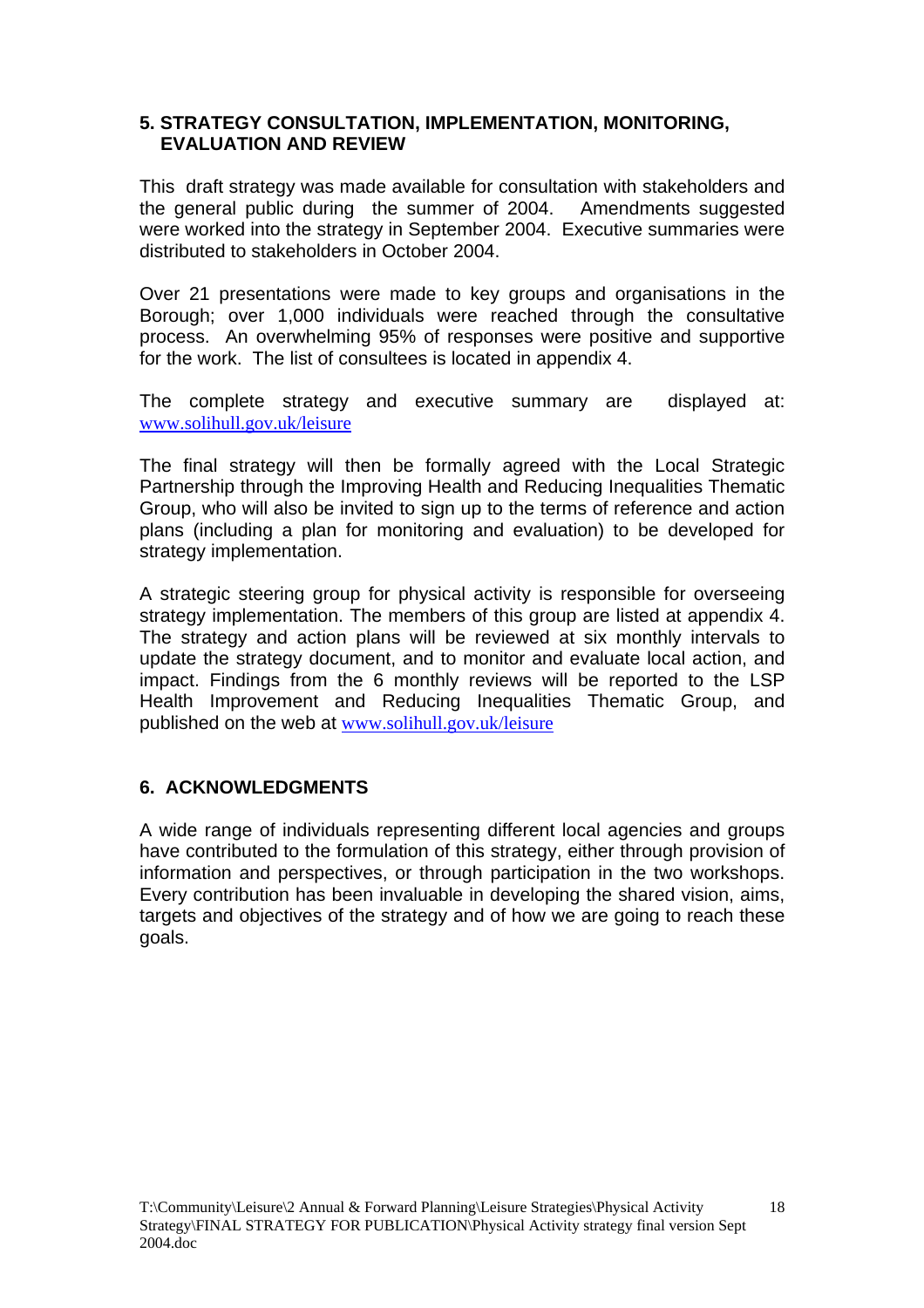# **7. REFERENCES**

- 1. Blair N. *et al.,* Influences of cardiorespiratory fitness and other precursors on cardiovascular disease and all-cause mortality in men and women. Journal of the American Medical Association, **276:** 205- 210.
- 2. Powell K.E. *et al.,* Physical activity and the incidence of coronary heart disease. Annual Review of Public Health, **8:** 253-87.
- 3. Health Education Authority (1995). Health Update 5: Physical Activity.
- 4. Department of Health (1995). More People, More Active, More Often. Physical Activity in England. Consultation Paper by the Physical Activity Task Force.
- 5. British Heart Foundation (2001). Physical Activity Toolkit.
- 6. Lee I-Min. Physical Activity Fitness and Cancer. In: Bouchard C *et al.,* (eds). Physical Activity, Fitness and Health. Champaign IL: Human Kinetics Publishers Inc. 1994.
- 7. O'Loughlin J.L. *et al.,*(1993). Incidence of risk factors for falls and injuries falls among the community dwelling elderly. American Journal of Epidemiology, **137:**342-354.
- 8. Ettinger W.H., *et al.,* (1997). A randomised control trial comparing aerobic exercise and resistance exercise with a health education programme in older adults with knee osteoarthritis. Journal of the American Medical Association, **277:** 25-31.
- 9. Grant T., *et al.,* (ed.). Physical Activity and Mental Health. National Consensus Statements and Guidelines for Practice. Somerset Health Authority, 2000.
- 10. Coggins A. Swanston D. and Crombie H. 'Physical Activity and Inequalities-A briefing paper', Health Education Authority, 1999
- 11. Allied Dunbar, Health Education Authority, Sports Council. 'Allied Dunbar National Fitness Survey: A report on activity patterns and fitness levels. Main findings and summary document.' London: Sports Council, Health Education Authority 1992
- 12. Hardman A.E. and Stensel D.J. Physical Activity and Health. The Evidence Explained, Routledge, London, 2003.
- 13. British Heart Foundation. Coronary Heart Disease Statistics. British Heart Foundation Health Promotion Group. University of Oxford, 2002.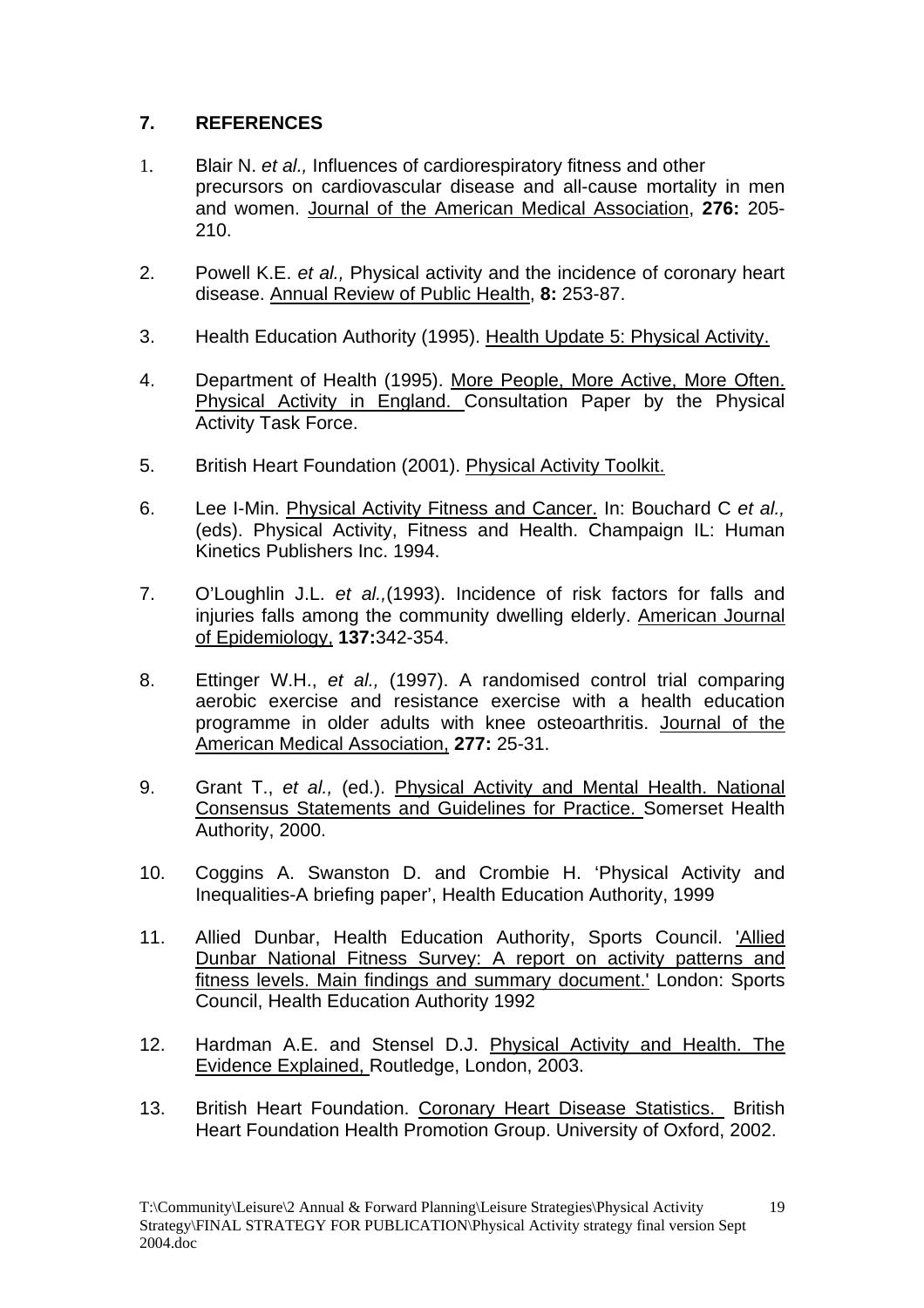- 14. Joint Health survey's Unit, Health Survey for England 1998, London, HMSO, 1999.
- 15. Chief Medical Officer, A Least Five a Week, DoH, London, 2004. Wanless D., Securing our Future Health: Taking a Long-term View, HM Treasury, London, 2002.
- 16. Wanless D., Securing Good Health for the Whole Population, HM Treasury, London, 2004.
- 17. Wanless D. At Least Five a Week, HM Treasury, London, 2004.
- 18. Summer Splash Report 2004, Home Office.
- 19. Positive Futures Report, 2002, Home Office.
- 20. Joint Ofsted and Youth Sport Trust Research 2001/2, Youth Sport Trust.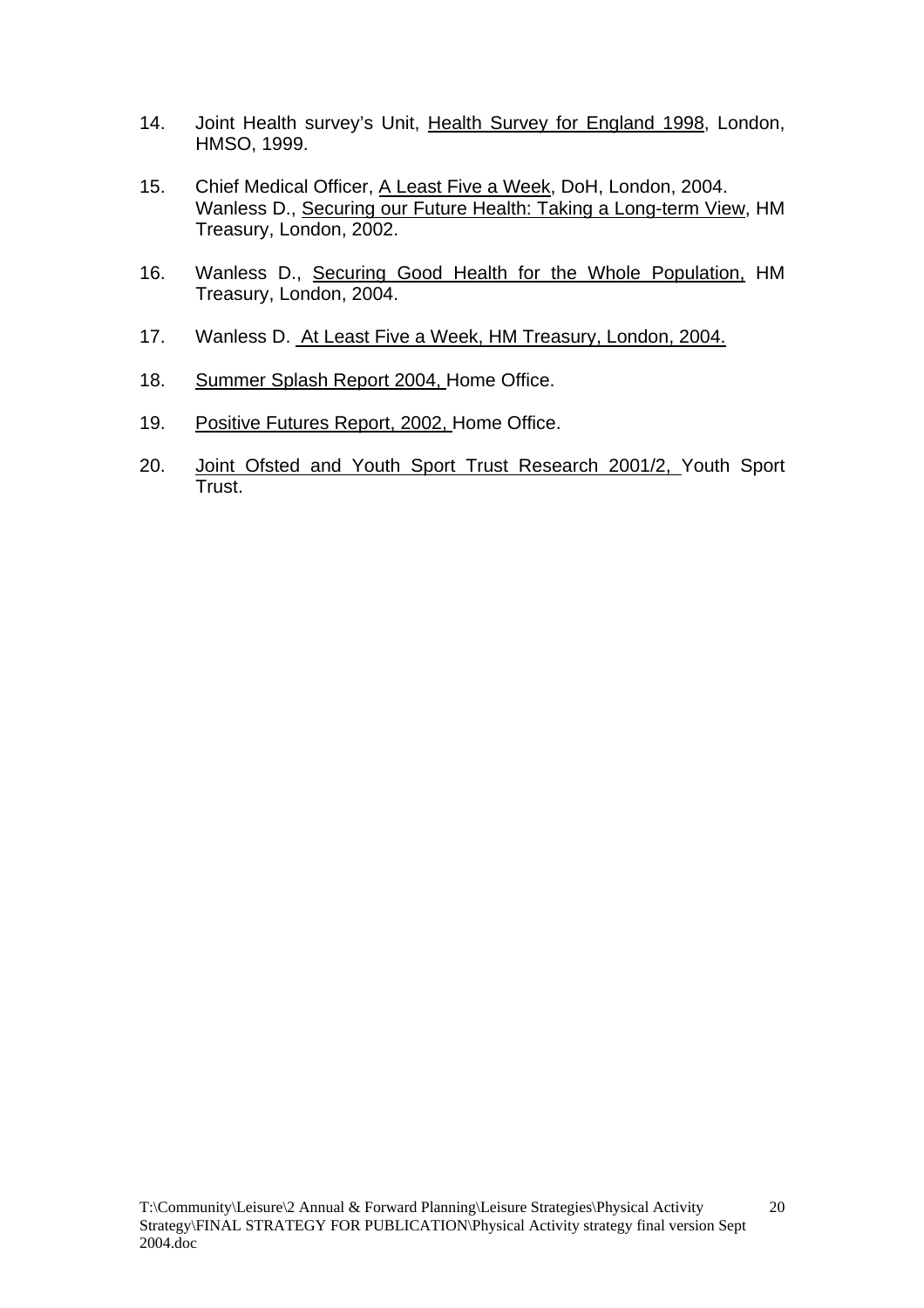| <b>At Least Five a Week</b><br><b>Report from the Chief</b><br><b>Medical Officer</b><br>Department of Health,<br>2004                                           | In his report the CMO underlines the importance of<br>regular moderate physical activity.                                                                                                                                                                                                                                                                                                                                                                                                                                                                           |
|------------------------------------------------------------------------------------------------------------------------------------------------------------------|---------------------------------------------------------------------------------------------------------------------------------------------------------------------------------------------------------------------------------------------------------------------------------------------------------------------------------------------------------------------------------------------------------------------------------------------------------------------------------------------------------------------------------------------------------------------|
| <b>Saving Lives: Our</b><br><b>Healthier National</b><br>(White Paper)<br>Department of<br><b>Health/National Health</b><br><b>Service Executive, 1999</b>       | This document emphasises the importance of working in<br>partnership with other agencies at all levels, with a focus on<br>inequalities in health and access to services that impact on<br>health. It sets targets for cancers, heart disease/stroke,<br>accidents, and mental health, and states that physical activity<br>is one of the key determinants of good health.                                                                                                                                                                                          |
| The Health Act 1999                                                                                                                                              | The Health Act 1999 made provision for primary care trusts.<br>It created a new duty of co-operation within NHS bodies and<br>between NHS bodies and local authorities in England and<br>Wales. It provided for local strategies to be developed for<br>improving health and health care. It also gave new<br>operational flexibilities, including pooled budgets, to allow<br>NHS bodies and local authorities to enter into joint<br>arrangements for the purchase of health and health-related<br>services.                                                      |
|                                                                                                                                                                  |                                                                                                                                                                                                                                                                                                                                                                                                                                                                                                                                                                     |
| <b>National Service</b><br><b>Framework for Older</b><br><b>People</b><br>Department of<br><b>Health/National Health</b><br><b>Service Executive, 2001</b>       | Sets standards and milestones for the care of older people<br>across health and social services, and provide a framework<br>for promoting older people's health and independence. Key<br>result areas include strokes, osteoporosis, falls and mental ill<br>health. Physical activity ('an active life') is highlighted as<br>important in all these concerns. Links should be made with<br>the CHD and Mental Health National Service Frameworks,<br>Health Improvement Programmes and local strategic<br>partnerships developing plans for community well being. |
| <b>Exercise Referral Systems:</b><br><b>A National Quality</b><br><b>Assurance Framework</b><br>Department of Health, 2001                                       | This framework offers guidance and recommended quality<br>standards for exercise referral schemes, and suggests a<br>number of performance indicators. It is also a useful practical<br>handbook for those involved in setting up and running<br>exercise referral schemes, with a comprehensive section on<br>the professional competencies required.<br>See www.doh.gov.uk/exercisereferrals                                                                                                                                                                      |
|                                                                                                                                                                  |                                                                                                                                                                                                                                                                                                                                                                                                                                                                                                                                                                     |
| <b>Planning Policy Guidance</b><br><b>Note 13: Transport</b><br>(Update)<br><b>Department for Transport,</b><br><b>Local Government and the</b><br>Regions, 2001 | A range of policies to reduce the need to travel, including<br>mixed-use development, urban housing, increased densities,<br>housing/employment balance and provision of public<br>transport. Promotion of sustainable transport, to include<br>social inclusion in urban and rural areas, form key elements of<br>this PPG note.                                                                                                                                                                                                                                   |

# **APPENDIX 1: Policy and strategy relevant to physical activity.**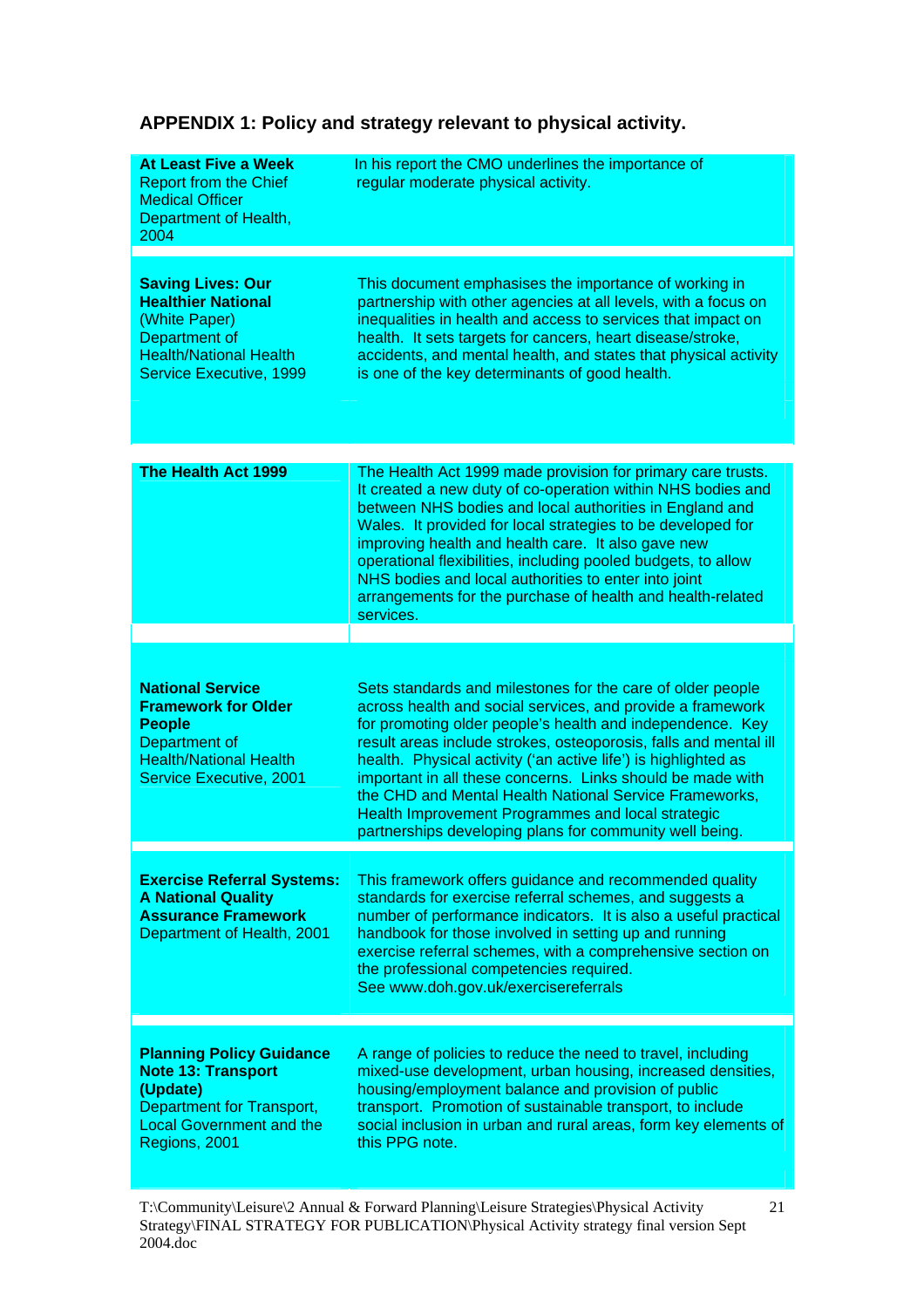| <b>A New Commitment to</b><br><b>Neighbourhood Renewal:</b><br><b>National Strategy Action</b><br>Plan<br><b>Cabinet Office Social</b><br><b>Exclusion Unit, 2001</b>                    | Focusing on deprived areas, this strategy integrates plans<br>and initiatives on housing, transport and environment with a<br>wide range of other policy areas including schools, primary<br>healthcare, policing, and employment. It outlines proposals<br>for empowering residents and getting public, private and<br>voluntary organisations to work together in effective<br>partnerships. |
|------------------------------------------------------------------------------------------------------------------------------------------------------------------------------------------|------------------------------------------------------------------------------------------------------------------------------------------------------------------------------------------------------------------------------------------------------------------------------------------------------------------------------------------------------------------------------------------------|
| <b>Encouraging Walking:</b><br><b>Advice to Local Authorities</b><br>Department for the<br><b>Environment, Transport and</b><br>the Regions, 2000                                        | This documents sets out a clear policy framework for<br>encouraging walking and creating safer walking<br>environments.                                                                                                                                                                                                                                                                        |
| <b>Coronary Heart Disease</b><br><b>National Service</b><br><b>Framework (CHD NSF)</b><br>Department of<br><b>Health/National Health</b><br><b>Service Executive 2000</b>                | This comprehensive document outlines priorities, approaches,<br>effective interventions, targets and milestones for the<br>prevention and management of CHD. It includes the<br>promotion of active leisure and transport as a means of<br>reducing heart disease in the community, and also the role of<br>exercise in cardiac rehabilitation and secondary prevention of<br>heart disease.   |
| <b>Coronary Heart Disease:</b><br><b>Guidance for Implementing</b><br>the Preventive Aspects of<br>the National Service<br><b>Framework</b><br><b>Health Development Agency,</b><br>2000 | This document provides evidence-based examples of<br>effective interventions for dealing with the primary risk factors<br>for coronary heart disease - smoking, physical inactivity,<br>overweight and obesity. It gives guidance on implementation<br>at local level.                                                                                                                         |
| <b>Local Government Act</b><br>2000<br><b>UK Parliament, 2000</b>                                                                                                                        | Sets out a new legal framework with new powers to promote<br>economic, social and environmental well-being of<br>communities. It includes a duty to prepare a community<br>strategy and local action plan in consultation with local<br>strategic partnerships.                                                                                                                                |
| <b>The NHS Plan</b><br>Department of<br><b>Health/National Health</b><br>Service Executive, 2000                                                                                         | This implementation plan for the NHS endorses CHD as a<br>priority, and the National Service Framework as the<br>framework for tackling it. Brief reference is made to physical<br>activity in the section on improving health and reducing<br>inequalities.                                                                                                                                   |
| <b>Preparing Community</b><br><b>Strategies</b><br>Department for the<br><b>Environment, Transport and</b><br>the Regions, 2000                                                          | Guidance and best practice advice on developing and<br>delivering the requirements of the Local Government Act<br>2000, which aims to more closely coordinate planning around<br>environment, housing, transport, schools, leisure, etc.<br>Includes the elements of a community strategy, developing<br><b>Local Strategic Partnerships and formulating local action</b><br>plans.            |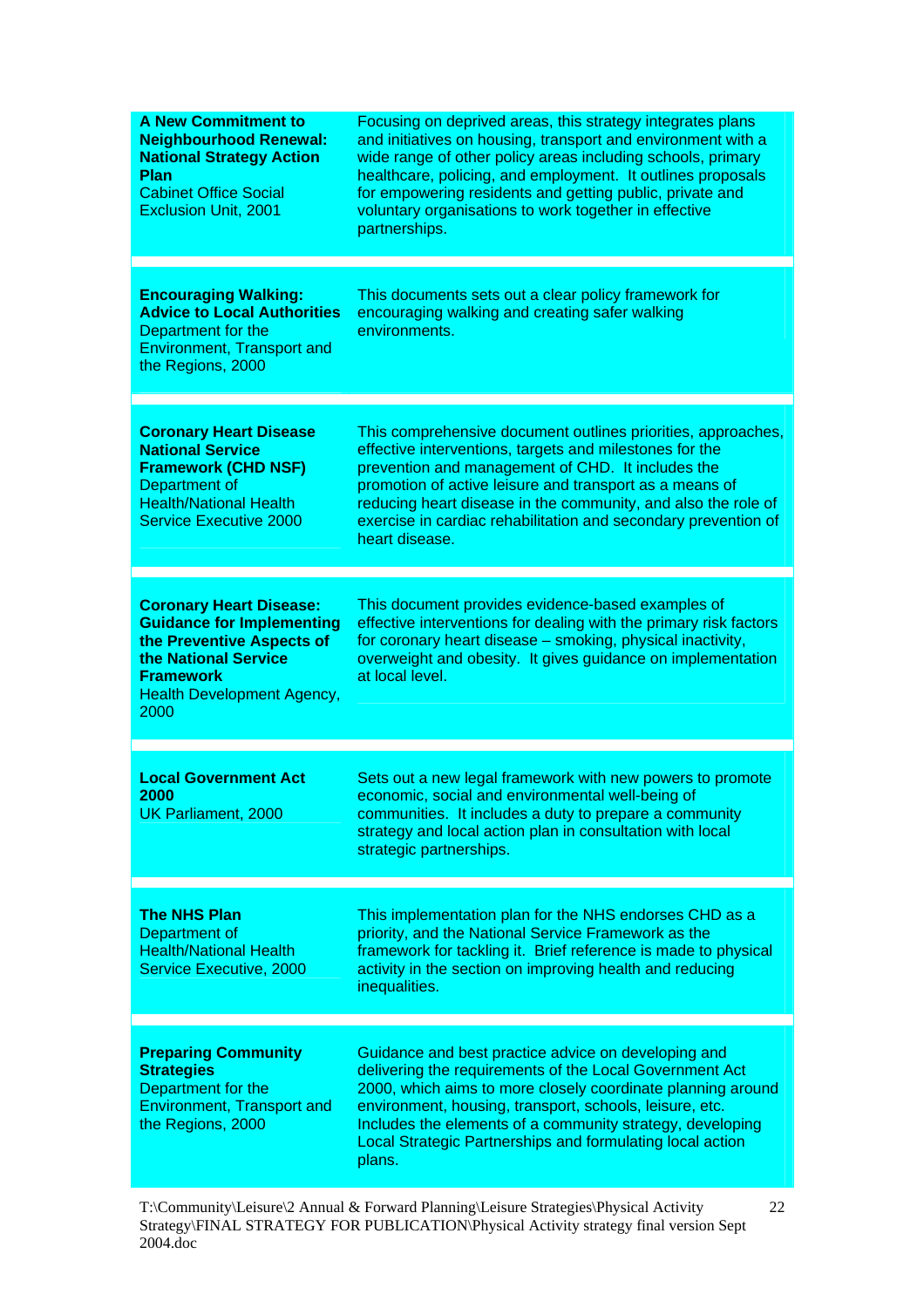| <b>Our Towns and Cities: The</b><br><b>Future - Delivering an</b><br><b>Urban Setting Renaissance</b><br>(Urban White Paper)<br>Department for the<br><b>Environment, Transport and</b><br>the Regions, November<br>2000                                                                                                 | Aims to increase quality of services to deprived areas, and<br>encourage community-based projects.                                                                                                                                                                                                                                                                                                             |
|--------------------------------------------------------------------------------------------------------------------------------------------------------------------------------------------------------------------------------------------------------------------------------------------------------------------------|----------------------------------------------------------------------------------------------------------------------------------------------------------------------------------------------------------------------------------------------------------------------------------------------------------------------------------------------------------------------------------------------------------------|
| <b>Healthy Workplace</b><br><b>Initiative</b><br>Department of<br><b>Health/National Health</b><br><b>Service Executive, 1999</b>                                                                                                                                                                                        | A national initiative to support workplaces by: identifying and<br>promoting examples of good practice for key workplace health<br>issues; making available appropriate and up-to-date<br>information; encouraging better access to services and<br>helping to provide a bridge between prevention, treatment and<br>rehabilitation; and helping to promote compliance with<br>relevant workplace legislation. |
| <b>Healthy Schools Initiative -</b><br><b>Excellence in Schools</b><br>(White Paper)<br>Department of<br><b>Health/Department for</b><br><b>Education and</b><br>Employment/Health<br>Development Agency, 1998                                                                                                           | Recognises schools as a key setting for improving health and<br>redressing inequalities. Developing a National Health<br>Schools Scheme. Supporting projects on specific topics such<br>as promoting safe travel to school. The National Healthy<br>School Standard provides a framework for education and<br>health agencies to work in partnership to support healthy<br>schools work locally.               |
| <b>Sustainable Local</b><br><b>Communities for the 21st</b><br><b>Century: Why and How to</b><br><b>Prepare an Effective Local</b><br><b>Agenda 21 Strategy</b><br>Department for the<br><b>Environment, Transport and</b><br>the Regions, 1998                                                                          | Based on the Rio Conference on Sustainable Development in<br>1992, this policy document sets out the rationale and process<br>for implementing Agenda 21 locally, and includes a Local<br>Health Action Plan. Now superseded by the local Community<br>Plan (see above, Preparing Community Strategies).                                                                                                       |
| <b>Sure Start Programme</b><br>(Comprehensive Spending<br><b>Review: Cross Departmental</b><br><b>Review of Provision for</b><br>Young Children) Treasury/<br>Department of Health/<br>Department for the<br><b>Environment, Transport and</b><br>the Regions/Department for<br><b>Education and Employment,</b><br>1998 | A programme to promote the physical, intellectual and social<br>development of babies and young children - particularly those<br>who are disadvantaged. A key target is that all children in<br>Sure Start areas should have access to good quality play and<br>learning opportunities, to help progress towards early learning<br>goals when they get to school.                                              |
| <b>A New Deal for Transport:</b><br><b>Better for Everyone</b><br>(White Paper)<br>Department for the                                                                                                                                                                                                                    | This document sets out policy for a sustainable, integrated<br>transport strategy for England and acknowledges the impact<br>of different modes of transport on people's health. It outlines<br>ways of providing safe, accessible networks for walking and<br>$T \setminus \text{Commutiv}$ equivalent $\ell$ Annual $\ell$ Forward Planning I equivalent Strategies Physical Activity<br>23                  |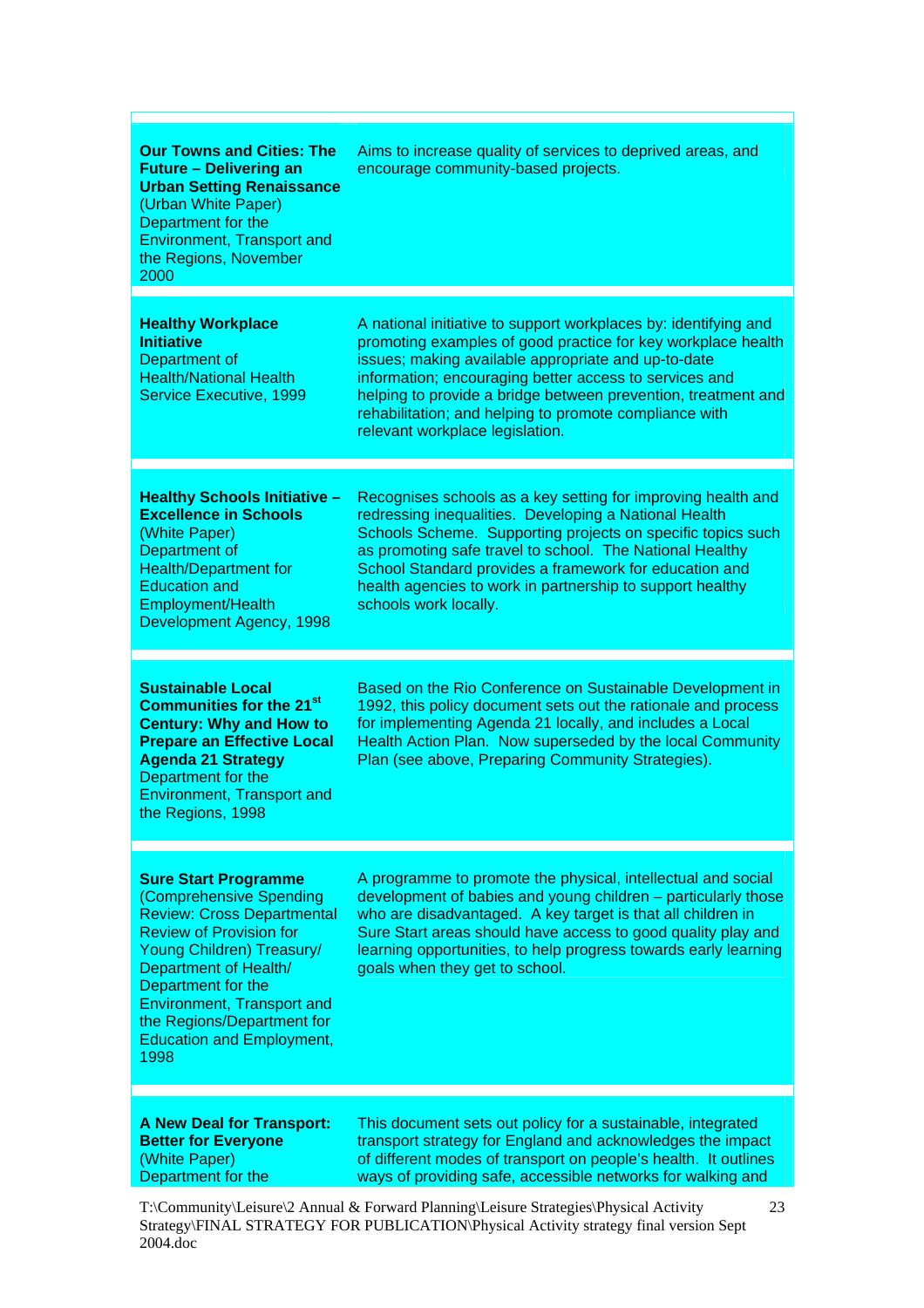| <b>Environment, Transport and</b><br>the Regions, 1998                                                           | cycling, and for reducing reliance on cars, particularly in urban<br>areas.                                                                                                                                                                                                                                                                                                                                                 |
|------------------------------------------------------------------------------------------------------------------|-----------------------------------------------------------------------------------------------------------------------------------------------------------------------------------------------------------------------------------------------------------------------------------------------------------------------------------------------------------------------------------------------------------------------------|
|                                                                                                                  |                                                                                                                                                                                                                                                                                                                                                                                                                             |
| <b>New Deal for Communities</b><br>Department for the<br><b>Environment, Transport and</b><br>the Regions, 1998  | A 10-year programme focusing resources on small deprived<br>areas, and four key themes: tackling worklessness; improving<br>health; tackling crime; and raising educational achievement.<br>Delivered through partnerships formed between local people,<br>community and voluntary organisations, public agencies, local<br>authorities and business. Now subsumed within the<br>Neighbourhood Renewal Scheme (see page 9). |
|                                                                                                                  |                                                                                                                                                                                                                                                                                                                                                                                                                             |
| <b>National Cycling Strategy</b><br>Department for the<br><b>Environment, Transport and</b><br>the Regions, 1996 | Aims to increase the number of trips made by cycle by 2002,<br>and quadruple them (compared with 1996 figures) by 2004.<br>Requires the development of Local transport Plans integrated<br>with other local strategies, including the HimP.                                                                                                                                                                                 |
|                                                                                                                  |                                                                                                                                                                                                                                                                                                                                                                                                                             |
| <b>Skills Strategy</b><br>Department for Education &<br>Skills 2004                                              | Aims to increase the number of adults with a level 2<br>qualification to 3 million by 2010.                                                                                                                                                                                                                                                                                                                                 |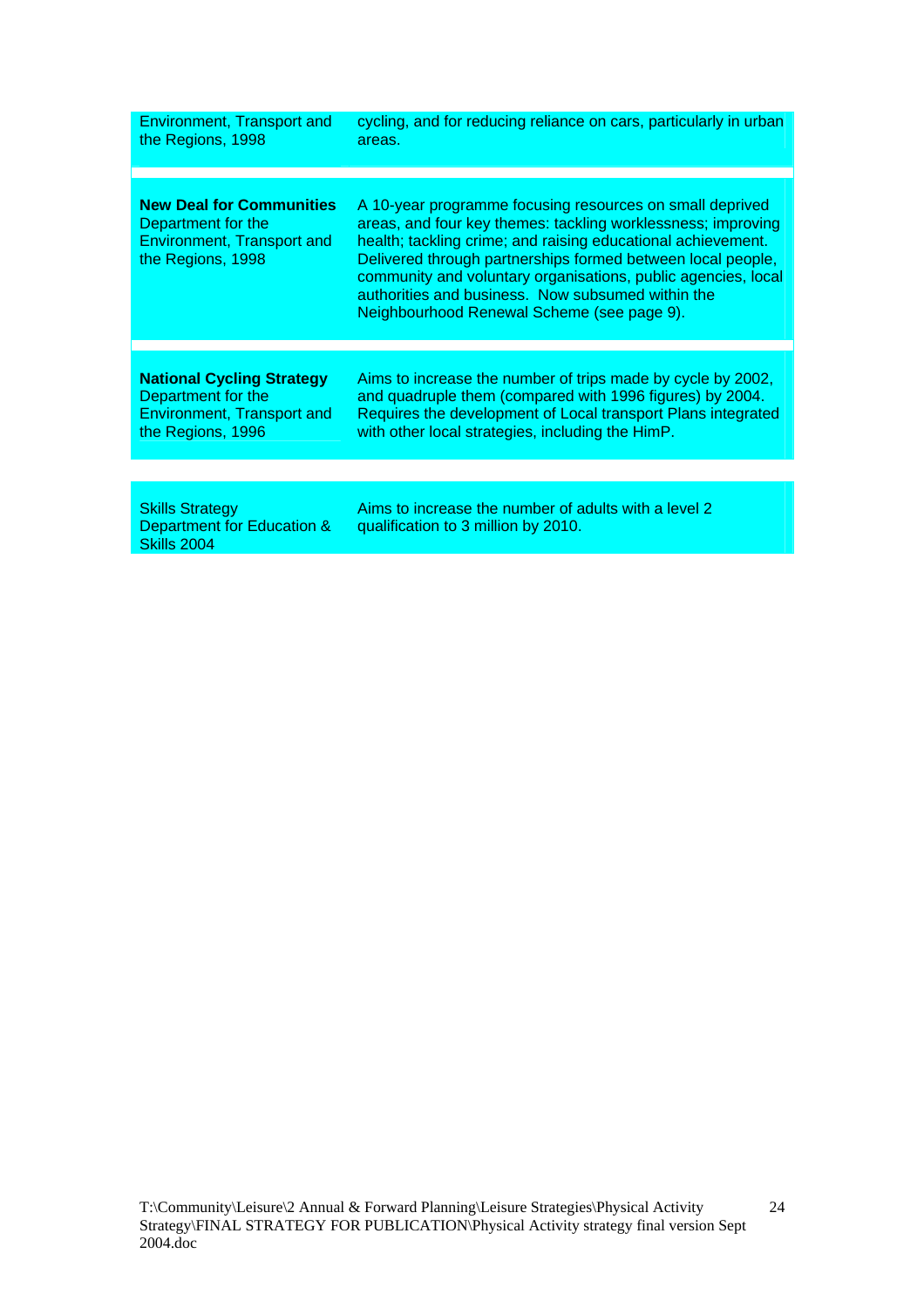# **APPENDIX 2: Mapping Exercise**

# *OBJECTIVE 1:* **To develop a reliable database on physical activity patterns within the Solihull population.**

| What is the activity/<br>programme, etc/                    | Who is it aimed at?                                                                        | Who is doing it?                               | How is it funded?                                                    | <b>Over which</b><br>timescale?                          |
|-------------------------------------------------------------|--------------------------------------------------------------------------------------------|------------------------------------------------|----------------------------------------------------------------------|----------------------------------------------------------|
| Census data                                                 | General population                                                                         | National Office of<br><b>Statistics</b>        | Government                                                           | Ongoing                                                  |
| <b>Healthy Schools Data</b>                                 | Participating schools                                                                      | <b>Education &amp; Health</b><br>Partnership   |                                                                      | No future funding<br>identified                          |
| <b>North Solihull Residents</b><br>Survey                   | <b>North Solihull Residents</b>                                                            | Colebridge Trust                               | Colebridge Trust                                                     | 'One off'                                                |
| 1995 West Midlands<br>Lifestyle Survey                      | 18-65 year olds                                                                            | <b>West Midlands Region</b>                    | Regional                                                             | 5 yearly with new model<br>of survey planned for<br>2004 |
| DocSpot (Solihull<br><b>GP Exercise Referral</b><br>Scheme) | 16 years and over living<br>or working in Solihull<br>particularly those at risk<br>of CHD | Solihull MBC/Solihull<br><b>PCT</b>            | Solihull MBC/Solihull<br><b>PCT</b>                                  | Annual                                                   |
| <b>Health Walks</b><br>Programme                            | Local people with an<br>emphasis on those who<br>are disadvantaged<br>and/or sedentary     | Solihull MBC/Solihull<br><b>PCT/Volunteers</b> | Solihull MBC/Solihull<br>PCT/Walking the Way<br>to Health Initiative | <b>To July 2005</b>                                      |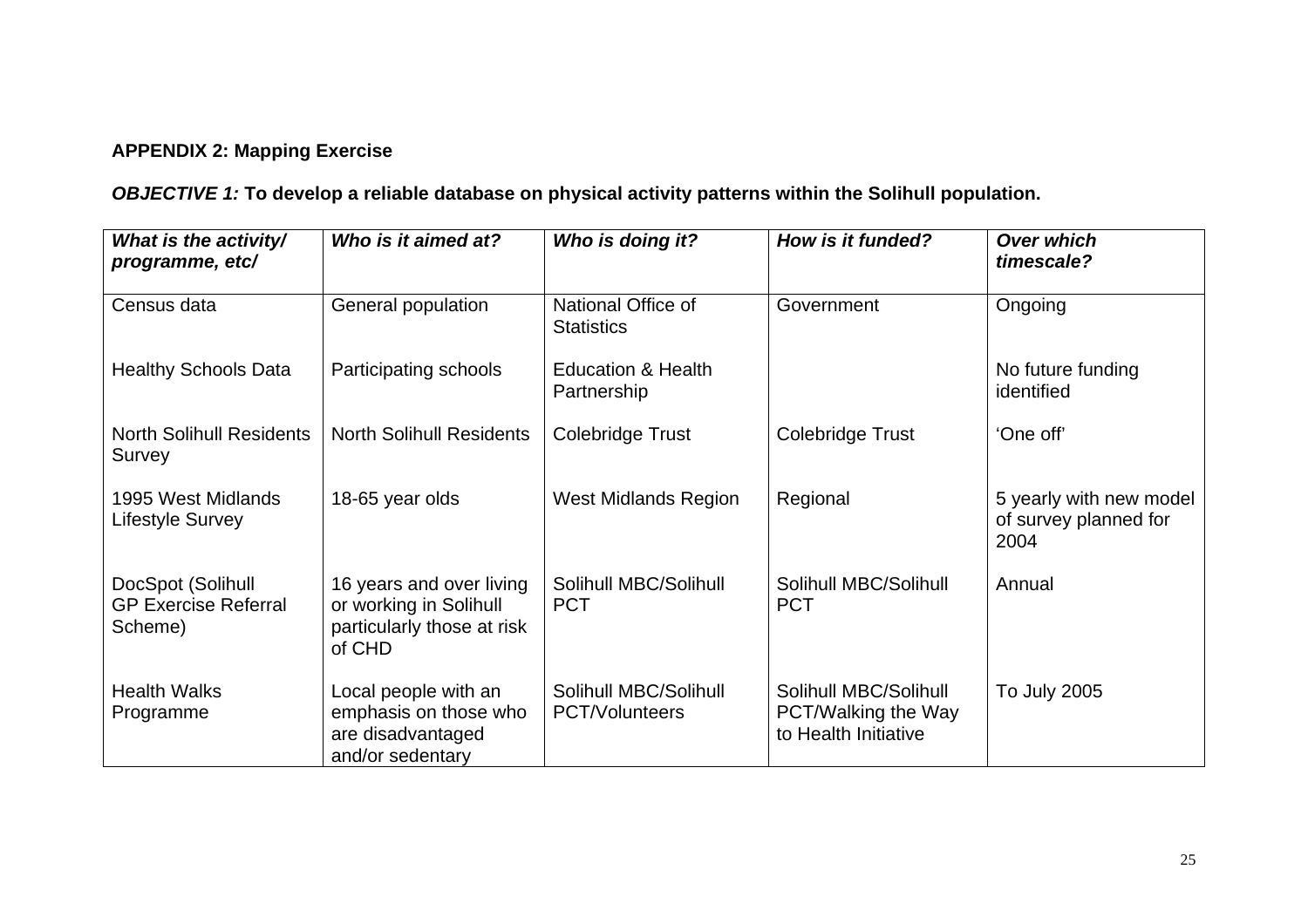| Monitoring of cycle use<br>along identified routes                                                        | Cyclists                                                                         | Joint Data Team<br>(SMBC)                | <b>Local Transport Plan</b><br>Funding | Annual                                                     |
|-----------------------------------------------------------------------------------------------------------|----------------------------------------------------------------------------------|------------------------------------------|----------------------------------------|------------------------------------------------------------|
| Participation Data for<br><b>Public Leisure Centres,</b><br>and SMBC Sports<br>Development or<br>Outreach | Whole community                                                                  | <b>SMBC Community</b><br><b>Services</b> | <b>SMBC Budgets</b>                    | Ongoing                                                    |
| Participation Data for<br>School Sports Co-<br>ordinator Partnerships                                     | By September 2004<br>80% of all schools in<br><b>Borough Special</b><br>Schools) | <b>DCMS/DfES</b>                         | <b>DCMS/DfES</b>                       | 3 year initially expends<br>to 5 years and then<br>ongoing |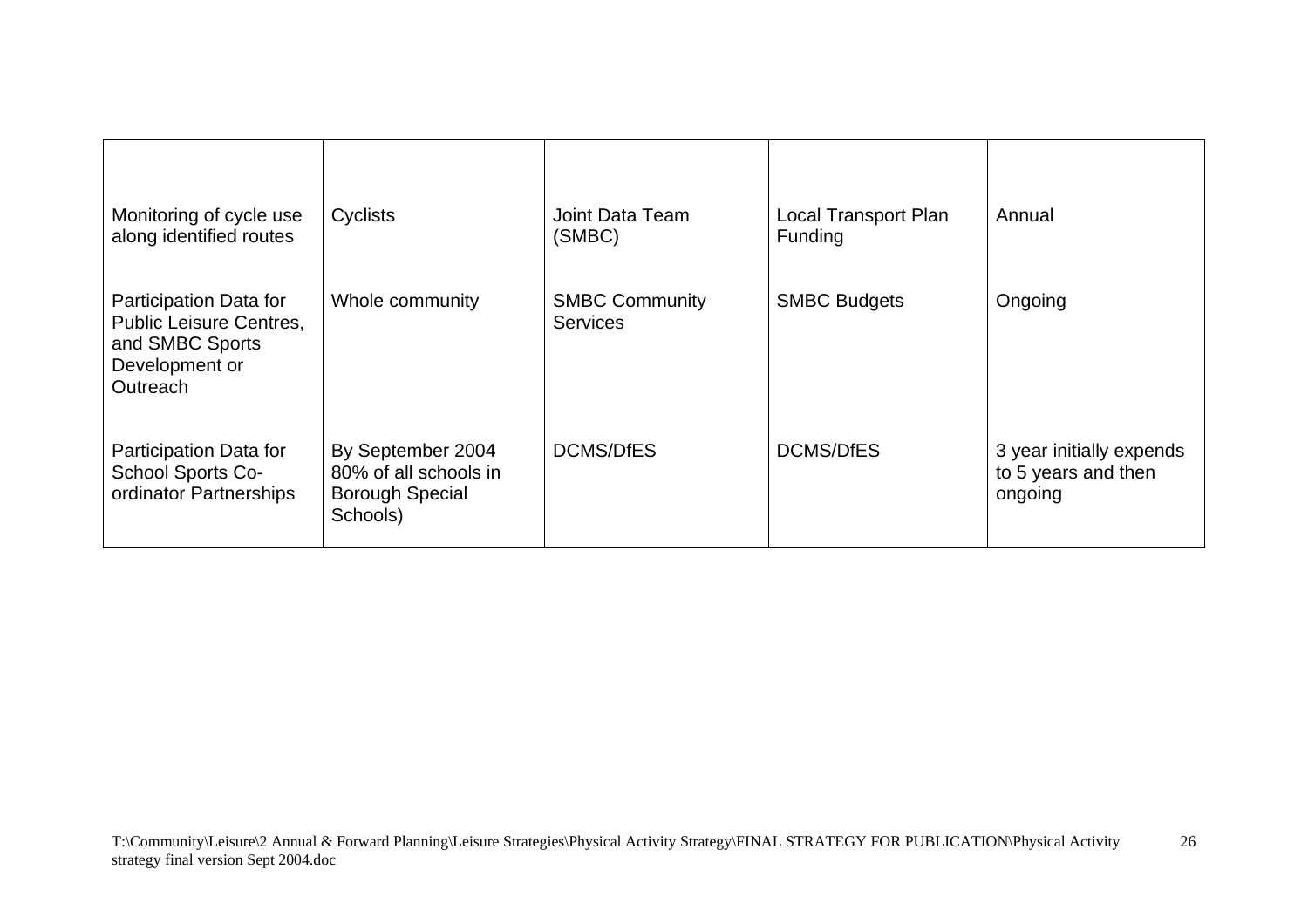**OBJECTIVE 2:** *To raise public and professional awareness and understanding of the health messages of physical activity, guidelines, advice and opportunities available, by ensuring that information is provided in a variety of media and tailored to meet the needs of different population groups and particularly targeting those most in need.*

| What is the activity/<br>programme, etc/                                                                                              | Who is it aimed at?                           | Who is doing it?            | How is it funded?               | <b>Over which</b><br>timescale? |
|---------------------------------------------------------------------------------------------------------------------------------------|-----------------------------------------------|-----------------------------|---------------------------------|---------------------------------|
| <b>SMBC Website</b>                                                                                                                   | <b>General Public</b>                         | <b>SMBC</b>                 | Government                      | Ongoing                         |
| Distribution of leaflets<br>Including specific<br>leaflets identifying local<br>opportunities for<br>walking, cycling and<br>swimming | <b>General Public/Health</b><br>Professionals | Solihull PCT                | Mainstream                      | Ongoing                         |
| Solihull Cycling Map<br>and Guide (June 2004)                                                                                         | Cyclists                                      | Road Safety Group<br>(SMBC) | Local Transport Plan<br>funding | One off                         |
| Opportunistic media<br>coverage                                                                                                       | <b>General Public/Health</b><br>Professionals | Solihull PCT                | Mainstream                      | Ongoing                         |
| Quarterly newspaper<br>and website                                                                                                    | <b>General Public (North Solihull)</b>        | Colebridge Trust            | Government funding              |                                 |
| Diabetic training                                                                                                                     | <b>Primary Care staff</b>                     | Solihull PCT                | Mainstream                      | Ongoing                         |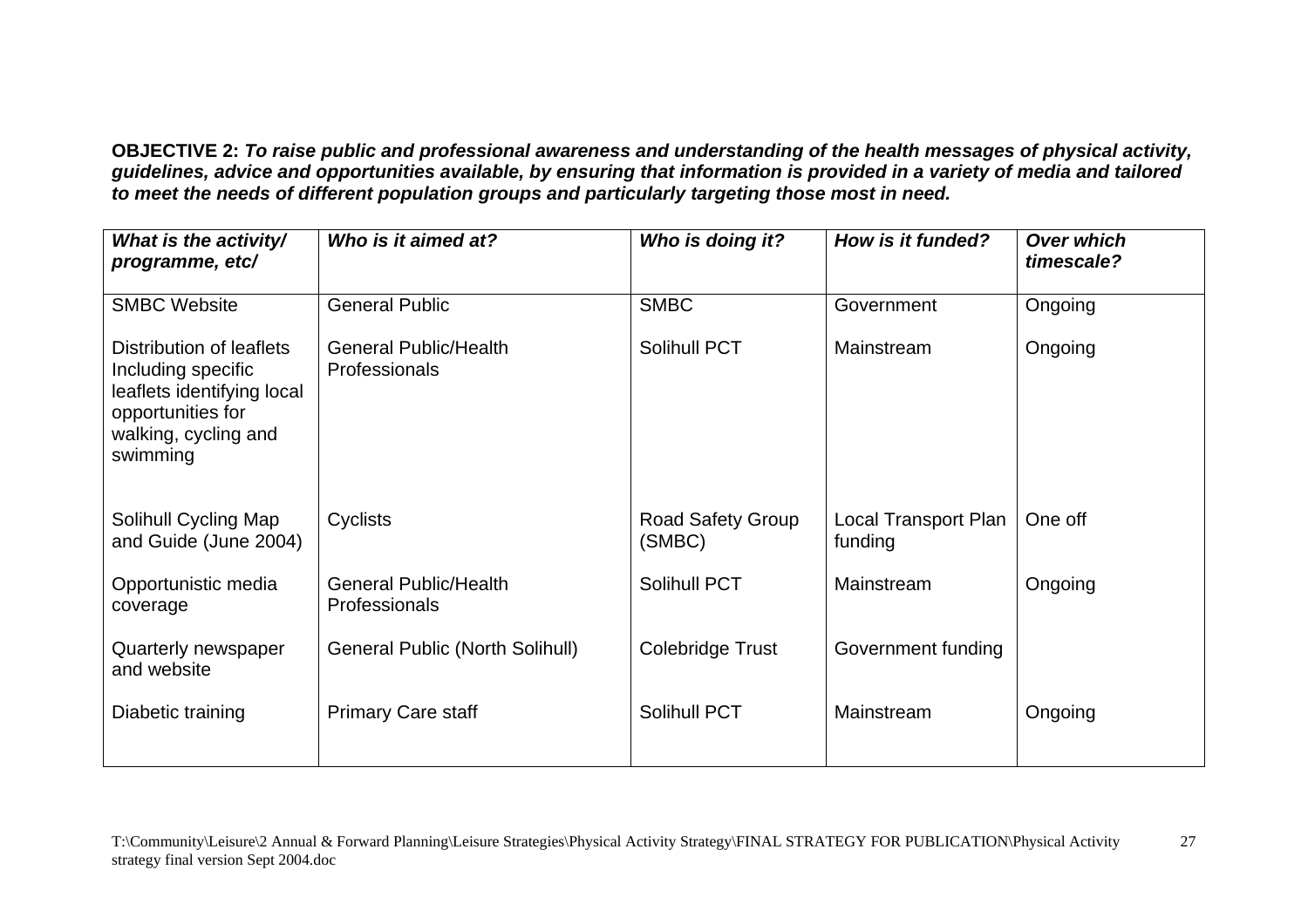| Informing and linking<br>the community to the<br>opportunities                                                                                                                                                                         | General public (North Solihull)                                                                                                                                                                                     | SMBC-Physical and<br>Economic<br>Regeneration                              |                                  |         |
|----------------------------------------------------------------------------------------------------------------------------------------------------------------------------------------------------------------------------------------|---------------------------------------------------------------------------------------------------------------------------------------------------------------------------------------------------------------------|----------------------------------------------------------------------------|----------------------------------|---------|
| Coordination of<br>Patient's and (General)<br><b>Public Health Forums</b>                                                                                                                                                              | <b>Heartlands and Solihull's PCT's</b><br>patients and general public                                                                                                                                               | Solihull Council for<br><b>Voluntary Services</b>                          |                                  |         |
| <b>Quarterly Newsletter</b>                                                                                                                                                                                                            | <b>Registered Voluntary Services and</b><br>other agencies/organisations                                                                                                                                            | Solihull Council for<br><b>Voluntary Services</b>                          |                                  |         |
| Co-ordinating Curricular<br>and extra curricular<br>PE/Sport in primary,<br><b>Special and Secondary</b><br>Schools. Give<br>opportunities for older<br>pupils to carry on<br>involvement in sport<br>through leadership<br>programmes | All Solihull through two<br>partnerships by September 2005                                                                                                                                                          | Smith's Wood School<br>Sport Co-ordinator<br>Partnership and<br>Lode Heath | <b>Youth Sport Trust</b>         | Ongoing |
| Providing opportunities<br>for children with<br>additional needs to<br>participate in a variety<br>of physical activities<br>through specific groups<br><b>Information Database</b>                                                    | Mainly 5-24 year olds with<br>additional needs e.g. ASD, MLD,<br>ADHD who are able to access<br>mainstream facilities unsupported.<br>Holiday provision<br>Some out of school leisure e.g.<br>football skills club. | Solihull Snap                                                              | Fundraising &<br>external grants | Ongoing |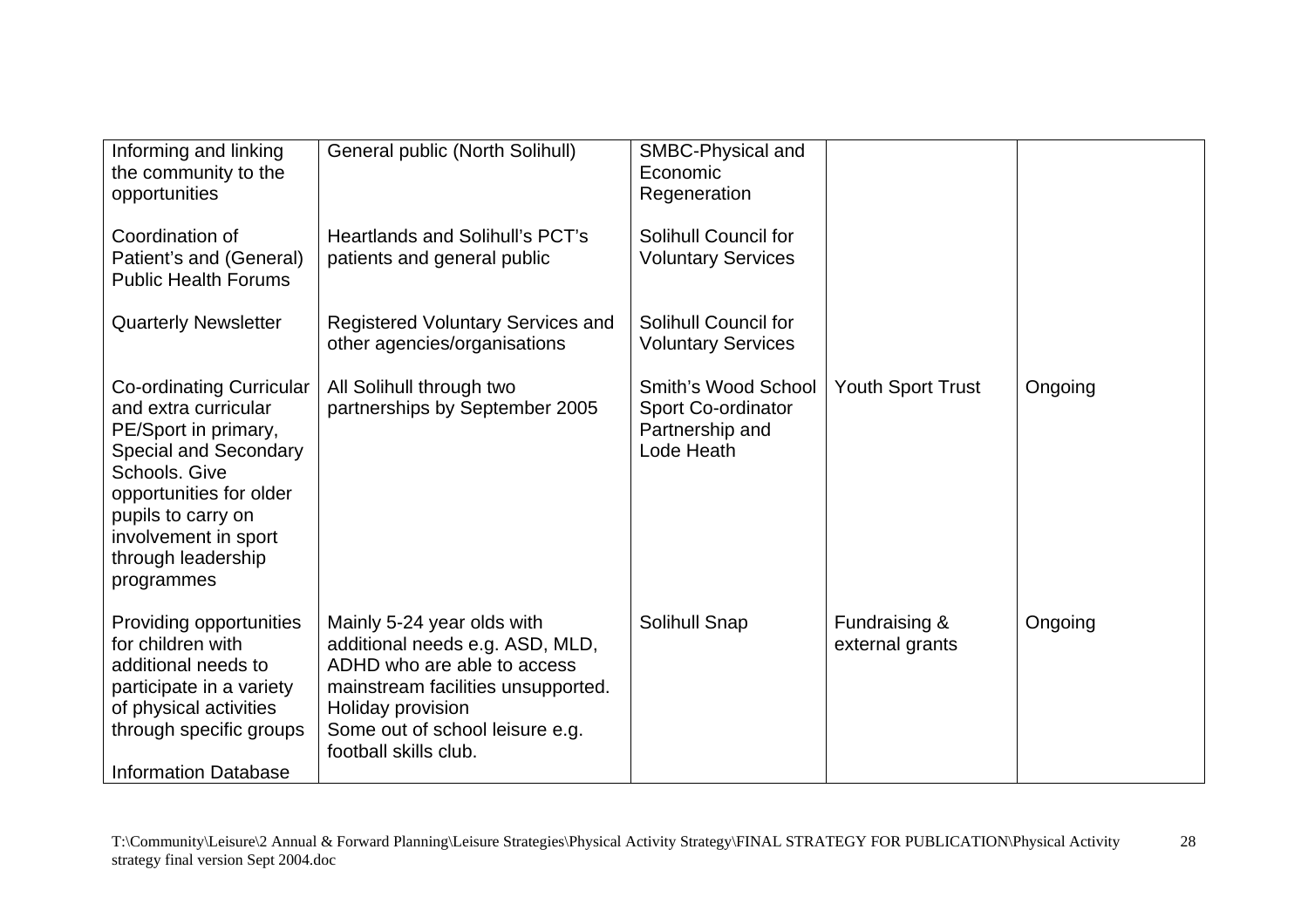| Trained staff to support<br>children in accessing<br>physical activities                                                                                 | Students and general public                                                                                                                                                            | <b>Solihull Sixth Form</b><br>College                                                                               | Government               | Ongoing |
|----------------------------------------------------------------------------------------------------------------------------------------------------------|----------------------------------------------------------------------------------------------------------------------------------------------------------------------------------------|---------------------------------------------------------------------------------------------------------------------|--------------------------|---------|
| Provision of information<br>Promoting physical<br>activity amongst our<br>school population and<br>wider community                                       | Pupils and wider school community                                                                                                                                                      | Lode Heath School &<br><b>Sports College</b><br>Smith's Wood School<br>(Applying for Sports<br>College status soon) | <b>Youth Sport Trust</b> | Ongoing |
| <b>National Healthy</b><br><b>Schools Standard</b>                                                                                                       | Target for phase 2- schools with<br>20% + FSME to be at level 3. This<br>does not specify physical activity,<br>but schools may choose to develop<br>this scheme and aspects within it | Solihull PCT/Solihull<br><b>MBC</b>                                                                                 | Government               | Ongoing |
| Information,<br>infrastructure and<br>support to support<br>delivery of the Youth<br><b>Work Curriculum and</b><br>positive outcomes for<br>young people | Focus on 13-19 year olds in context<br>of 11-21 year olds particularly those<br>'at risk'/in need                                                                                      | Solihull Youth and<br><b>Community Service</b>                                                                      | Government               | Ongoing |
| Information to patients<br>- how to maintain and<br>improve mobility for                                                                                 | Patients referred from GP's-target<br>group                                                                                                                                            | Physiotherapy<br>Department<br><b>Solihull PCT</b>                                                                  | <b>Solihull PCT</b>      | Ongoing |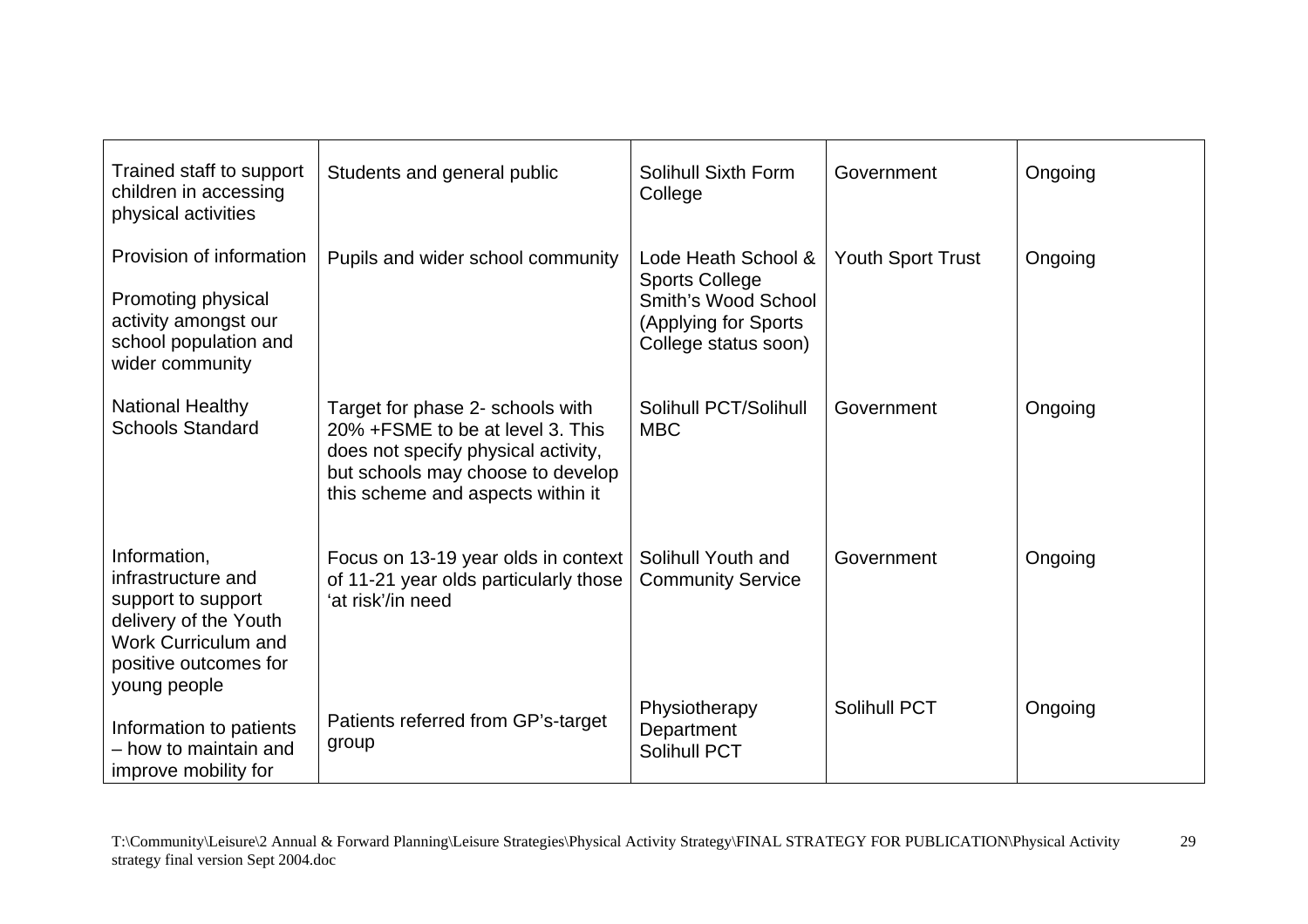| health whilst treating<br>specific questions.<br>Promote opportunities<br>available when possible<br>and refer on where<br>appropriate (DocSpot<br>Health Walks) |                                                                |                                                                                                                     |                                 |         |
|------------------------------------------------------------------------------------------------------------------------------------------------------------------|----------------------------------------------------------------|---------------------------------------------------------------------------------------------------------------------|---------------------------------|---------|
| Exercise groups related<br>to triage for hip/knee<br>replacement                                                                                                 | Patients referred from GP's-target<br>group                    | Physiotherapy<br>Department<br><b>Solihull PCT</b>                                                                  | Government                      | Ongoing |
| <b>Health Promotion</b><br>advice specifically -<br>diet/exercise/lifestyle                                                                                      | Community                                                      | Solihull PCT (Health<br>Visitors and other<br><b>Primary Care Staff</b><br>including Learning<br>Disabilities Team) | Government                      | Ongoing |
| <b>Foster Carer's Scheme</b>                                                                                                                                     | 'Looked After' Children                                        | SMBC (Leisure and<br>Social Skills)                                                                                 | <b>Social Services</b>          | Ongoing |
| Positive Futures and<br>other programmes                                                                                                                         | Young people 'at risk'                                         | <b>SMBC/Home Office</b>                                                                                             | <b>Joint Steering</b><br>Groups |         |
| Newsletter/meetings                                                                                                                                              | Ex- Coronary Heart Rehabilitation<br>patients & their families | <b>Solihull Heart</b><br><b>Support Group</b>                                                                       |                                 | Ongoing |
| <b>Newsletter</b>                                                                                                                                                |                                                                | <b>SOLO</b>                                                                                                         |                                 |         |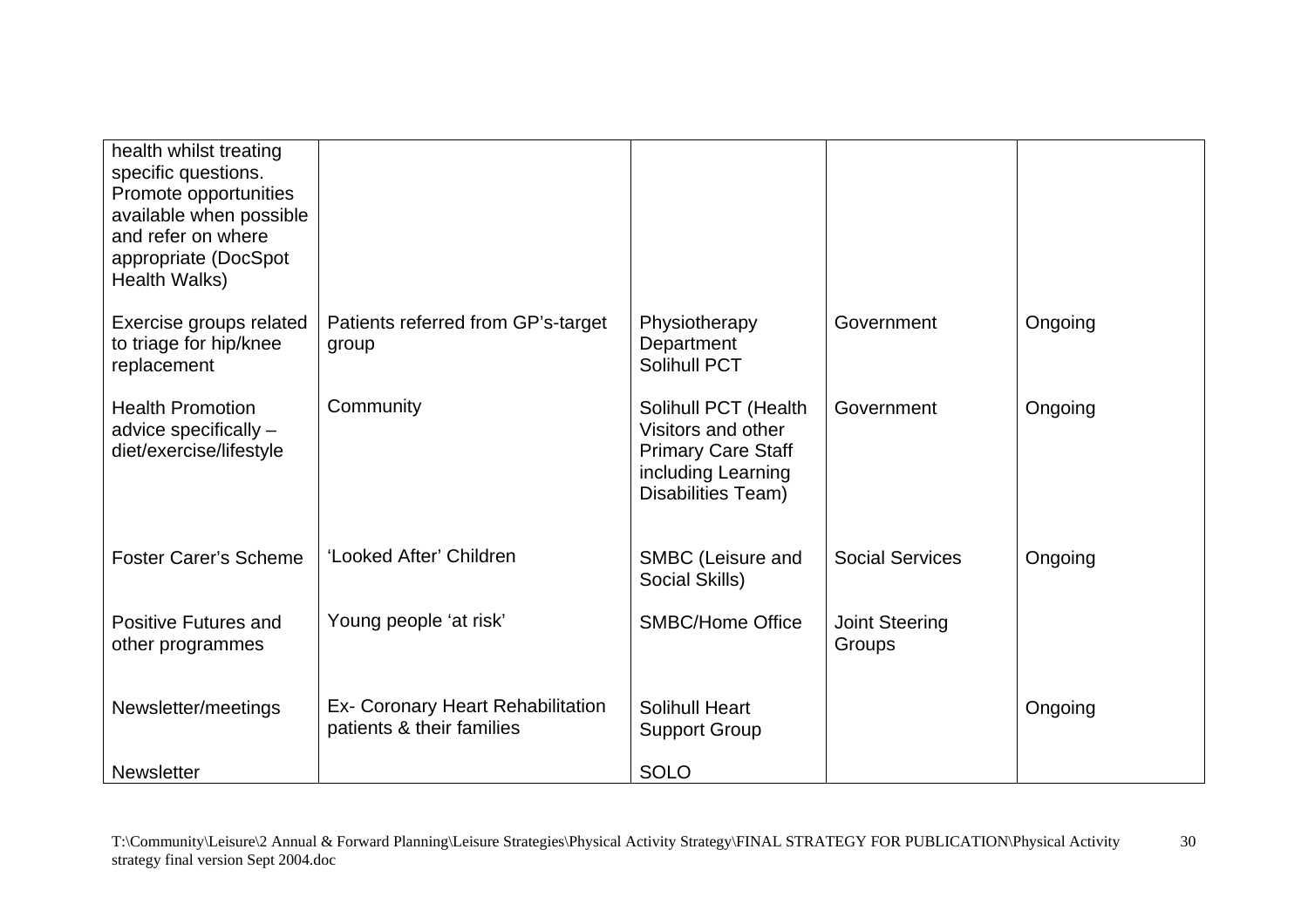| Newsletter (Boots and<br>Hoofs)                         | General public                                                               | Road Safety Group                                      |                                                                                     | Ongoing                 |
|---------------------------------------------------------|------------------------------------------------------------------------------|--------------------------------------------------------|-------------------------------------------------------------------------------------|-------------------------|
| <b>Newsletter</b>                                       | <b>General Public (particularly North</b><br>Solihull)                       | Project Kingfisher                                     |                                                                                     |                         |
| Newsletter                                              | General public                                                               | <b>BCTV</b>                                            |                                                                                     |                         |
| <b>Newsletter</b>                                       | <b>Families in North Solihull</b>                                            | <b>SureStart</b>                                       |                                                                                     |                         |
| Various newsletters                                     | General public                                                               | <b>Rambling Groups</b>                                 |                                                                                     |                         |
| Children's Information<br>and Access Service<br>website | Children, young<br>people/parents/carers/professionals<br>and their families | Children's<br>Information and<br><b>Access Service</b> | Children's Fund at<br>present but looking<br>for SMBC funding for<br>sustainability | Not known at<br>present |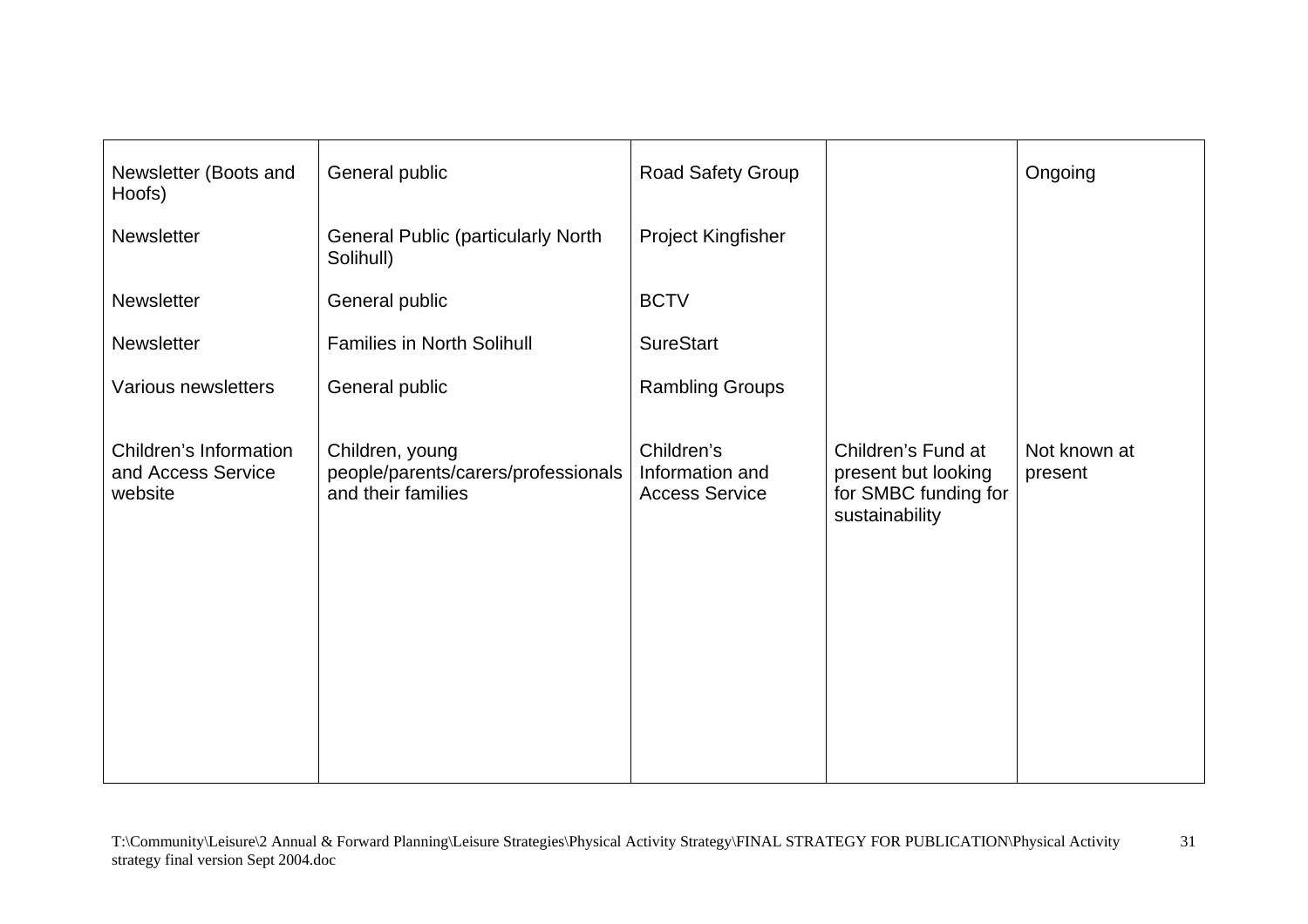**OBJECTIVE 3:** *To ensure that appropriate and consistent advice for the encouragement of physical activity is*  available across the Borough, tailored to meet the needs of different population groups and particularly targeting *those most in need.* 

| What is the activity/<br>programme, etc/                                                                                                   | Who is it aimed at?               | Who is doing it?                                                            | How is it funded?                                                                                                 | <b>Over which</b><br>timescale? |
|--------------------------------------------------------------------------------------------------------------------------------------------|-----------------------------------|-----------------------------------------------------------------------------|-------------------------------------------------------------------------------------------------------------------|---------------------------------|
| <b>DocSpot Guidelines</b>                                                                                                                  | <b>SPCT/SMBC staff</b>            | <b>Health Promotion</b><br>Specialist - Physical<br>Activity                | <b>Health Promotion</b><br>Service                                                                                | Annual                          |
| <b>Physical Activity</b><br>Information leaflets                                                                                           | Various and for all age<br>groups | <b>Specialist Health</b><br><b>Promotion Service</b><br><b>SPCT</b>         | Mainly free/donation<br>from British Heart<br>Foundation, Department<br>of Health, Project<br>Kingfisher/BCTV/WWT | Ongoing                         |
| National campaigns<br><b>National Heart Week</b><br><b>Diabetes</b><br>Obesity<br><b>National Stroke Week</b><br><b>National Bike Week</b> | Various and all age<br>groups     | <b>National bodies</b>                                                      | Often local funding and<br>other resources required<br>to purchase materials<br>and implement<br>campaign.        | Annual events                   |
| <b>North Solihull Diabetes</b><br>Service                                                                                                  | Diabetics in North<br>Solihull    | 0.8 WTE Diabetes<br><b>Dietician</b><br>0.5 Health Promotion<br>0.2 General | <b>SPCT/BHST</b>                                                                                                  | Ongoing                         |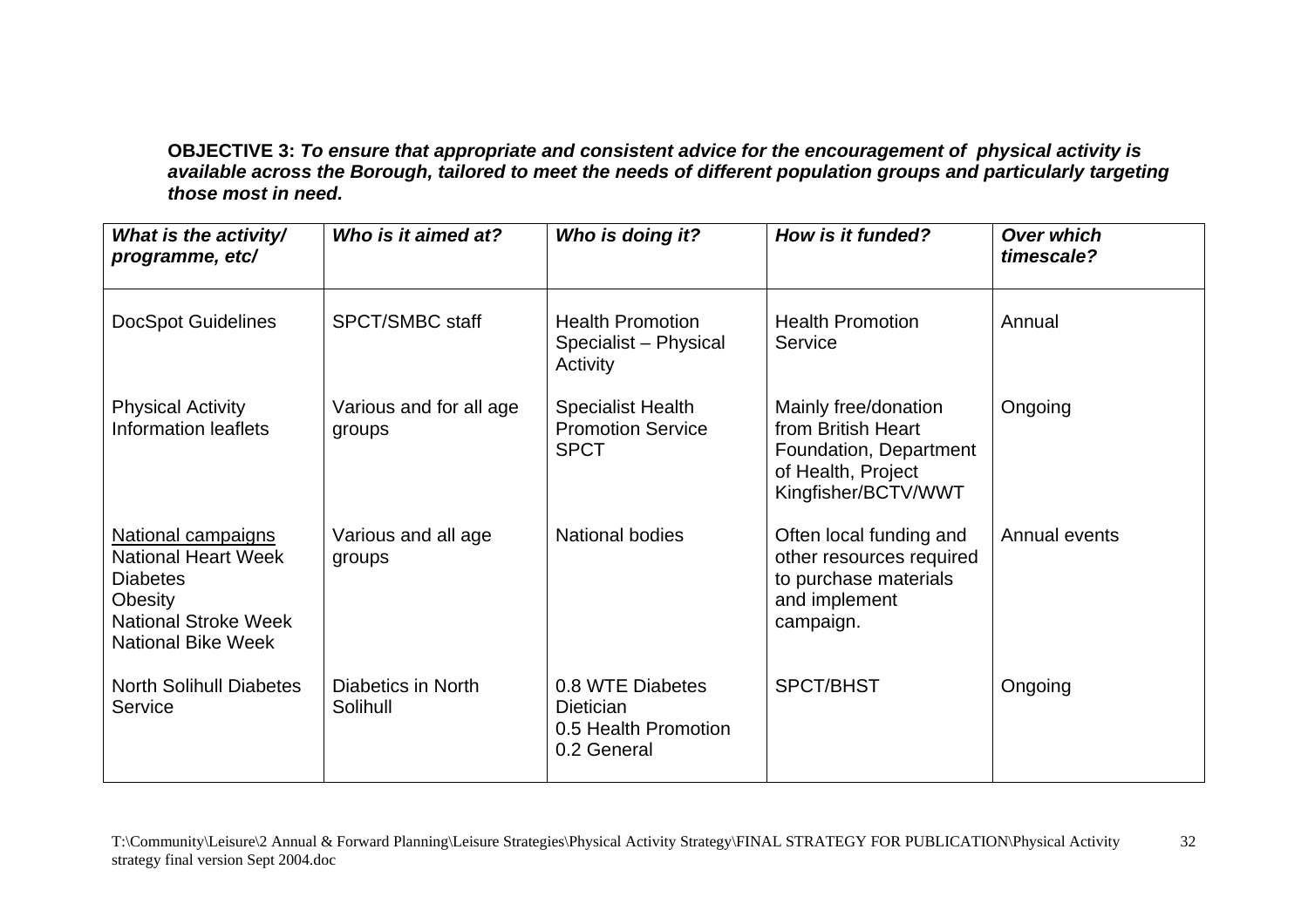| <b>Community Dietetic</b><br>Service                                                                                      | Diabetics in North<br><b>Solihull General</b><br>population |                                                                   | <b>Commissioned by SPCT</b> | Ongoing |
|---------------------------------------------------------------------------------------------------------------------------|-------------------------------------------------------------|-------------------------------------------------------------------|-----------------------------|---------|
| <b>Coronary Rehabilitation</b><br>sessions                                                                                | People receiving<br>secondary prevention<br>interventions   | <b>Cardiac Rehabilitation</b><br>Service                          | <b>PCTs</b>                 | Ongoing |
| Leisure Centres and<br><b>Outreach Marketing</b>                                                                          | <b>General Public</b>                                       | <b>SMBC</b>                                                       | <b>SMBC</b>                 | Ongoing |
| Information to patients -<br>how to maintain and<br>improve mobility for<br>health whilst treating<br>specific questions. | Patients referred from<br>GP's-target group                 | Physiotherapy<br>Department, Solihull<br><b>PCT</b>               | Government                  | Ongoing |
| Exercise groups related<br>to triage for hip/knee<br>replacement                                                          | Patients referred from<br>GP's-target group                 |                                                                   |                             |         |
| <b>Health Promotion advice</b><br>$specifically -$<br>diet/exercise/lifestyle                                             | Community (particularly<br>0-4's and young mums)            | Solihull PCT (Health<br>Visitors and other<br>primary care staff) | <b>Solihull PCT</b>         | Ongoing |
| Pain Management<br>Group                                                                                                  | <b>Hospital Referrals</b>                                   |                                                                   | <b>Solihull PCT</b>         |         |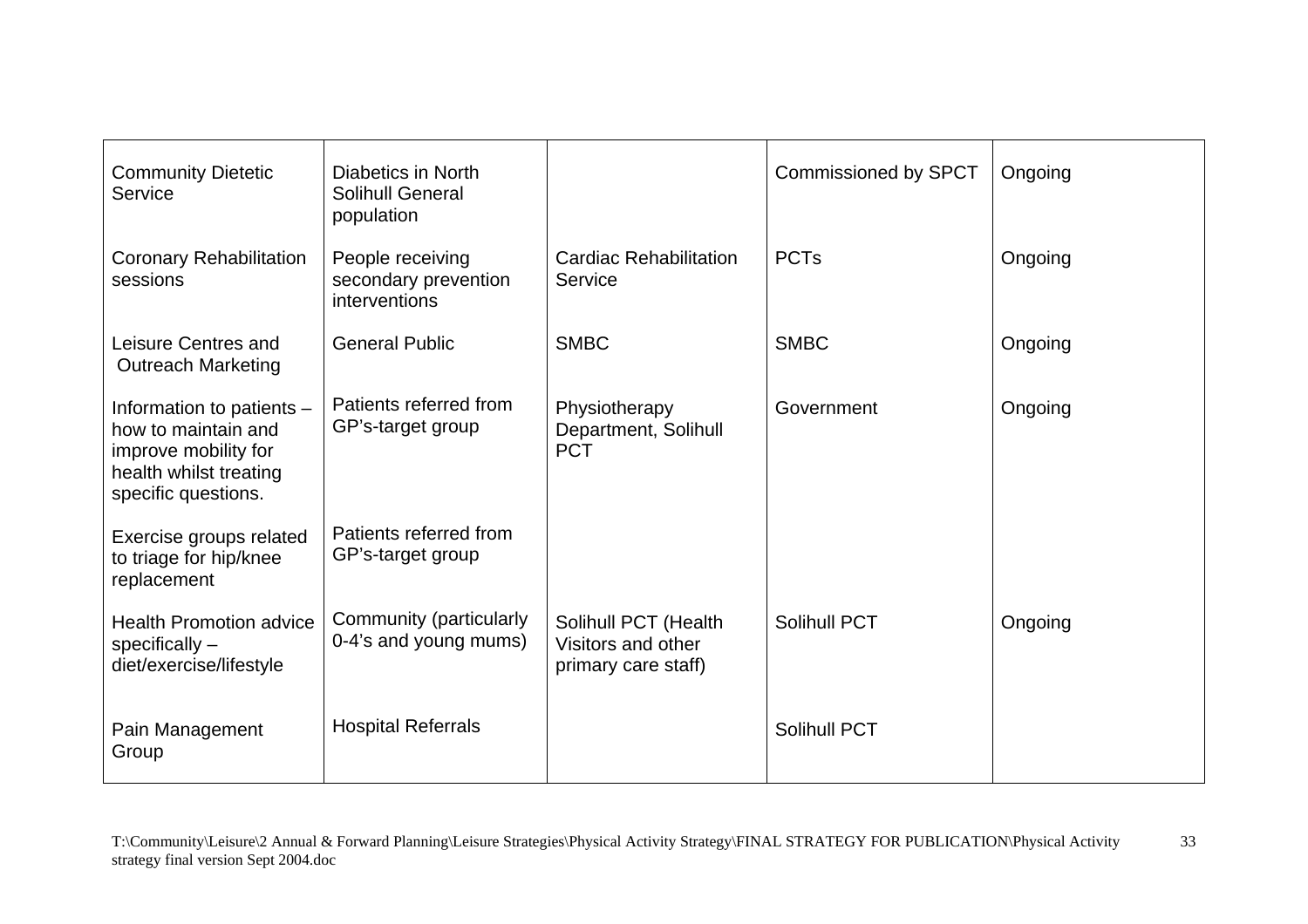| <b>Weight Management</b><br><b>Sessions</b>                                                                                                                                       | People with Disabilities<br>(children and adults)                                                       | <b>Learning Disabilities</b><br>Team                                       | Solihull PCT                                | Ongoing |
|-----------------------------------------------------------------------------------------------------------------------------------------------------------------------------------|---------------------------------------------------------------------------------------------------------|----------------------------------------------------------------------------|---------------------------------------------|---------|
| Weight Management<br><b>Sessions</b>                                                                                                                                              | People with mental<br>health problems (16-65)                                                           | <b>Mental Health Team</b>                                                  |                                             |         |
| Signposting                                                                                                                                                                       |                                                                                                         | <b>Probation Service</b>                                                   |                                             |         |
| Supporting carers to<br>continue to be fit to care<br>for cared for                                                                                                               | Carers                                                                                                  | <b>Solihull Carers Centre</b><br>(Worker available to<br>support)          |                                             |         |
| Provision of information<br>to families with young<br>children                                                                                                                    | Children under 4 and<br>their families (North<br>Solihull)                                              | <b>Sure Start Local</b><br>Programme and Health<br><b>Visitors</b>         | Sure Start external grant                   |         |
| Provision of information<br>to participants on Health<br><b>Walks Programme</b>                                                                                                   | Participants on Health<br><b>Walks Programme</b><br>(targeted at<br>disadvantaged and /or<br>sedentary) | Solihull<br><b>PCT/MBC/Volunteers</b>                                      | Solihull PCT/Solihull<br>MBC external grant | Ongoing |
| <b>Co-ordinating Curricular</b><br>and extra curricular<br>PE/Sport in primary,<br><b>Special and Secondary</b><br>Schools. Give<br>opportunities for older<br>pupils to carry on | All Solihull through two<br>partnerships by 2005                                                        | Smith's Wood School<br>Sport Co-ordinator<br>Partnership and Lode<br>Heath | <b>Youth Sport Trust</b>                    | Ongoing |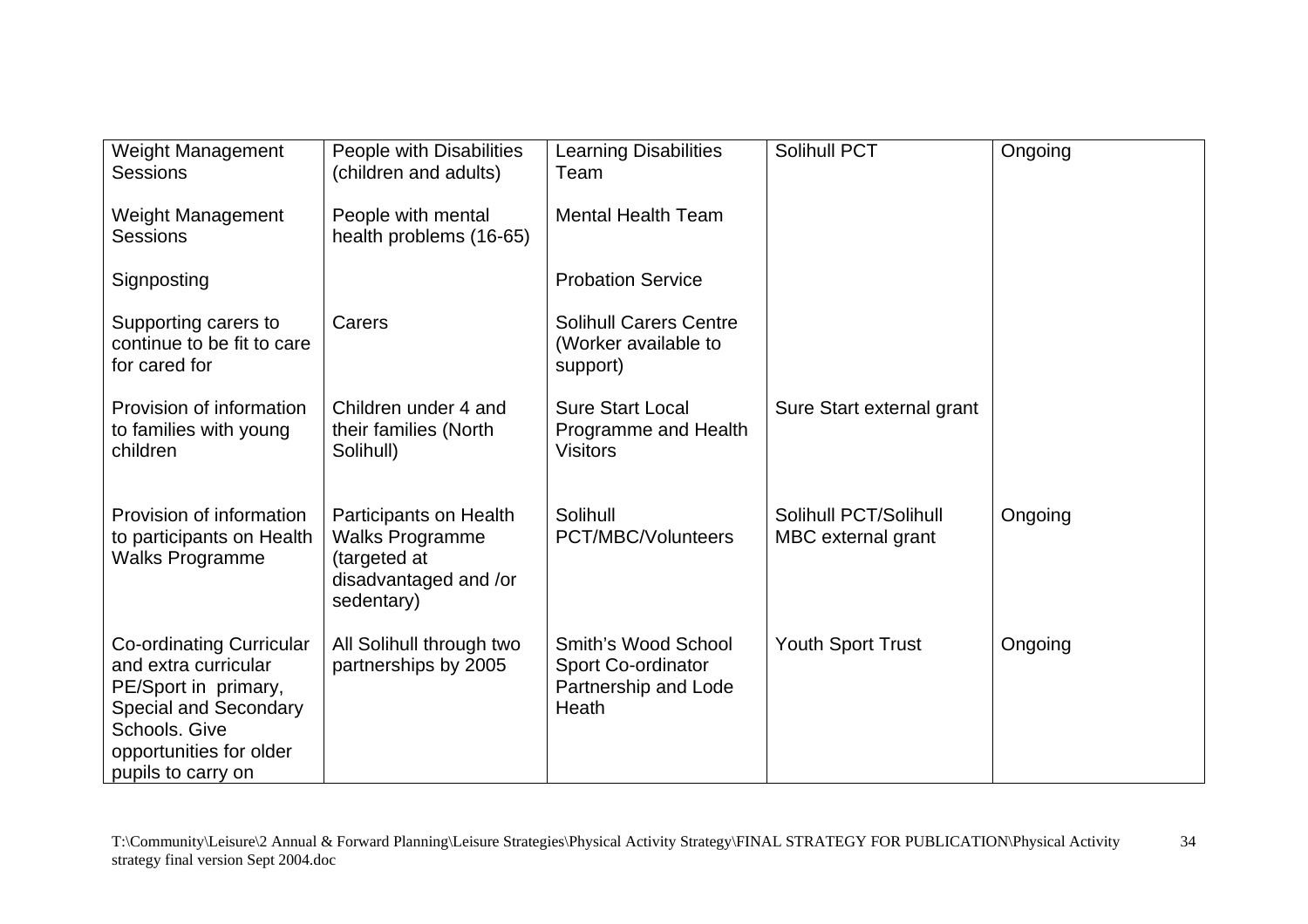| involvement in sport<br>through leadership<br>programmes                                                                                 |                                                                                                                                                                                                |                                                |                                                       |         |
|------------------------------------------------------------------------------------------------------------------------------------------|------------------------------------------------------------------------------------------------------------------------------------------------------------------------------------------------|------------------------------------------------|-------------------------------------------------------|---------|
| National Healthy<br><b>Schools Standard</b>                                                                                              | Target for phase 2-<br>schools with 20%<br>+FSME to be at level 3.<br>This does not specify<br>physical activity, but<br>schools may choose to<br>develop this scheme and<br>aspects within it | Solihull PCT/Solihull<br><b>MBC</b>            | Government                                            | Ongoing |
| Advice, help and<br>support such as finding<br>leisure opportunities and<br>health                                                       | 13-19 year olds                                                                                                                                                                                | Connexions                                     | Government                                            | Ongoing |
| Information,<br>infrastructure and<br>support to support<br>delivery of the Youth<br><b>Work Curriculum and</b><br>positive outcomes for | Focus on 13-19 year<br>olds in context of 11-21<br>year olds particularly<br>those 'at risk'/in need                                                                                           | Solihull Youth and<br><b>Community Service</b> | <b>SMBC</b>                                           |         |
| young people.<br><b>Exercise Sessions</b><br>(Moat House<br>Hotel)/meetings                                                              | <b>Ex-Coronary Heart</b><br><b>Rehabilitation Patients &amp;</b><br>their families                                                                                                             | <b>Solihull Heart Support</b><br>Group         | Solihull PCT & Solihull<br><b>Heart Support Group</b> |         |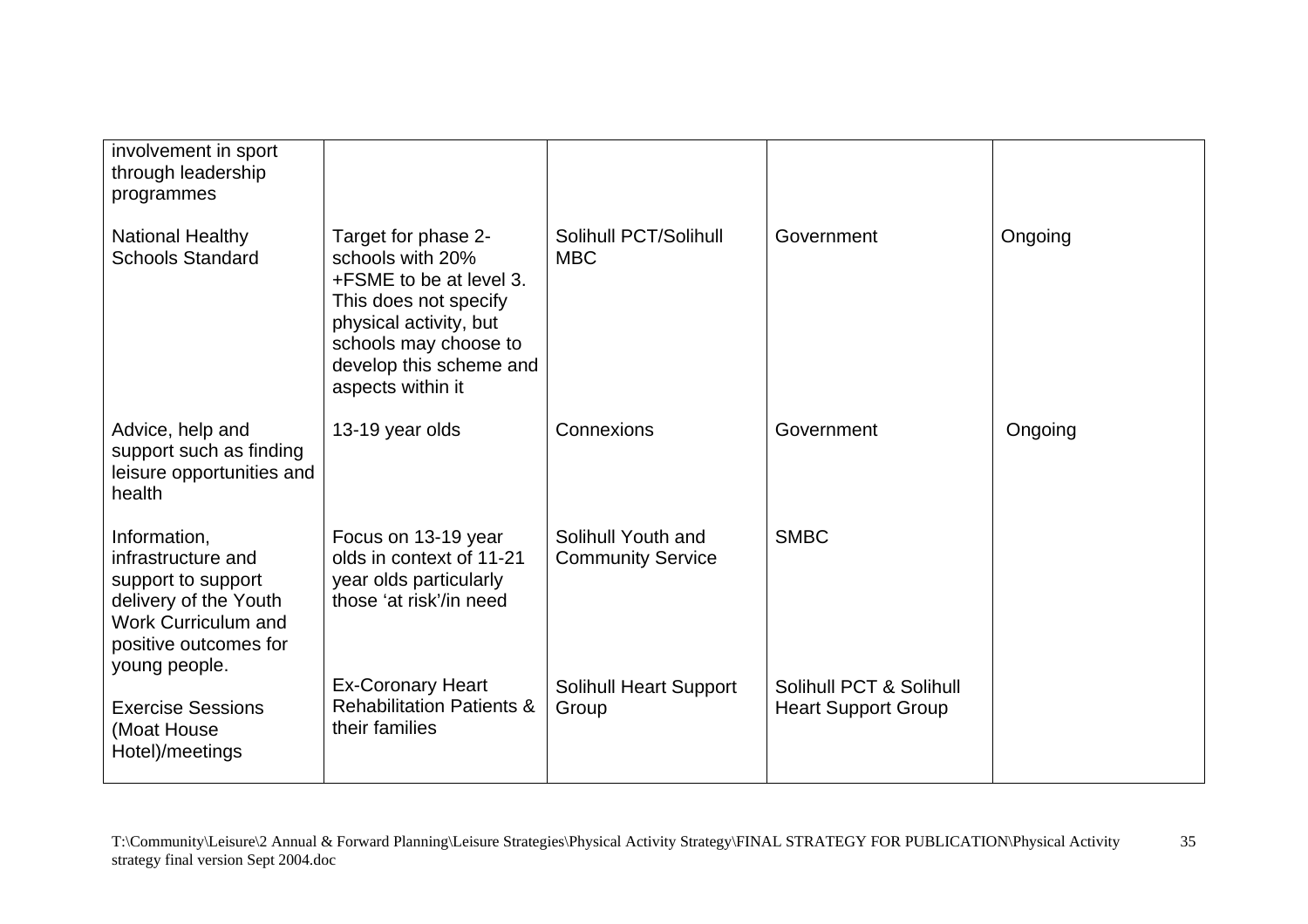**OBJECTIVE 4: To ensure that a full range of acceptable and accessible opportunities for physical activity is available across the Borough, particularly for those most in need.** 

| What is the activity/<br>programme, etc/                                                                  | Who is it aimed at?                                                                        | Who is doing it?                                   | How is it funded?                           | Over which<br>timescale? |
|-----------------------------------------------------------------------------------------------------------|--------------------------------------------------------------------------------------------|----------------------------------------------------|---------------------------------------------|--------------------------|
| <b>Physical Activity</b><br><b>Mapping Exercise</b>                                                       | Population of Solihull<br>particularly those most<br>in need.                              | <b>Symonds Group</b>                               | <b>Solihull PCT</b>                         | One off                  |
| DocSpot (Solihull<br><b>GP Exercise Referral</b><br>Scheme)                                               | 16 years and over<br>living or working in<br>Solihull particularly<br>those at risk of CHD | Solihull MBC/Solihull<br><b>PCT</b>                | Solihull MBC/Solihull<br><b>PCT</b>         | Annual                   |
| <b>Health Walks</b><br>Programme<br>(Solihull Striders and<br>Strollers - 30 minute<br>walks at own pace) | Local people with an<br>emphasis on those<br>who are disadvantaged<br>and/or sedentary     | Solihull MBC/Solihull<br>PCT/<br><b>Volunteers</b> | Solihull MBC/Solihull<br>PCT external grant | To July 2005             |
| <b>Discovery Walks</b>                                                                                    |                                                                                            | Warwickshire Wildlife<br><b>Trust/SMBC/SPCT</b>    | <b>SMBC</b>                                 | Ongoing                  |
| Cardiac Rehabilitation<br>sessions                                                                        | All people receiving<br>secondary prevention<br>interventions                              | <b>Cardiac Rehabilitation</b><br>Service           | <b>PCTs</b>                                 | Ongoing                  |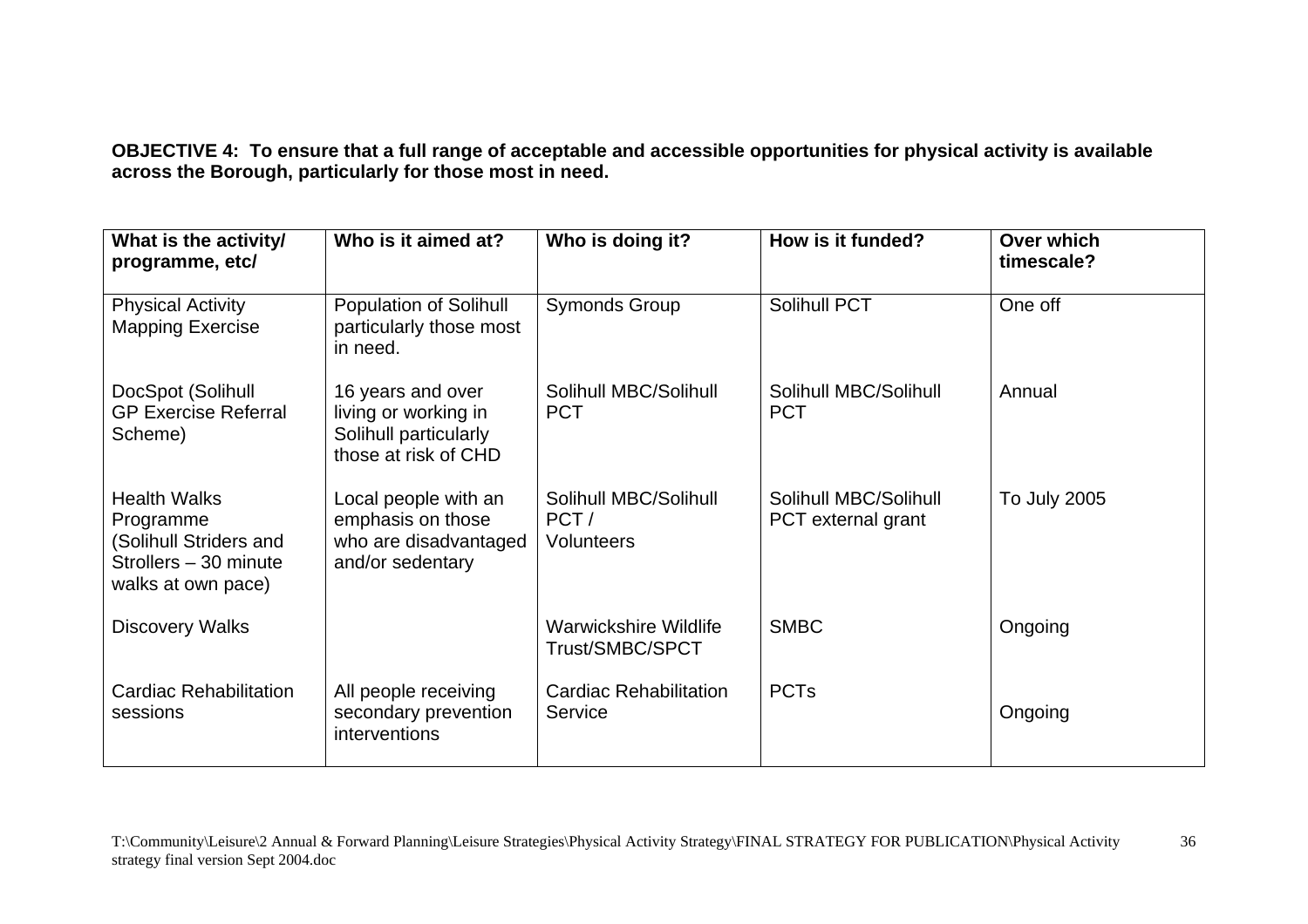| <b>Exercise Sessions (Moat</b><br>House Hotel)/meetings          | Ex-Coronary<br><b>Rehabilitation Patients</b>                      | <b>Solihull Heart Support</b><br>Group                 | Solihull PCT & Solihull<br><b>Heart Support Group</b>                                                    | Ongoing |
|------------------------------------------------------------------|--------------------------------------------------------------------|--------------------------------------------------------|----------------------------------------------------------------------------------------------------------|---------|
| Weight Management<br><b>Clinics</b>                              | Obese patients                                                     | <b>Nutrition &amp; Dietetic</b><br><b>Service BHST</b> | <b>SPCT and Heartlands</b>                                                                               | Ongoing |
| Exercise groups related<br>to triage for hip/knee<br>replacement | Patients referred from<br>GP's-target group                        | Physiotherapy<br>Department'<br>Solihull PCT           | Government                                                                                               | Ongoing |
| 'Backwatcher's' Project<br>(planned)                             | Patients referred from<br>GP's-target group                        | Physiotherapy<br>Department'<br>Solihull PCT           | Government                                                                                               | Ongoing |
| Promotion of physical<br>activity/exercise<br>groups/badminton   | <b>Mental Health Service</b><br>users                              | <b>Mental Health Team</b>                              | Small budget available<br><b>Restricted staff resources</b><br>Lack of facilities for<br>leisure & sport | Ongoing |
| Leisure Centre<br>Programmes                                     | <b>General Public</b><br>(NB gaps include aqua<br>natal provision) | <b>SMBC</b>                                            | <b>SMBC</b>                                                                                              | Ongoing |
| Promotion of Rugby<br>Union and its associated<br>activities     | Anyone aged 7-70<br>(North<br>Solihull based)                      | B'ham Exiles Rugby<br>Club<br>and 'Old Salts' Club     | Self<br>supporting/Volunteers                                                                            |         |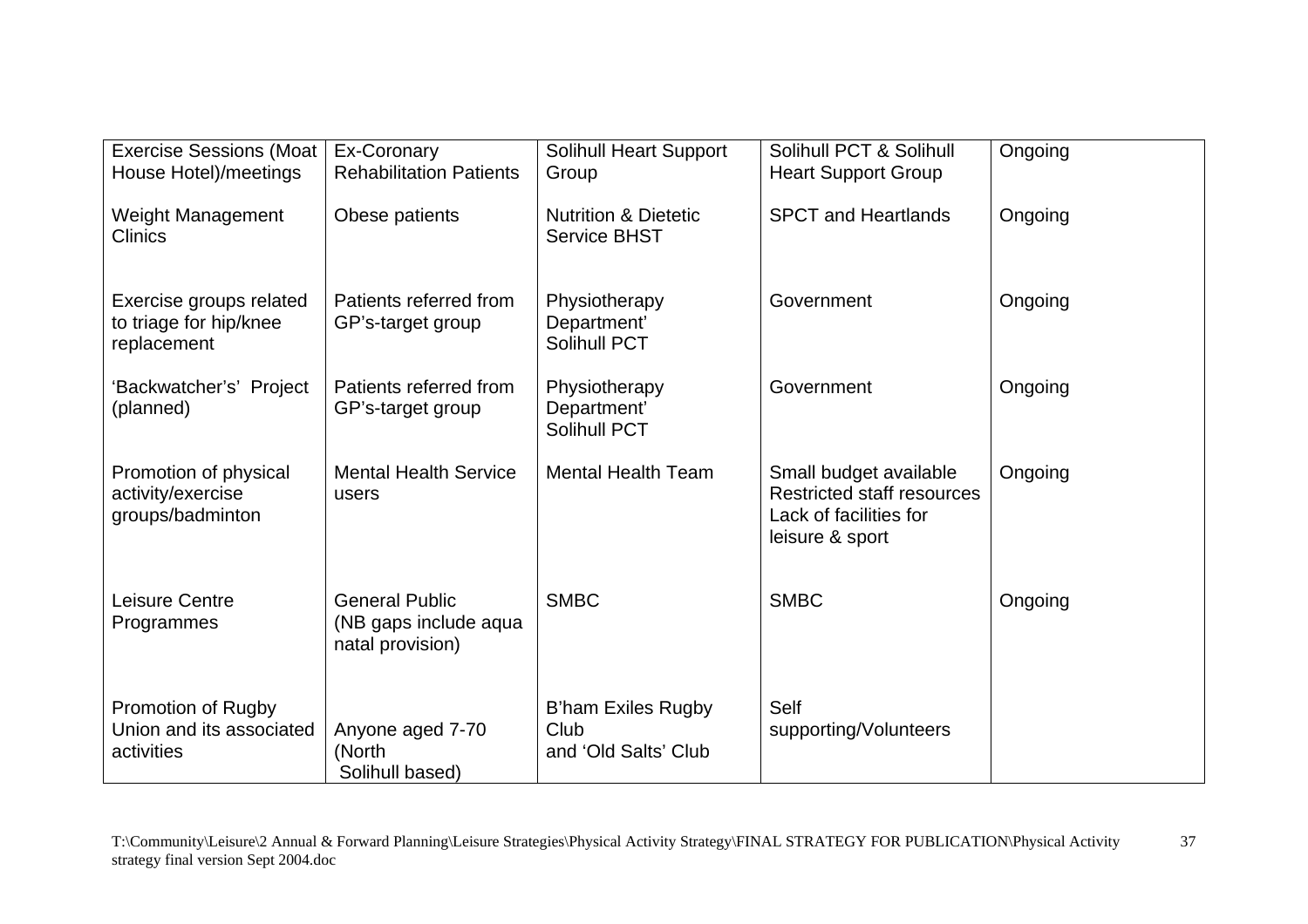| Provision of good quality<br>tennis                                                                                                                                                                                                                                                                                                                                      | Anyone who wants to<br>play tennis     | Hampton in Arden<br>Tennis Club and<br><b>Marston Green Tennis</b><br>Club                            | Self<br>supporting/Volunteers                                                                                                                      |         |
|--------------------------------------------------------------------------------------------------------------------------------------------------------------------------------------------------------------------------------------------------------------------------------------------------------------------------------------------------------------------------|----------------------------------------|-------------------------------------------------------------------------------------------------------|----------------------------------------------------------------------------------------------------------------------------------------------------|---------|
| <b>Youth Diversion Scheme</b><br>including provision of<br>police tag rugby<br>coaches on a regular<br>basis to all schools in<br>the north of Solihull<br>(boys & girls)<br>Regular competitions<br>held in association with<br>'Old Salts' Rugby Club.<br><b>Midnight Soccer League</b><br>at North Solihull Sports<br>Centre<br>Regular football<br>coaching sessions | Young people in North<br>Solihull      | <b>West Midlands Police 'B'</b><br>Sector (Solihull North),<br>'Old Salts' Rugby Club,<br>SSCo's, RFU | A 'very limited' human<br>resource used as a pump<br>primer with a clear exit<br>strategy.<br><b>Anti-social Behaviour</b><br><b>Police Budget</b> |         |
| Provision of information<br>& physical activities for<br>young children.<br>Looking to provide a<br>group for parents but<br>would require childcare                                                                                                                                                                                                                     | Children under 4 and<br>their families | <b>Sure Start</b><br>Local Programme                                                                  | Government                                                                                                                                         | Ongoing |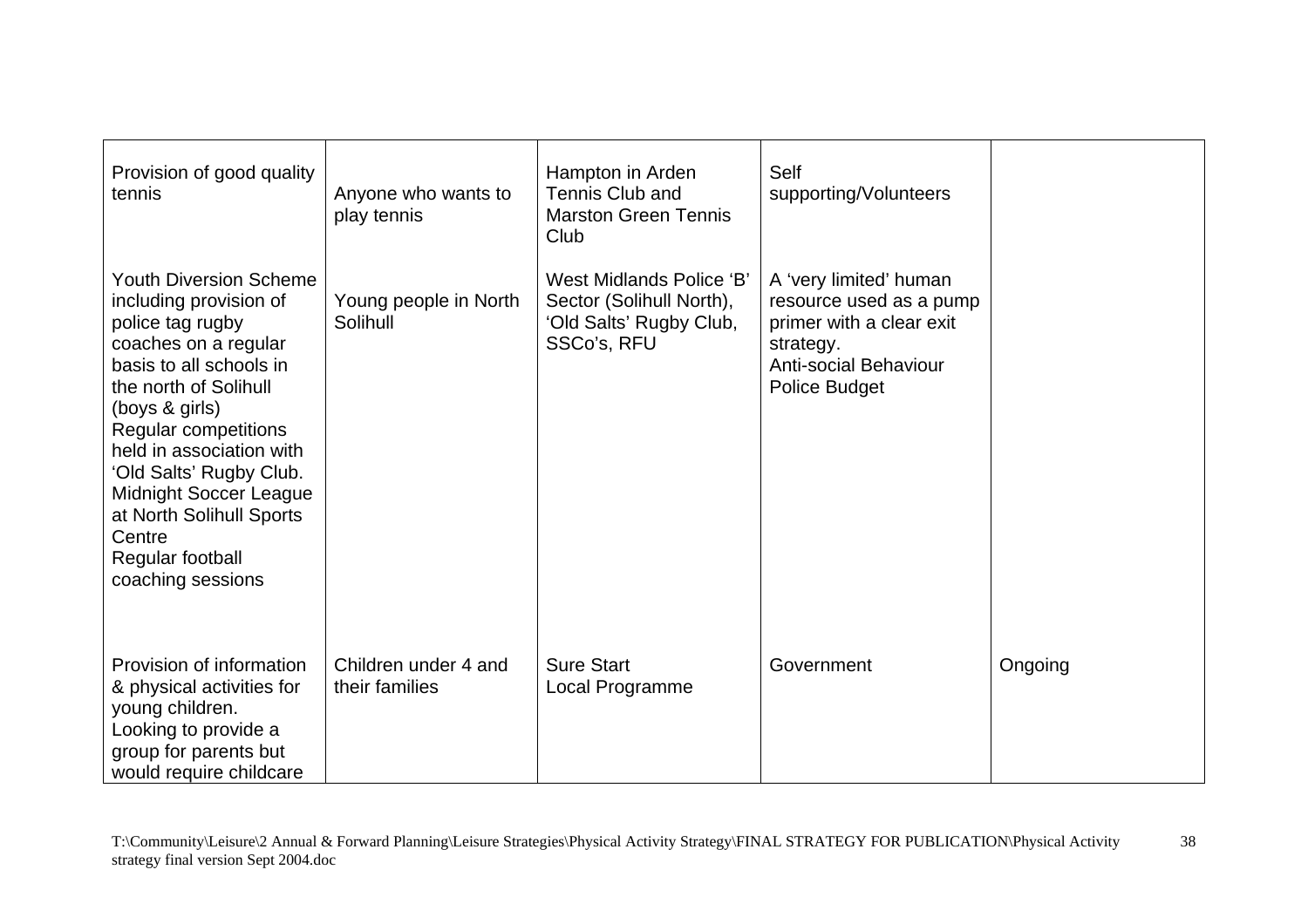| Provide a group called<br><b>Busy Bodies and</b><br>physical play is<br>incorporated into all our<br>crèches and groups.<br>A team member is<br>undergoing Top Tots<br>training                                                        |                                                                                      |                                                                            |                                                                                                                               | Children's Fund and<br>'On Track' Projects<br>funded to March 2006.<br>Emphasis will be on<br>mainstreaming<br>successful initiatives<br>over next two years. |
|----------------------------------------------------------------------------------------------------------------------------------------------------------------------------------------------------------------------------------------|--------------------------------------------------------------------------------------|----------------------------------------------------------------------------|-------------------------------------------------------------------------------------------------------------------------------|---------------------------------------------------------------------------------------------------------------------------------------------------------------|
| <b>Co-ordinating Curricular</b><br>and extra curricular<br>PE/Sport in primary,<br>Special and Secondary<br>Schools, Give<br>opportunities for older<br>pupils to carry on<br>involvement in sport<br>through leadership<br>programmes | All Solihull by 2005<br>through two<br>partnerships.                                 | Smith's Wood School<br>Sport Co-ordinator<br>Partnership and Lode<br>Heath | <b>Youth Sport Trust</b>                                                                                                      | Ongoing                                                                                                                                                       |
| Financial support given<br>to North Solihull Sports<br>Centre programmes:<br>'Active Communities',<br>'Positive Futures' and<br>'Off the Wood', which do<br>more sport and<br>recreation                                               | Children and young<br>people vulnerable to<br>anti-social behaviour<br>and offending | Solihull 'Children's Fund'<br>and 'On Track'                               | <b>Budget support</b><br>Core team workers<br>accompany some<br>children to sessions and<br>run "healthy lifestyles"<br>works | Ongoing                                                                                                                                                       |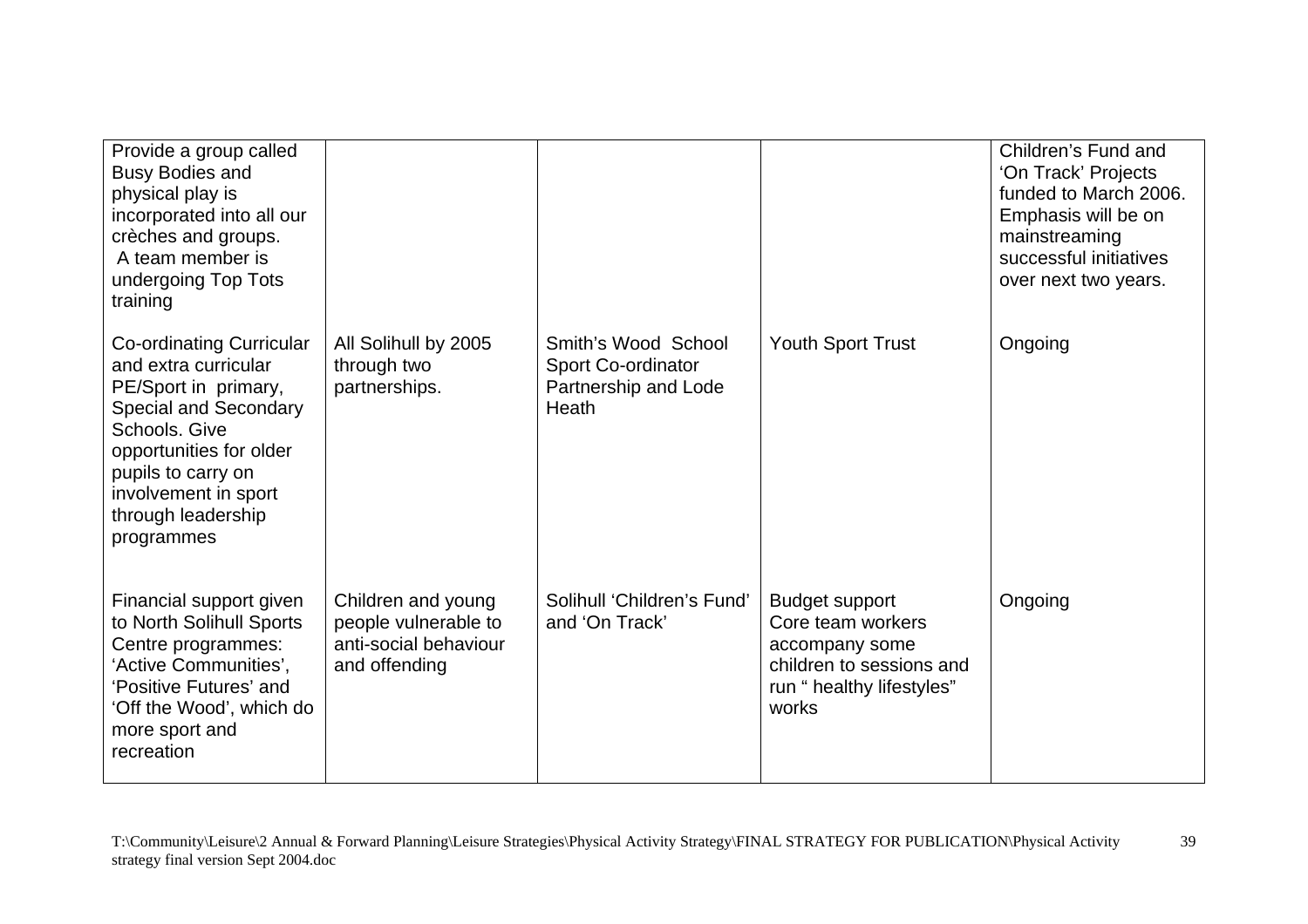| Introduction of young<br>people to Physical<br>Activity via basketball<br>Promotion of voluntary<br>sports sector @CCPR                              | Voluntary sports clubs<br>Young people<br>Interface with regional<br>sports board/sport<br>England                                                                                                                           | <b>Solihull Sports Council</b><br><b>Voluntary Sports Club</b> | Voluntary support from<br>coaches and individuals<br>who are committed to<br>sport for young people | Ongoing |
|------------------------------------------------------------------------------------------------------------------------------------------------------|------------------------------------------------------------------------------------------------------------------------------------------------------------------------------------------------------------------------------|----------------------------------------------------------------|-----------------------------------------------------------------------------------------------------|---------|
| Providing opportunities<br>for children with<br>additional needs to<br>participate in a variety of<br>physical activities<br>through specific groups | Mainly 5-24 year olds<br>with additional needs<br>e.g. ASD, MLD, ADHD<br>who are able to access<br>mainstream facilities<br>unsupported.<br>Holiday provision<br>Some out of school<br>leisure e.g. football<br>skills club. | Solihull SNAP                                                  | Fund raising & Grants                                                                               | Ongoing |
| Trained staff to support<br>children in accessing<br>physical activities                                                                             | Students and general<br>public                                                                                                                                                                                               | Solihull Sixth Form<br>College                                 | Sixth Form College                                                                                  | Ongoing |
| Public use of facilities<br>after 6pm weekdays and<br>weekends                                                                                       | <b>Population of Solihull</b><br>but also provide<br>reduced rates for<br>unemployed etc.                                                                                                                                    | Solihull College,<br><b>Chelmsley Wood</b><br>Campus           | Solihull College                                                                                    | Ongoing |
| <b>Netball Programme</b>                                                                                                                             | Girls and young<br>mothers in all five<br>wards in North Solihull.                                                                                                                                                           | <b>Community Services,</b><br><b>SMBC</b>                      | SMBC through external<br>grants                                                                     |         |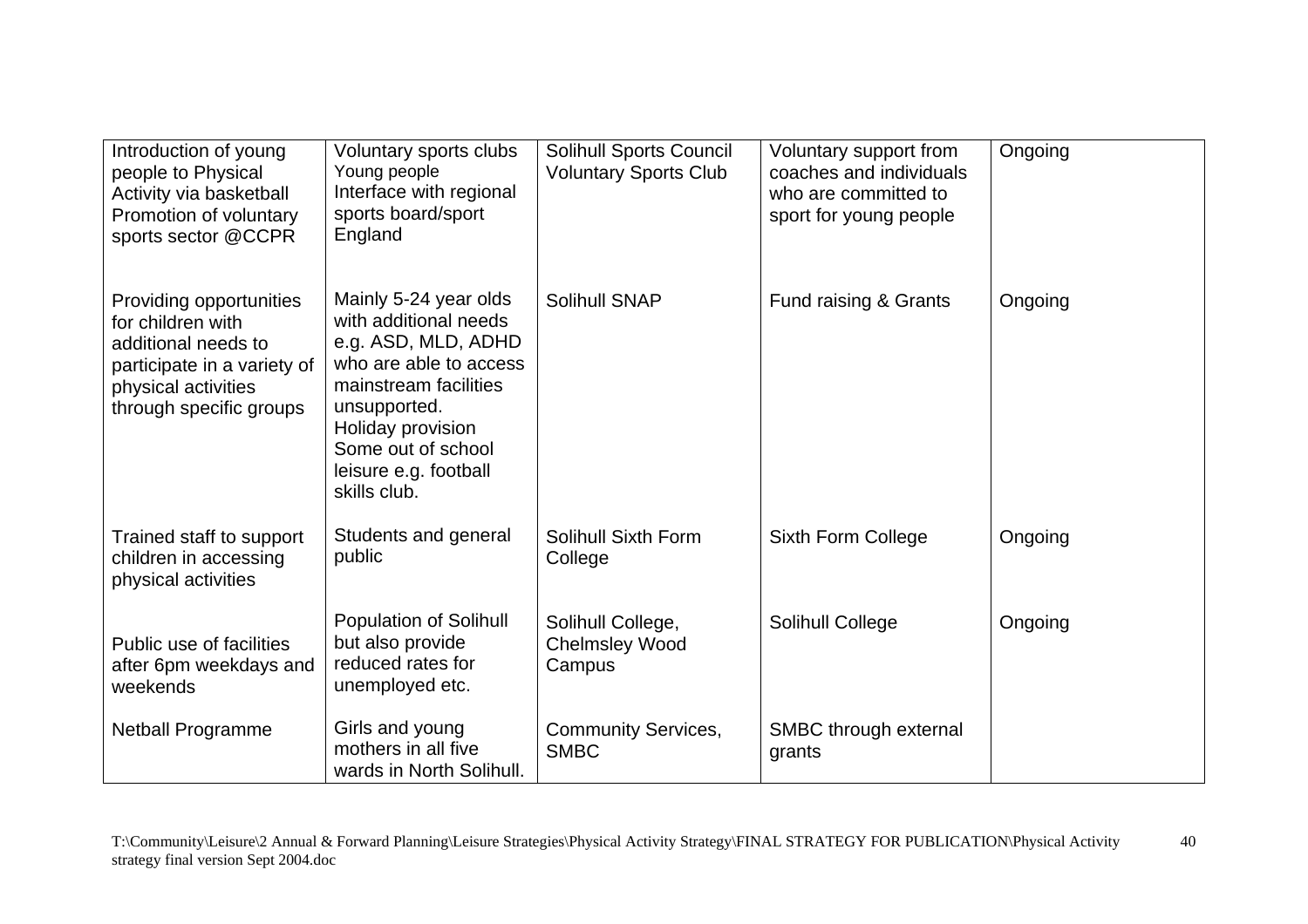|                                                                                                                                                    | <b>Based in Hatchford</b><br>School                                                                  |                                                                                    |                                    |                   |
|----------------------------------------------------------------------------------------------------------------------------------------------------|------------------------------------------------------------------------------------------------------|------------------------------------------------------------------------------------|------------------------------------|-------------------|
| Information,<br>infrastructure and<br>support to support<br>delivery of the Youth<br>Work Curriculum and<br>positive outcomes for<br>young people. | Focus on 13-19 year<br>olds in context of 11-21<br>year olds particularly<br>those 'at risk'/in need | Solihull Youth and<br><b>Community Service</b>                                     | <b>SMBC</b>                        | Every three years |
| <b>Extended Schools</b>                                                                                                                            | Community<br>surrounding schools                                                                     | Coleshill Heath School,<br>Yorkswood School,<br>Kingfisher School and<br>Hatchford | <b>Extended Schools</b><br>Funding | Ongoing           |
| <b>Private Leisure Centres</b>                                                                                                                     | <b>Population of Solihull</b><br>(South Solihull)                                                    | Various including 'David<br>Lloyd', 'Virgin Active.'<br><b>GWSP</b>                | Private                            |                   |
| 'Club Mark'<br>Accreditation                                                                                                                       | All people but<br>especially juniors<br>(makes clubs friendly<br>and acceptable for<br>juniors)      | GWSP/SSCo's                                                                        | <b>Individual Clubs</b>            |                   |
| 'Step into Sport' Project<br>(Volunteering in Sport)                                                                                               | School pupils,<br>volunteers 14+                                                                     | Churches/Multi-faith<br>groups ie Hampton Lane                                     | YST/BST/SE                         |                   |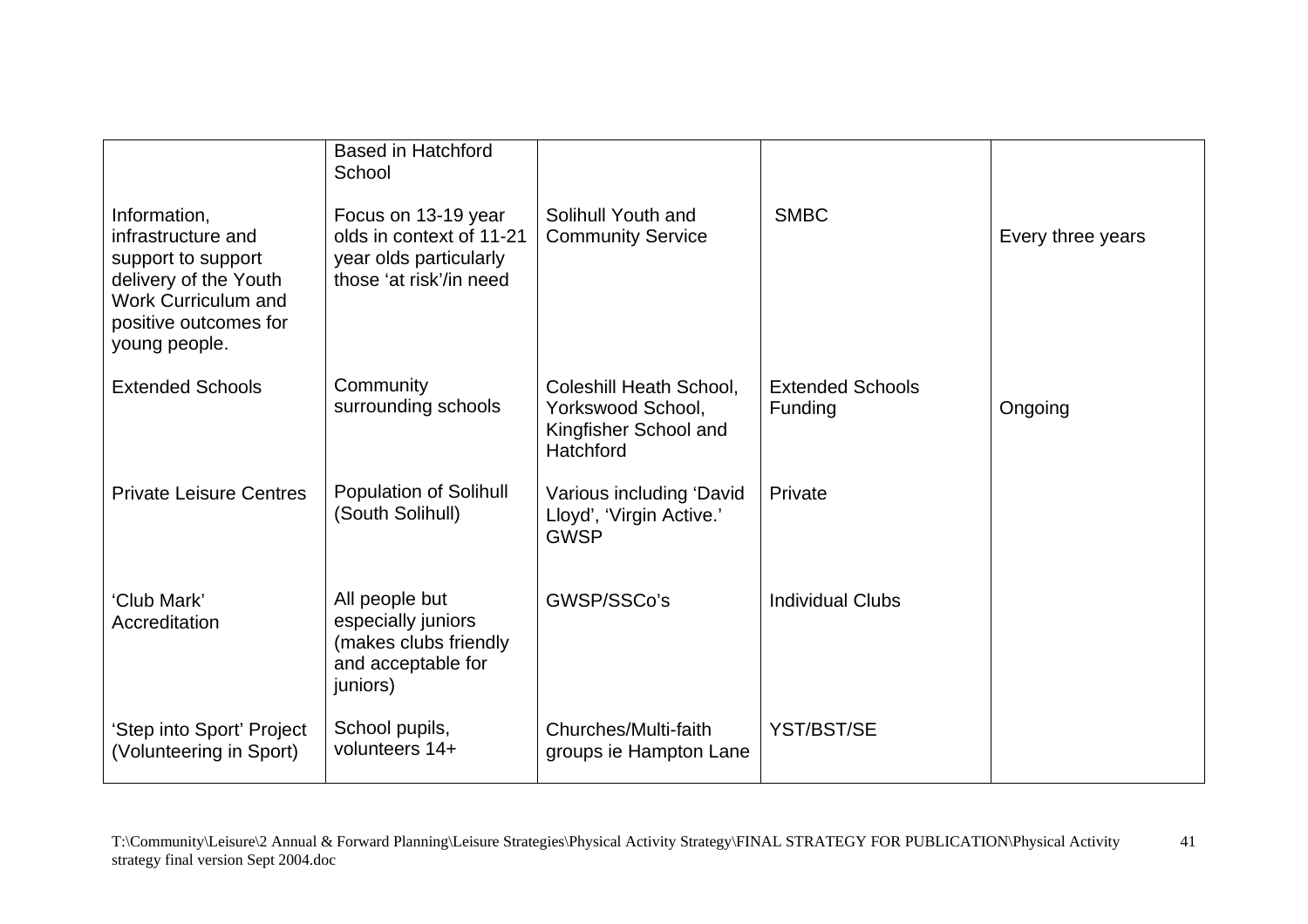| Various activities                      | Local community                                  | Warwickshire Wildlife<br><b>Trusts</b>              | <b>Local Grants</b> |  |
|-----------------------------------------|--------------------------------------------------|-----------------------------------------------------|---------------------|--|
| Various activities and<br>opportunities | <b>Population of Solihull</b>                    | Various Rambling and<br><b>Cycling Groups/Clubs</b> | Voluntary grants    |  |
| Rambles and Cycle<br>rides              | <b>Population of Solihull</b><br>(mainly adults) |                                                     |                     |  |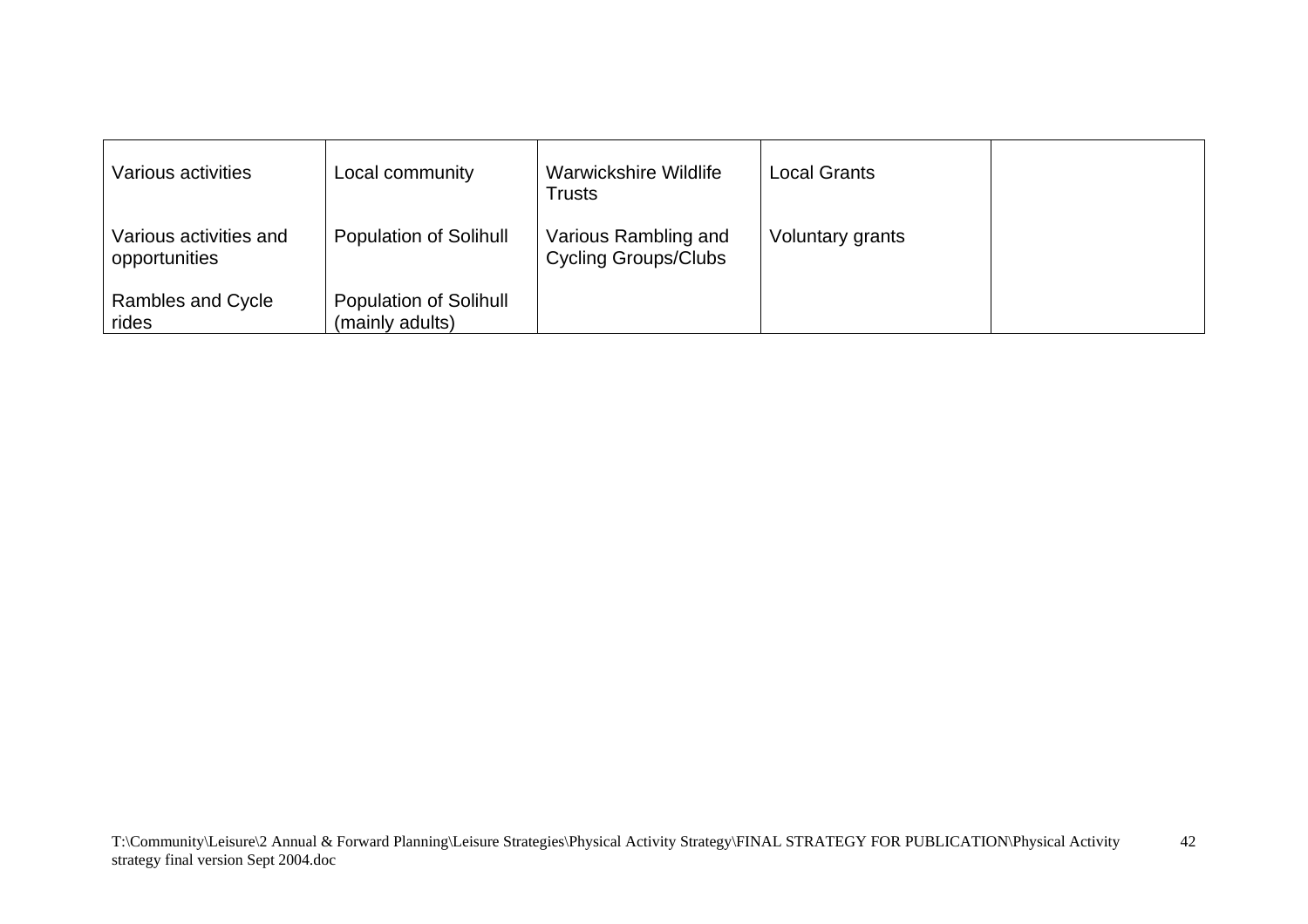*OBJECTIVE 5:* **To work towards ensuring the physical environment and local culture promotes and enables an active lifestyle at home, at work and for recreation and transport** 

| What is the activity/                                                                                                                                                                                                 | Who is it aimed at?                                                | Who is doing it?                          | How is it funded?                    | Over which timescale?    |  |
|-----------------------------------------------------------------------------------------------------------------------------------------------------------------------------------------------------------------------|--------------------------------------------------------------------|-------------------------------------------|--------------------------------------|--------------------------|--|
| programme, etc/                                                                                                                                                                                                       |                                                                    |                                           |                                      |                          |  |
| Website development                                                                                                                                                                                                   | General public                                                     | <b>Public Health</b><br>Directorate       | <b>Local Government</b>              | <b>Rolling Programme</b> |  |
| <b>Identification and</b><br>establishment of cycle<br>routes with particular<br>emphasis on places of<br>education, workplaces<br>and leisure destinations<br>Including the provision of<br>safe and secure parking. | General public                                                     | <b>SMBC</b><br>Road Safety Team<br>(SMBC) |                                      | Ongoing                  |  |
| <b>DDA</b> assessments<br>leading to Leisure PPP<br>investment in Public<br><b>Leisure Facilities</b>                                                                                                                 | General public                                                     | <b>SMBC Leisure</b>                       | <b>Public Private</b><br>Partnership | By 2005                  |  |
| Implementation of<br><b>Walking Strategy for</b><br>Solihull (covers Rights of<br>Way activity including<br>urban and rural walking<br>network) and promotion<br>of walking                                           | <b>General Public</b><br><b>SMBC</b><br>Road Safety Team<br>(SMBC) |                                           |                                      | Ongoing                  |  |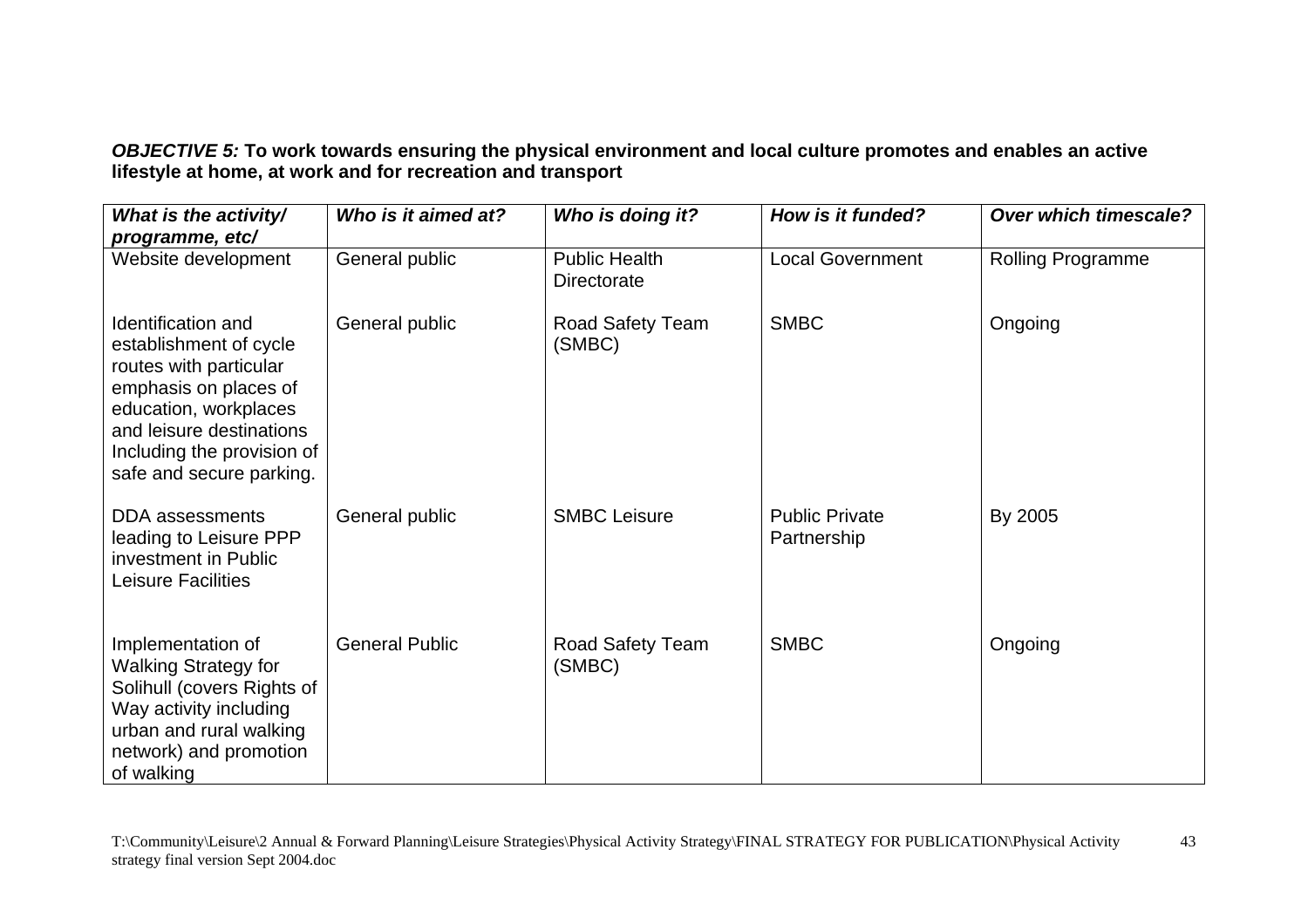| Possible link with<br>transport needs and<br>addressing them                                                                                                     | General public (North<br>Solihull)                           | SMBC - Physical and<br><b>Economic Regeneration</b>           |                                                                                                                                                                            |                                     |
|------------------------------------------------------------------------------------------------------------------------------------------------------------------|--------------------------------------------------------------|---------------------------------------------------------------|----------------------------------------------------------------------------------------------------------------------------------------------------------------------------|-------------------------------------|
| Awareness of space<br>needs within physical<br>regeneration<br>programmes                                                                                        | General public (North<br>Solihull)                           | SMBC-Physical and<br><b>Economic Regeneration</b>             | <b>Council Budget for</b><br>assisting housing<br>associations with capital<br>costs of new works.<br>Money available for new<br>build and repair to<br>existing buildings |                                     |
| <b>Production of SMBC</b><br><b>Housing Strategy</b>                                                                                                             | <b>Population of Solihull</b>                                | SMBC-Physical and<br><b>Economic Regeneration</b>             |                                                                                                                                                                            |                                     |
| Responsibility for<br>housing development in<br>Solihull                                                                                                         |                                                              |                                                               |                                                                                                                                                                            |                                     |
| Provision of<br>leisure/sports facilities,<br>information and<br>infrastructure                                                                                  | Leisure Centre<br>Programmes<br>All sections of<br>Community | <b>Community Services,</b><br><b>SMBC</b>                     | <b>SMBC</b>                                                                                                                                                                | Government-ongoing<br>Sport England |
| <b>Youth Diversion</b><br><b>Schemes</b><br>(see Objective 4 Sheets)<br>Supporting function<br>pastoral guidance to<br>character development,<br>role modelling. | Young people in North<br>Solihull                            | <b>West Midlands Police</b><br>'B' Sector (Solihull<br>North) | A 'very limited' human<br>resource used as a<br>pump primer with a<br>clear exit strategy.<br><b>Anti-social Behaviour</b><br><b>Police Budget</b>                         | Ongoing                             |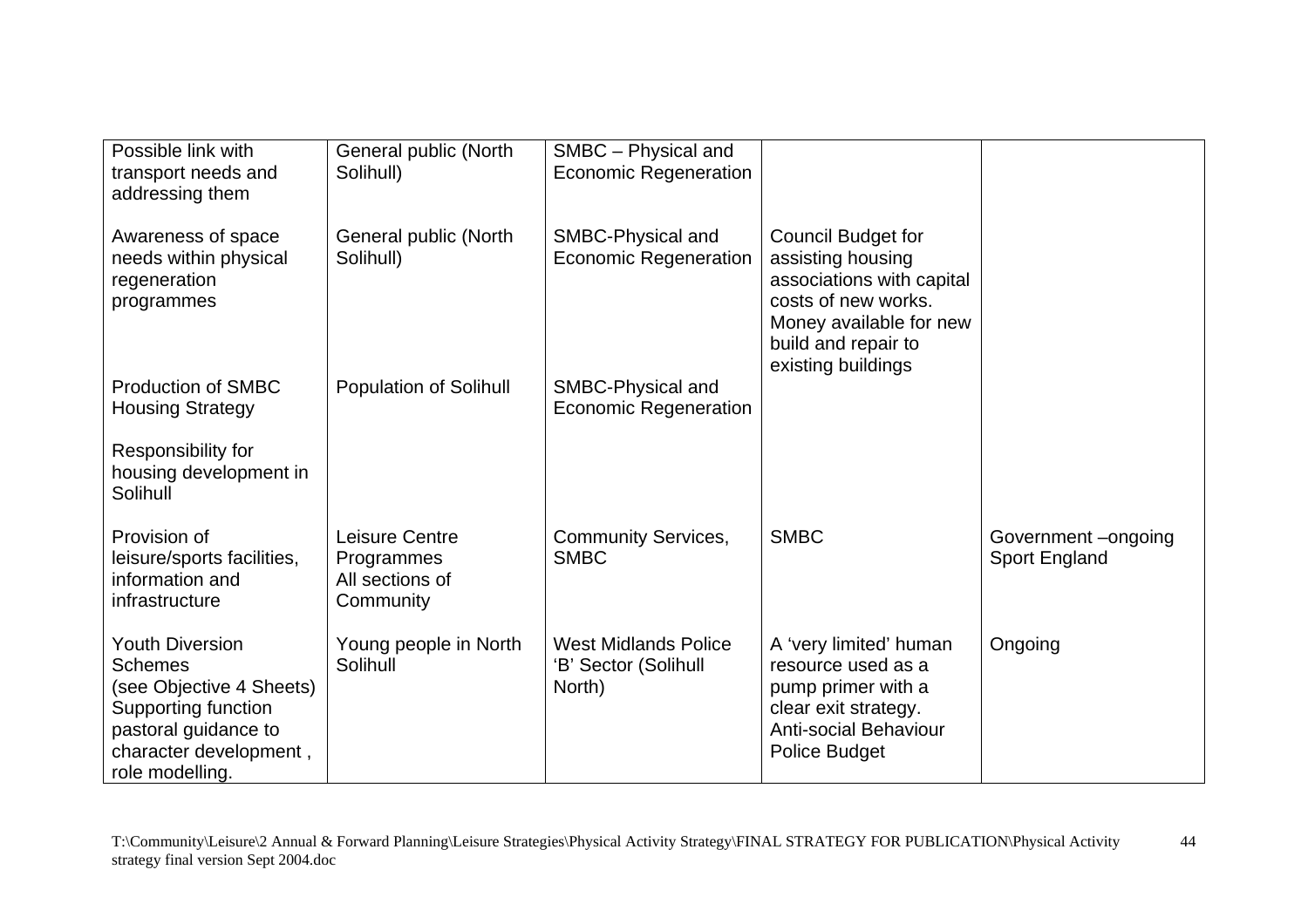| Working towards parks<br>and open space<br>environments that are<br>accessible, attractive,<br>clean, safe, varied and<br>welcoming                                                                                 | General public                                                                                                        | Parks Department,<br><b>Community Services'</b><br><b>SMBC</b>                     | <b>SMBC</b>                  | Ongoing |
|---------------------------------------------------------------------------------------------------------------------------------------------------------------------------------------------------------------------|-----------------------------------------------------------------------------------------------------------------------|------------------------------------------------------------------------------------|------------------------------|---------|
| <b>General Public</b><br>Creation of play areas<br>that are welcoming, safe,<br>attractive, accessible<br>and meet the needs of<br>children and young<br>people in a balanced<br>and fair way across the<br>Borough |                                                                                                                       | <b>SMBC</b><br><b>Parks Department</b><br><b>Community Services</b><br><b>SMBC</b> |                              |         |
| Encouragement of<br>physical activity as part<br>of a healthy lifestyle                                                                                                                                             | Children under 4 and<br>their families                                                                                | <b>Sure Start Local</b><br>Programme                                               | <b>Government Sure Start</b> |         |
| To increase the<br>provision of high quality<br>school sport in and out<br>of the curriculum                                                                                                                        | Pupils 4-18 from 23<br>schools in partnership<br>increasing to 40 in Sept<br>2004                                     | <b>North Solihull School</b><br>Sport Co-ordinator<br>Programme                    | <b>Youth Sport Trust</b>     | Ongoing |
| <b>National Healthy</b><br><b>Schools Standard</b><br>including Safe Routes)<br>to School)                                                                                                                          | Target for phase 2-<br>schools with 20%<br>+FSME to be at level 3.<br>This does not specify<br>physical activity, but | Solihull PCT/Solihull<br><b>MBC</b>                                                | Government                   | Ongoing |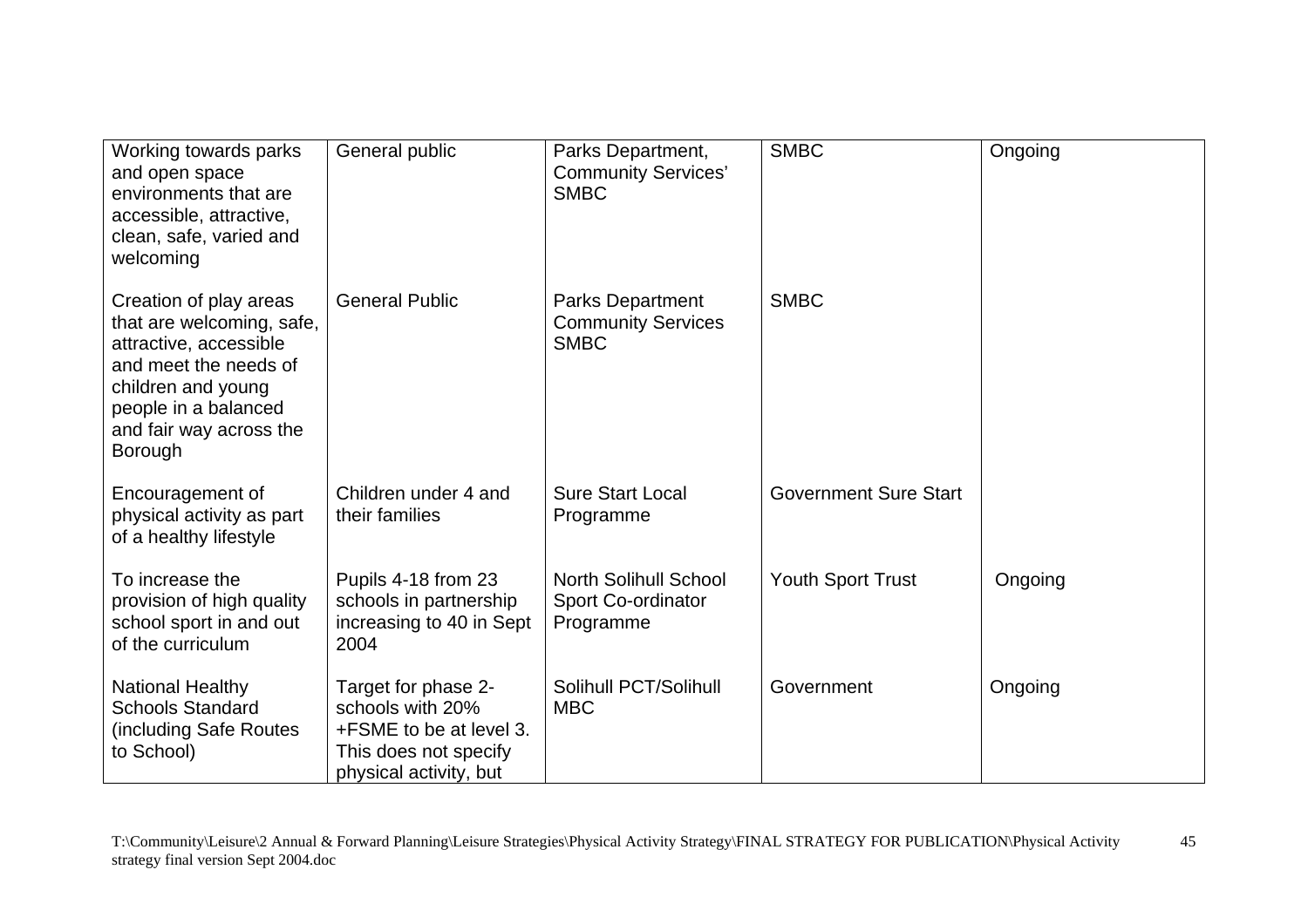|                                                                                                                                                                                                                                                                                                                                                                                                                                                   | schools may choose to<br>develop this scheme<br>and aspects within it |                                                                                    |                                    |         |
|---------------------------------------------------------------------------------------------------------------------------------------------------------------------------------------------------------------------------------------------------------------------------------------------------------------------------------------------------------------------------------------------------------------------------------------------------|-----------------------------------------------------------------------|------------------------------------------------------------------------------------|------------------------------------|---------|
| <b>Extended Schools</b>                                                                                                                                                                                                                                                                                                                                                                                                                           | Community surrounding<br>schools                                      | Coleshill Heath School,<br>Yorkswood School,<br>Kingfisher School and<br>Hatchford | <b>Extended Schools</b><br>funding |         |
| Promotion of the efficient<br>running of extra<br>curricular sport<br>throughout the Borough.<br>Serving as a co-<br>ordinating body for<br>school sport in relation to<br>the Local Authority and<br>other bodies.<br>Controlling, fostering, co-<br>ordinating and<br>monitoring the finances<br>of the constituent<br>associations.<br>Promote excellence in<br>sport amongst pupils<br>and encouraging<br>competition to the<br>highest level | <b>School Community</b>                                               | <b>Solihull Secondary</b><br><b>School's Sports</b><br>Federation                  | Schools/LEA                        | Ongoing |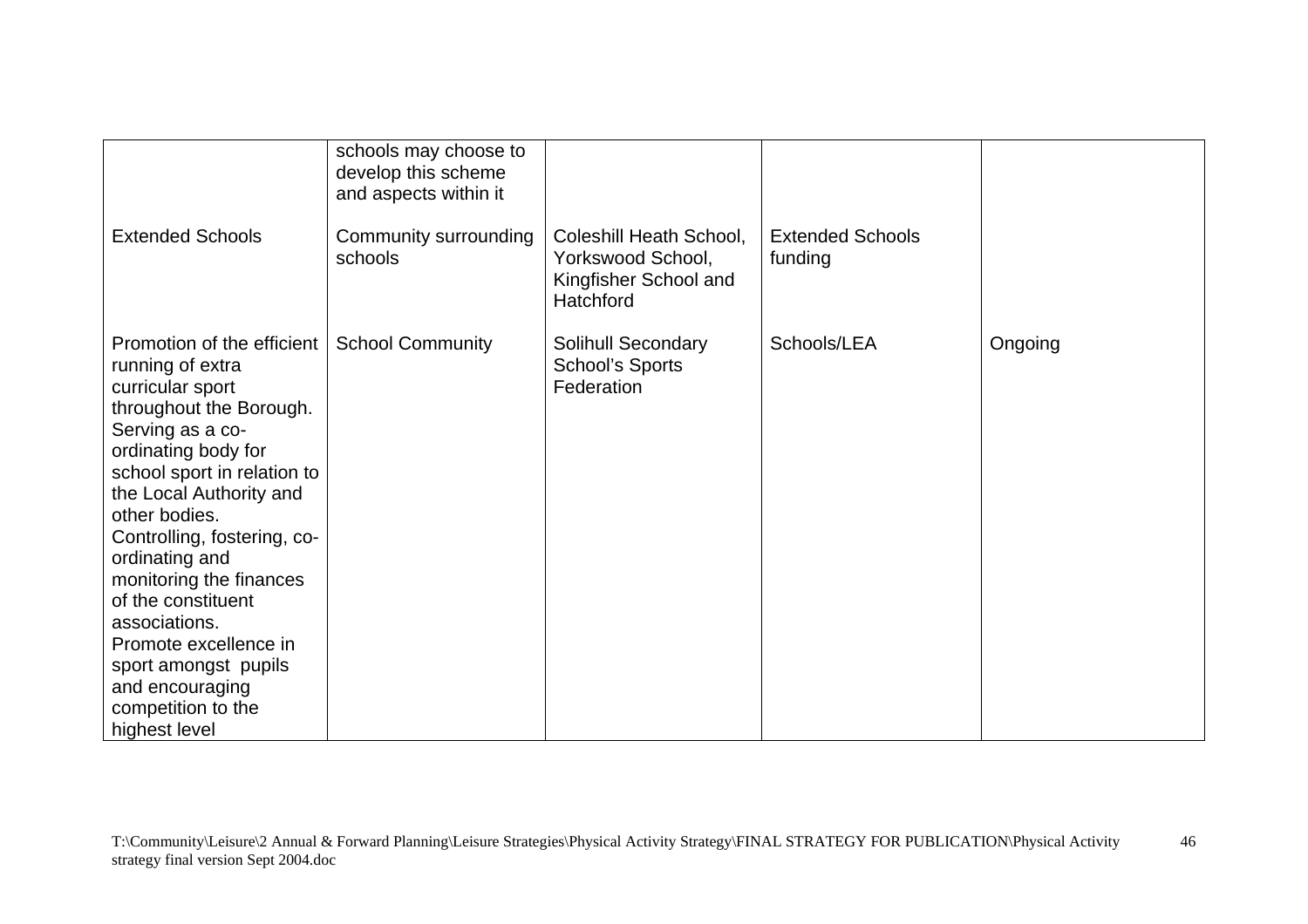*OBJECTIVE 6: Establish 'career pathways' for specific activities (such as walking and cycling) providing a continuum of opportunities from the most basic level such as obtaining, storing and learning to ride a bicycle, to the highest, such as participation in international sporting events*

| What is the activity/                                                                                                                                    | Who is it aimed at?                                                                       | Who is doing it?                                                           | How is it funded?                                                                             | <b>Over which timescale?</b> |
|----------------------------------------------------------------------------------------------------------------------------------------------------------|-------------------------------------------------------------------------------------------|----------------------------------------------------------------------------|-----------------------------------------------------------------------------------------------|------------------------------|
| programme, etc/<br>Distribution of leaflets<br>Including specific<br>leaflets identifying local<br>opportunities for<br>walking, cycling and<br>swimming | <b>Health Professionals</b><br>and General Public                                         | Solihull PCT                                                               | <b>Solihull PCT</b>                                                                           |                              |
| Cycling initiatives<br>included within revised<br><b>Draft Solihull Cycling</b><br>Strategy                                                              | <b>General Public</b>                                                                     | <b>Cycling Steering Group</b>                                              | Volunteers/SMBC/<br><b>SPCT</b>                                                               | Ongoing                      |
| <b>Walking for Health</b><br>Project<br>Includes Health Walks<br>Programme and<br>Discovery Walks-see<br>Objective 4 Sheets)                             | <b>General Public</b><br>particularly those who<br>are disadvantaged and<br>/or sedentary | <b>Walking for Health</b><br><b>Steering Group</b>                         | Solihull PCT/SMBC<br>Supported by Walking<br>the Way to Health<br>Initiative until July 2005  |                              |
| <b>Co-ordinating Curricular</b><br>and extra curricular<br>PE/Sport in primary,<br>Special and Secondary<br>Schools. Give                                | All schools through two<br>partnerships by 2005                                           | Smith's Wood School<br>Sport Co-ordinator<br>Partnership and Lode<br>Heath | Sport England budget-<br>changing to DFES<br>funding-part of £459<br>million for school sport | Ongoing                      |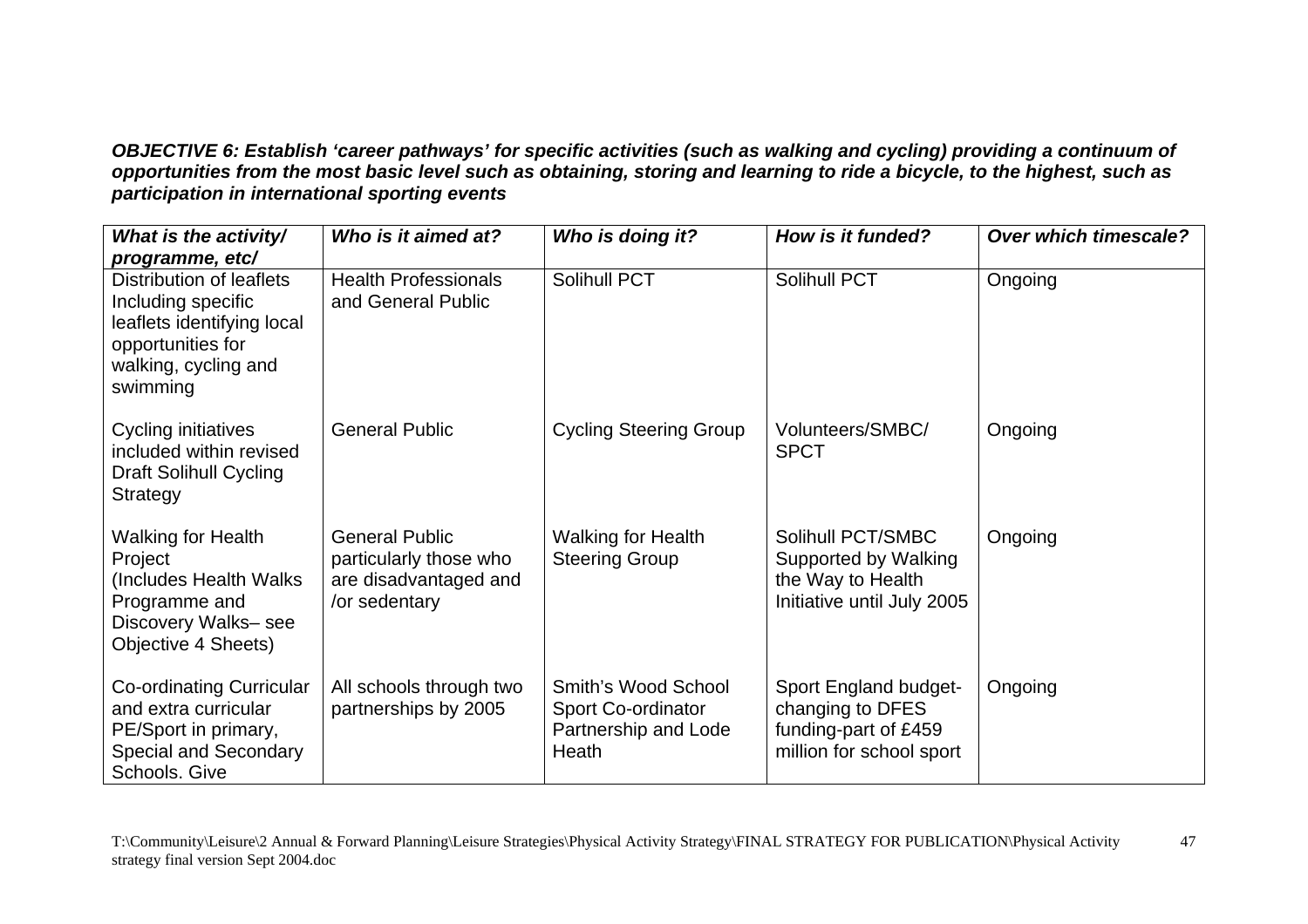| opportunities for older<br>pupils to carry on<br>involvement in sport<br>through leadership<br>programmes                                                                                                                                                                                                                                                                                                                                        |                                                                                   |                                                                   |                  |         |
|--------------------------------------------------------------------------------------------------------------------------------------------------------------------------------------------------------------------------------------------------------------------------------------------------------------------------------------------------------------------------------------------------------------------------------------------------|-----------------------------------------------------------------------------------|-------------------------------------------------------------------|------------------|---------|
| To increase the<br>provision of high quality<br>school sport in and out<br>of the curriculum                                                                                                                                                                                                                                                                                                                                                     | Pupils 4-18 from 23<br>schools in partnership<br>increasing to 40 in Sept<br>2004 | <b>North Solihull School</b><br>Sport Co-ordinator<br>Programme   | <b>DFES/NOF</b>  | Ongoing |
| Promotion of the<br>efficient running of extra<br>curricular sport<br>throughout the Borough.<br>Serving as a co-<br>ordinating body for<br>school sport in relation<br>to the Local Authority<br>and other bodies.<br>Controlling, fostering,<br>co-ordinating and<br>monitoring the finances<br>of the constituent<br>associations.<br>Promote excellence in<br>sport amongst pupils<br>and encouraging<br>competition to the<br>highest level | <b>School Community</b>                                                           | <b>Solihull Secondary</b><br><b>School's Sports</b><br>Federation | Small grant SMBC | Ongoing |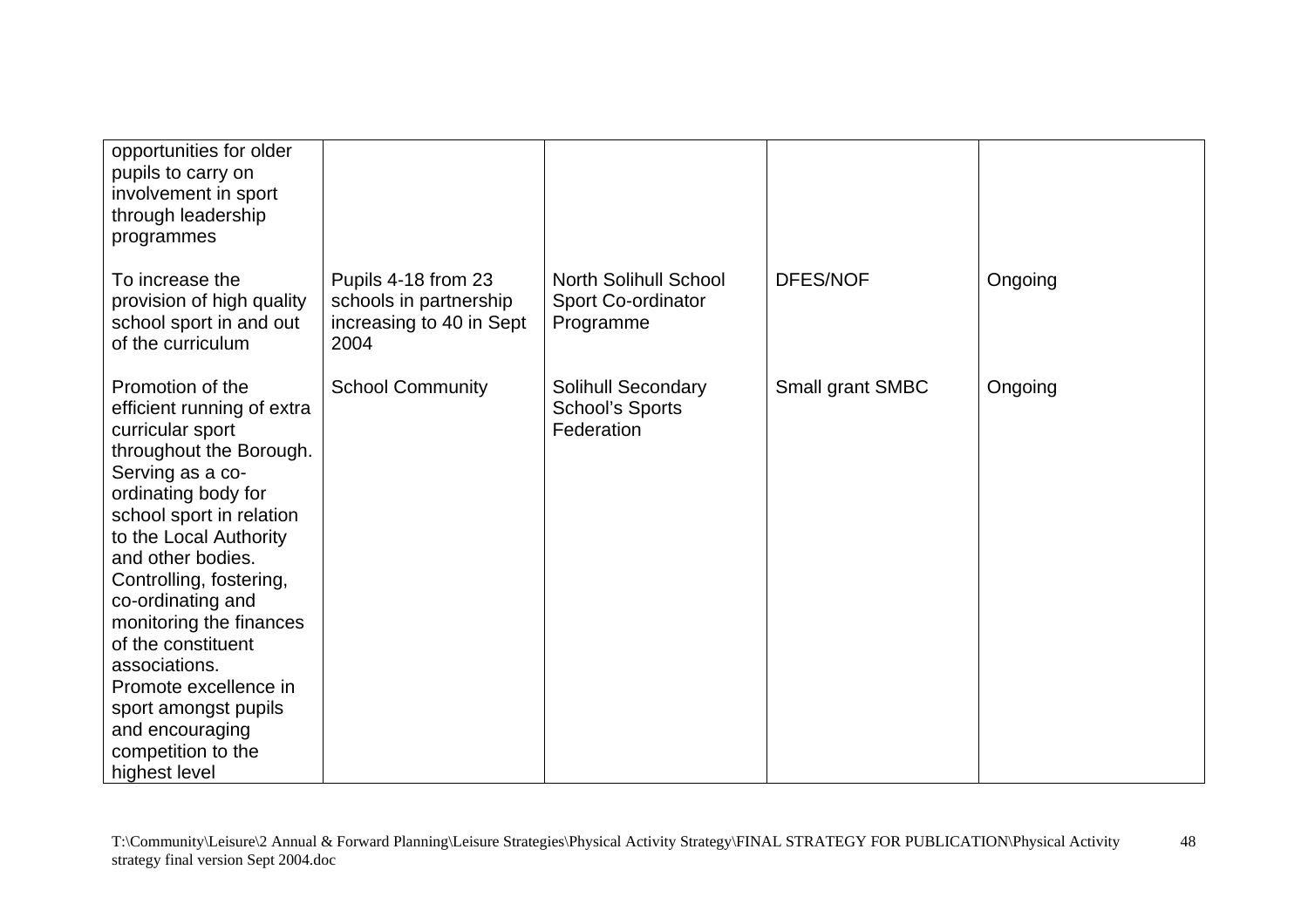## **APPENDIX 3: Evidence Base**

In order for us to decide what options are open to us we need to draw on research evidence of what works or does not work in promoting physical activity. Although further research is needed, and much is being undertaken at the present time, there is a significant amount of good quality research available. Key findings from this research in relation to individual and community approaches to promoting physical activity are outlined below:

#### **Summary 1 : Characteristics of Effective Interventions on an Individual Level**

- Individualised advice for behaviour change delivered verbally with written support
- Setting goals for behaviour change
- Self monitoring
- Exploring cognitive and behavioural factors associated with behaviour change, including beliefs about the costs and benefits of physical activity, reinforcement of changes in physical activity, confidence to engage in physical activity
- Ongoing verbal support
- Intervention follow-up
- Promotion of moderate intensity physical activity such as walking and cycling
- Interventions are not dependent on attendance at a facility
- Evaluation and monitoring

## **Summary 2:**

 **Characteristics of Effective Interventions on an Community Level** 

- A commitment has been made at a strategic level
- The programme is part of a longer term strategy and plan
- Take account of social, environmental and physiological perspectives
- The target group is involved in planning
- The targeted community understands and perceives the potential benefits of the intervention programmes
- Involve specialist advice where appropriate
- Promotion of moderate intensity activity, particularly walking and cycling
- Creation of enhanced access to places for physical activity together with informational outreach activities
- Include appropriate evaluation and monitoring mechanisms (Short and long term)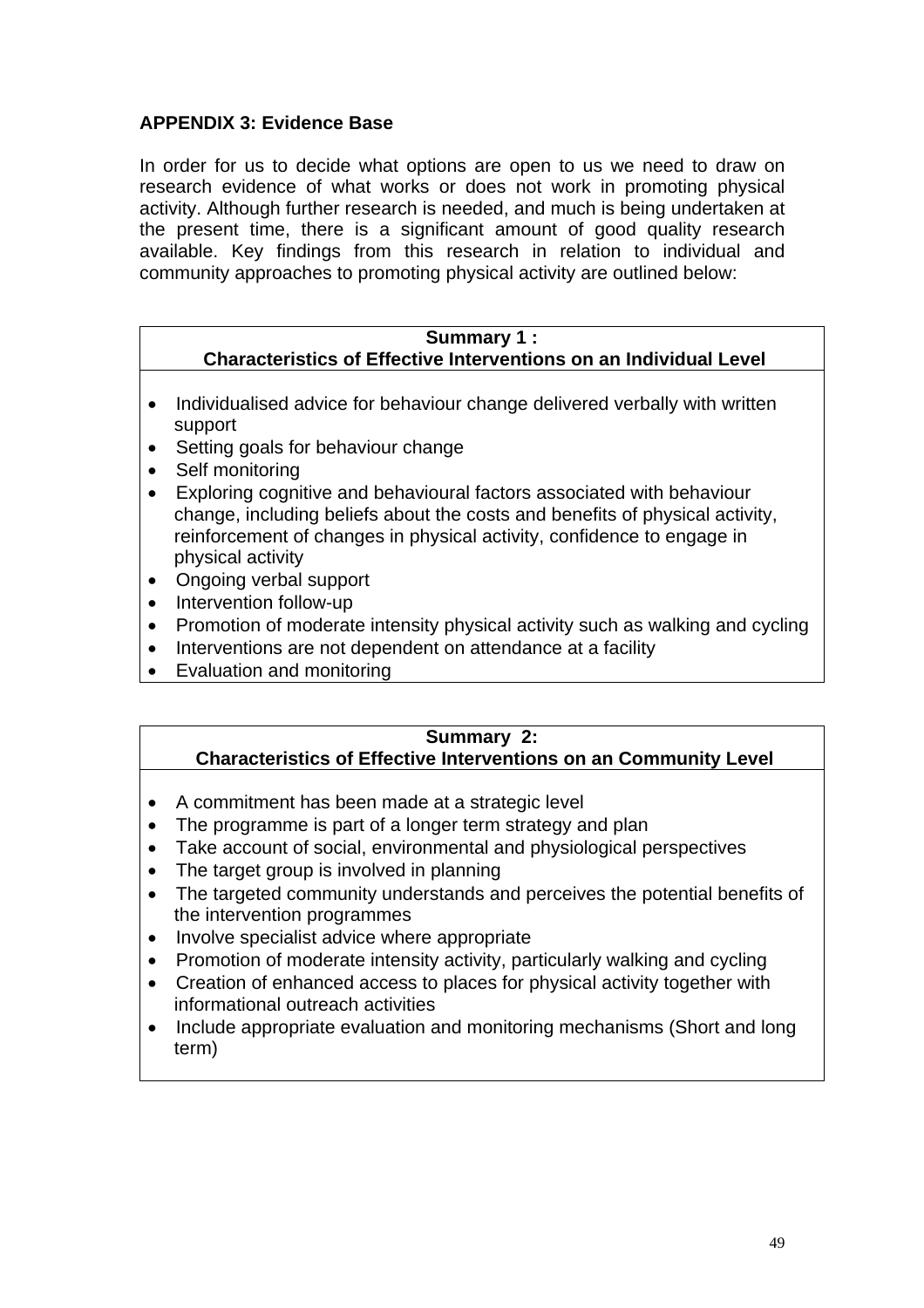# **Appendix 4: List of Consultees**

| AgeSafe Officer's Group                | Olton & West Warwickshire Sports Club           |
|----------------------------------------|-------------------------------------------------|
| Arden Tennis Club                      | Park Hall School                                |
| Berkswell & Balsall Common Tennis Club | Primary Care and Health Inequalities Sub        |
|                                        | Group -                                         |
|                                        | Professional Executive Committee (PEC)          |
|                                        | -SCPT                                           |
| Berkswell & Balsall Rugby Club         | <b>Primary Heads Forum</b>                      |
| Birmingham City Football Club          |                                                 |
| <b>Birmingham Exiles Rugby Club</b>    | <b>Public Health Directorate</b>                |
| Camp Hill Rugby Club                   | Secondary Heads Forum                           |
| Catherine de Barnes Cricket Club       | <b>SMBC Chief Executive's Dept.</b>             |
| CHD LIT                                | <b>SMBC Community Services</b>                  |
| Child Health Group                     | <b>SMBC Education &amp; Children's Services</b> |
| Colebridge Trust                       | <b>SMBC Overview &amp; Scrutiny Group -</b>     |
|                                        | <b>Local Services</b>                           |
| Council for the Voluntary Service      | <b>SMBC Public Heath</b>                        |
| <b>Cycling Steering Group</b>          | <b>SMBC Resources</b>                           |
| <b>Diabetes LIT</b>                    | <b>SMBC Social Care &amp; Performance</b>       |
| <b>DIAL</b>                            | <b>SMBC Strategic Services</b>                  |
| Dino's Gym & Fitness Centre            | Solihull 6 <sup>th</sup> Form College           |
| Directors Management Team              | Solihull College                                |
| <b>Disabled People's Network</b>       | <b>Solihull Councillors</b>                     |
| <b>Fitness First</b>                   | <b>Solihull Heart Support Group</b>             |
| Hampton in Arden Tennis Club           | Solihull Hospital                               |
| <b>ILAM</b>                            | <b>Solihull Leisure Opportunities</b>           |
| Knowle Village Cricket Club            | <b>Solihull Libraries</b>                       |
| <b>Light Hall School</b>               | <b>Solihull Parish Council</b>                  |
| Lode Heath School                      | <b>Solihull Primary Care Trust</b>              |
| Lowbrook Day Centre                    | Solihull Schools Sports Federation              |
| LSP Children & Young People            | Solihull SNAP                                   |
| LSP Crime & Disorder                   | <b>Solihull Sports Council</b>                  |
| LSP Health & Inequalities              | Sport England                                   |
| LSP Learning & Inclusion               | <b>Sure Start</b>                               |
| <b>LSP Place to Live</b>               | The Blossomfield Club                           |
| <b>Mental Health LIT</b>               | Virgin Active                                   |
| <b>Moseley Cricket Club</b>            | <b>Walking for Health Group</b>                 |
| O2 Health & Fitness Club               | <b>West Midlands Police</b>                     |
| Old Saltleians Ladies Rugby Club       | <b>Woodbourne Sports Club</b>                   |
| Old Yardleians Rugby Club              | <b>Youth Sport Trust</b>                        |
|                                        |                                                 |

50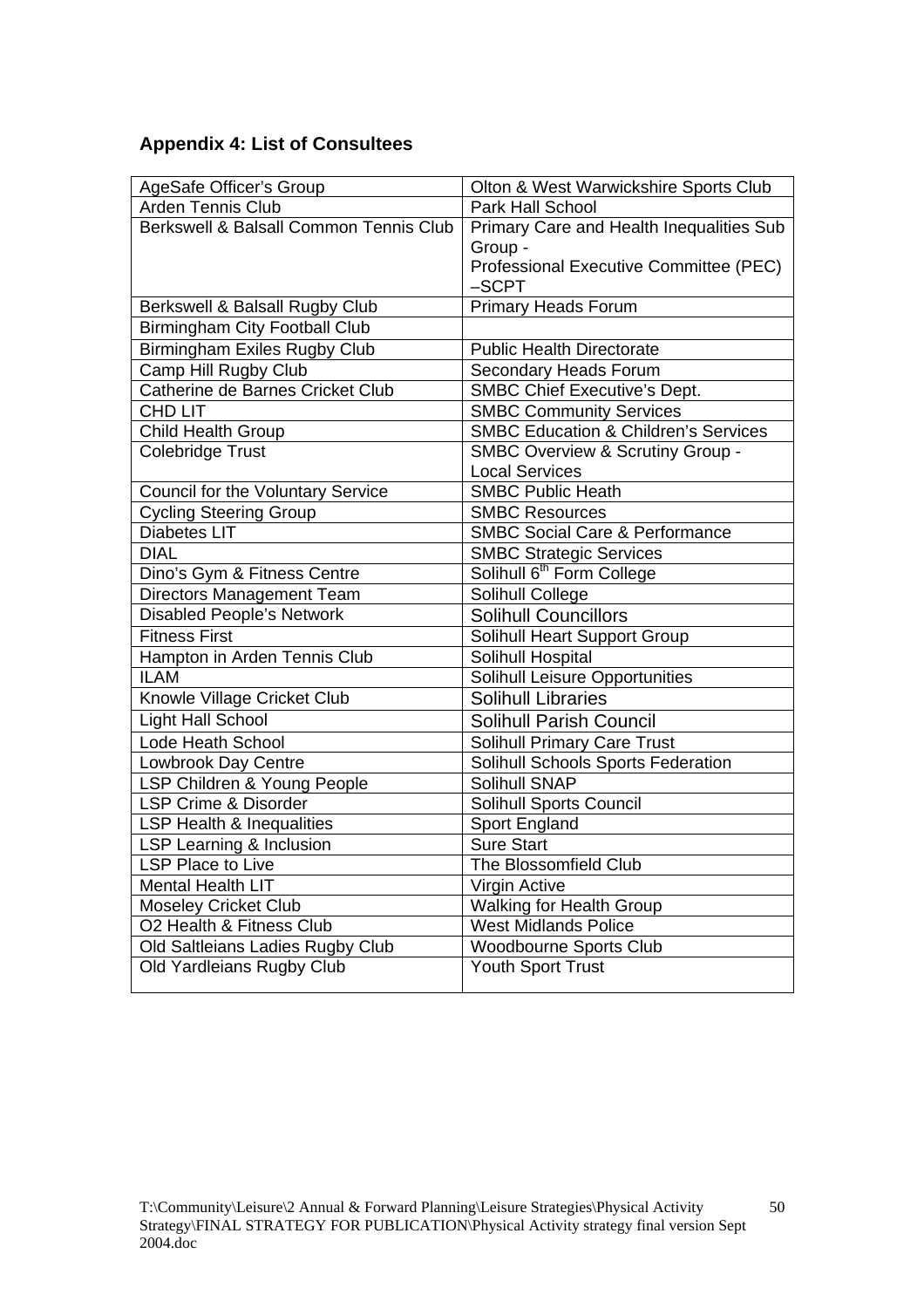#### **Appendix 5: Physical Activity for Solihull Strategic Group Membership**

(As this is a live document, the working group must be flexible to deal with the changing environment, and can therefore be amended at any point).

| <b>Title</b> | First<br><b>Name</b> | <b>Last Name</b> | Role                                          | Organisation                           |                             |                      |                   |                |
|--------------|----------------------|------------------|-----------------------------------------------|----------------------------------------|-----------------------------|----------------------|-------------------|----------------|
| Ms           | Lorraine             | <b>Baldwin</b>   |                                               | Solihull SNAP                          | <b>St Andrew's Centre</b>   | Pike Drive           | Chelmsley<br>Wood | <b>B377US</b>  |
| Mr           | Chris                | <b>Barnes</b>    |                                               | Hampton In Arden<br>Tennis Club        | <b>Shadow Brook</b><br>Lane | Hampton In Arden     | Solihull          | B92 ODQ        |
| <b>Mrs</b>   | Sue                  | <b>Barnett</b>   | Manager                                       | <b>Sure Start</b>                      | <b>Chelmsley Circle</b>     | Chelmsley Wood       | Solihull          | <b>B37 5UH</b> |
| Mr           | Andy                 | <b>Bates</b>     |                                               | The Blossomfield<br>Club               | Widney Lane                 | Solihull             |                   | <b>B91 3JY</b> |
| Dr           | M.J.                 | <b>Bleby</b>     |                                               | Arden Medical<br>Centre                | Downing Close               | <b>Station Road</b>  | Solihull          | <b>B93 0QA</b> |
| Mr           | D                    | Carter           |                                               |                                        | 19 Southfields Rd           |                      | Solihull          | <b>B91 3PR</b> |
| Mr           | Russell              | Cartwright       | <b>GP</b> Exercise<br><b>Referral Manager</b> | Solihull Leisure<br>Services           | Solihull Central<br>Library | <b>Council House</b> | Solihull          |                |
| Mr           | Ray                  | Chapman          | Secretary                                     | Park Hall School                       | <b>Water Orton Road</b>     | Castle Bromwich      | Birmingha<br>m    | <b>B36 9HF</b> |
| Dr.          | Jai                  | Chitnis          | <b>Medical Advisor</b>                        |                                        | Solihull PCT                | <b>Union Road</b>    |                   |                |
| <b>Miss</b>  | Julie                | Chrysostomou     | Partnership<br>Development<br>Manager         | Lode Heath School                      | Lode Lane                   | Solihull             |                   | <b>B91 2HW</b> |
| Mr           | Richard              | Court            | <b>Regeneration Team</b>                      | Flat 1                                 | <b>Westfield House</b>      | Smiths Wood          | Solihull          | <b>B36 0QQ</b> |
| Ms           | Jan                  | Cove             |                                               | Community<br><b>Nursing</b>            | <b>Union Road</b>           | Solihull PCT         | Solihull          |                |
| Ms           | Pat                  | Cropper          | Chairman                                      | Solihull Sports<br>Council             | 28 Widney Manor<br>Road     |                      | Solihull          | B91 3JQ        |
| Mr           | Wayne                | Desmond          | <b>Facilities Manager</b>                     | North Solihull<br><b>Sports Centre</b> | Conway Road                 | Chelmsley Wood       | Solihull          | <b>B37 5LA</b> |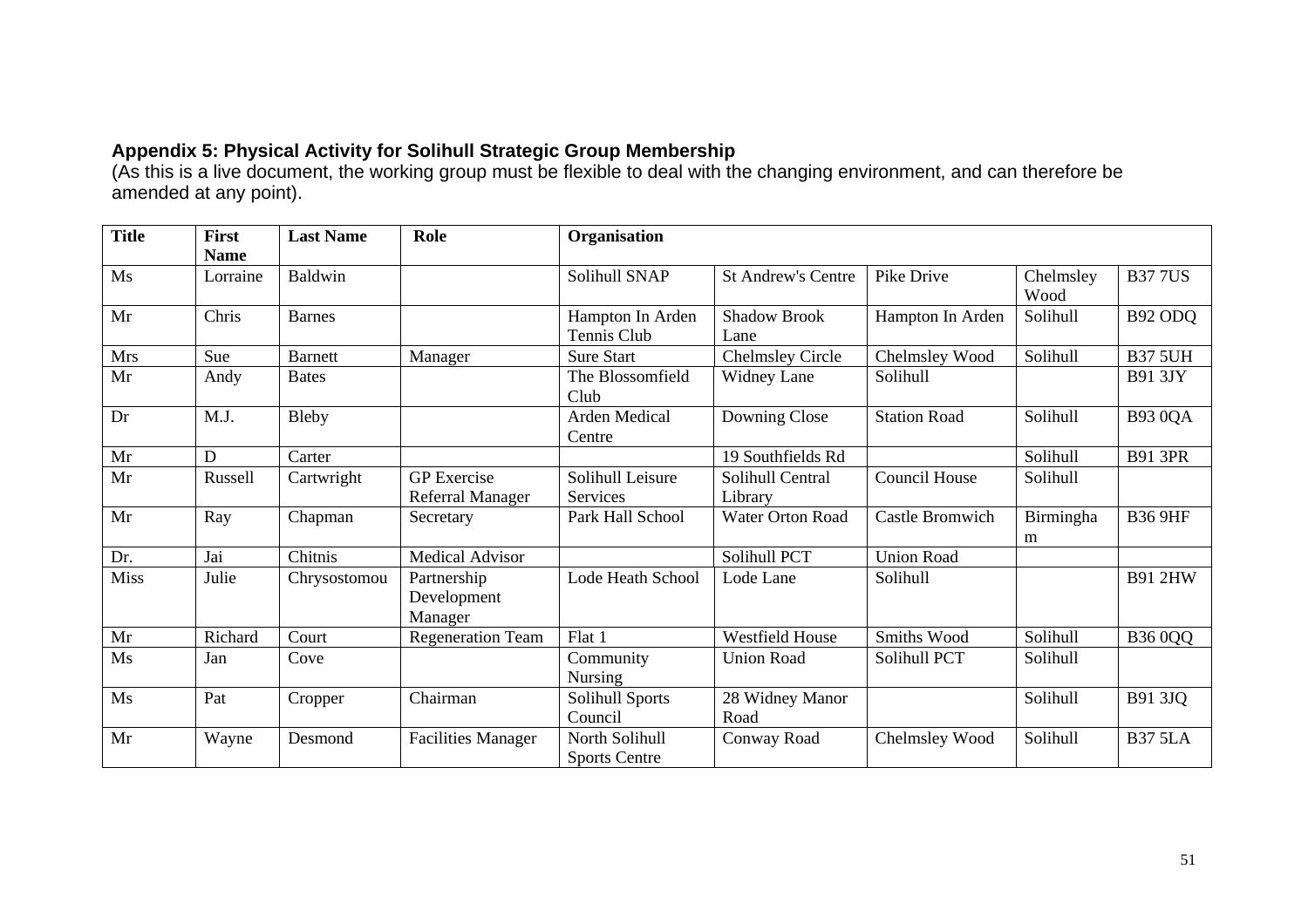| <b>Title</b> | <b>First</b>         | <b>Last Name</b> | Role                                                      | Organisation                          |                            |                      |                       |                |
|--------------|----------------------|------------------|-----------------------------------------------------------|---------------------------------------|----------------------------|----------------------|-----------------------|----------------|
| <b>Miss</b>  | <b>Name</b><br>Fiona | Dowson           | <b>School Travel Plan</b><br>Adviser                      | Community<br><b>Services</b>          | P.O. Box 19                | <b>Council House</b> | Solihull              | <b>B91 3BR</b> |
| Councillor   | David                | Bell             |                                                           | Solihull MBC                          |                            | Council House        | Solihull              |                |
| Mr           | Harold               | Fairhurst        | School<br>Improvement<br>Adviser                          | Education &<br>Children's             | PO Box 20                  | <b>Council House</b> | Solihull              | B91 3QY        |
| Ms           | Fiona                | Fortune          | <b>Sport England</b>                                      | 1 Hagley Rd                           | Five Ways                  | Birmingham           |                       | <b>B16 8TT</b> |
| <b>Mrs</b>   | Angela               | Gabb             | <b>Health Promotion</b><br>Specialist                     | Solihull Primary<br><b>Care Trust</b> | 2nd Floor, Mell<br>House   | 46 Drury Lane        | Solihull              | <b>B91 3BU</b> |
| <b>Mrs</b>   | Mary                 | Gibbs            | Lifelong Learning<br>Partnership Co-<br>ordinator         | Solihull Central<br>Library           | <b>Homer Road</b>          |                      | Solihull              | <b>B91 3RG</b> |
| Ms           | Kim                  | Harper           |                                                           | Colebridge Trust                      | 14 Arran Way               | Smiths Wood          | Solihull              | <b>B360QG</b>  |
| Ms           | Anne                 | <b>Hastings</b>  | <b>Chief Executive</b>                                    | Age Concern                           | The Priory                 | Church Hill Road     | Solihull              | <b>B91 3LF</b> |
| Dr           | Colin                | Harris           | Chair                                                     | Walking for Health<br>Group           | 18 Dunstan Croft           | Shirley              | Solihull              |                |
| Ms           | Caroline             | Harrison         |                                                           | Diabetes Team                         |                            | Kingshurst Clinic    | Solihull              |                |
| Ms           | Kath                 | Hemmings         | Road Safety<br>Manager                                    | Community<br><b>Services</b>          | <b>Council House</b>       |                      | Solihull              |                |
| Ms           | Linda                | Hill             | Senior<br>Physiotherapist                                 | Solihull Hospital                     |                            |                      | Solihull              |                |
| Ms           | Ann                  | Hurst            | <b>Regeneration Team</b>                                  |                                       | Flat 1, Westfield<br>House | Smiths Wood          | Solihull              | <b>B36 0QQ</b> |
|              | Helen                | Jackson          | Children's Fund<br>Manager                                |                                       | Woodlands<br>Campus        | Lundy View           | <b>Smiths</b><br>Wood | <b>B36 0LY</b> |
| <b>Mrs</b>   | Wendy                | Jeffreys         | <b>Health Promotion</b><br>Specialist, Healthy<br>Schools | <b>SPCT</b>                           | 2nd Floor, Mell<br>House   | 46 Drury Lane        | Solihull              | <b>B91 3BU</b> |
| Dr           | Helen                | Jellicoe         | <b>Consultant Clinical</b><br>Psychiatrist                |                                       | Ward 10                    | Solihull Hospital    | Solihull              |                |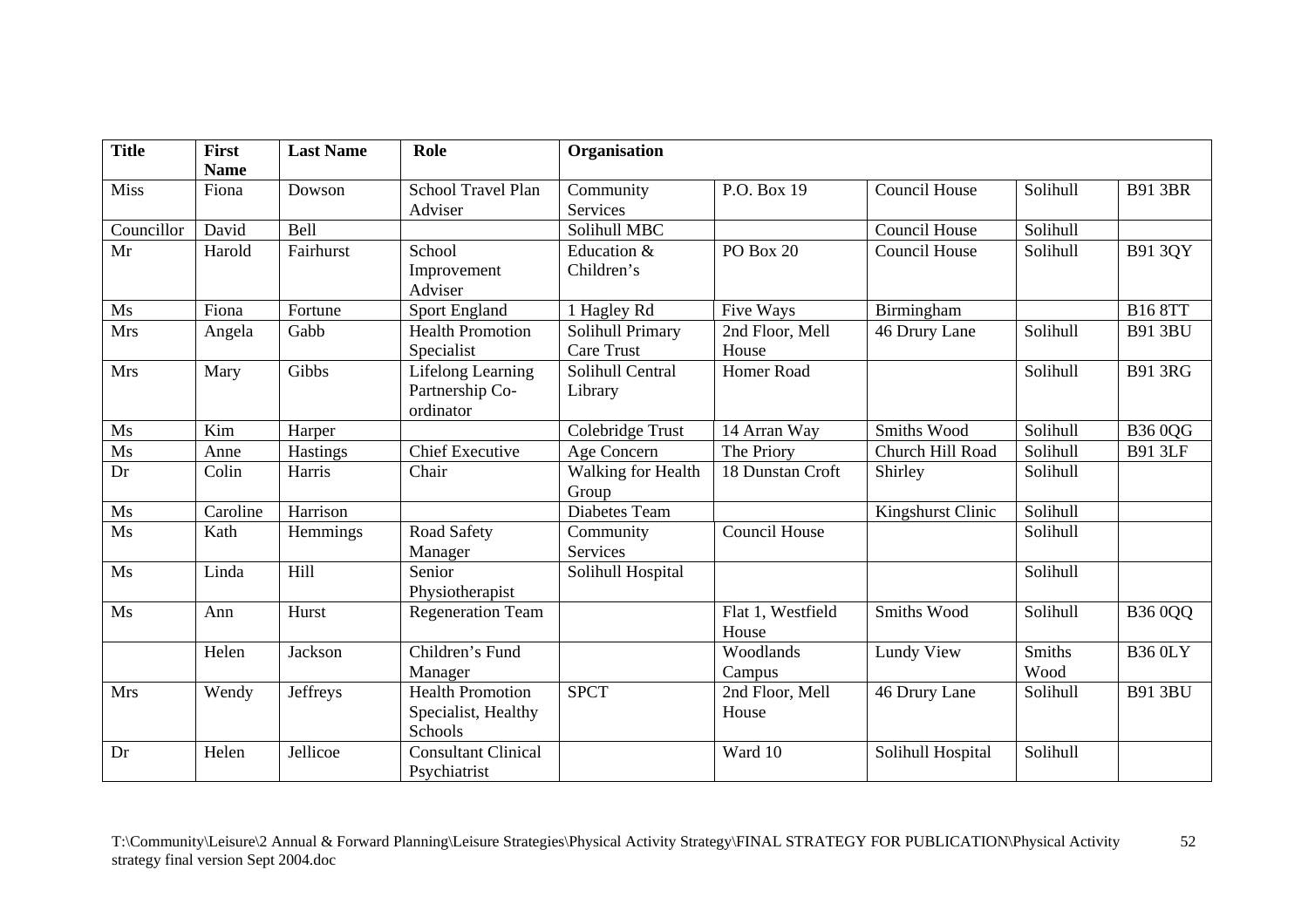| <b>Title</b> | <b>First</b><br><b>Name</b> | <b>Last Name</b> | Role                                                 | Organisation                            |                             |                          |                        |                |
|--------------|-----------------------------|------------------|------------------------------------------------------|-----------------------------------------|-----------------------------|--------------------------|------------------------|----------------|
| Ms           | Elaine                      | Jones            |                                                      | <b>Oliver House</b>                     | 4 Ivy Lodge Close           | <b>Marston Green</b>     | Solihull               | <b>B377HL</b>  |
| Mrs          | Teri                        | Knight           | <b>Consultant in Public</b><br>Health                | <b>SPCT</b>                             | 6th Floor, Mell<br>House    | 46 Drury Lane            | Solihull               | <b>B91 3BU</b> |
| Mr           | Mike                        | Lines            |                                                      | Solihull Heart<br><b>Support Group</b>  | Pear Tree Crescent          | Solihull Lodge           | Solihull               | <b>B90 OLD</b> |
| Ms           | Julie                       | Luscombe         | Clinical<br>Psychologist                             |                                         |                             | Solihull PCT             | Solihull               |                |
| Mr           | David                       | Lusk             | <b>DIAL</b>                                          | Lowbrook Day<br>Centre                  | <b>Chichester Grove</b>     | Chelmsley Wood           | Solihull               | <b>B37 5RZ</b> |
| Ms           | Gill                        | Magee            |                                                      | Environment<br>Services                 | P.O. Box 19                 | <b>Council House</b>     | Solihull               | <b>B91 3QT</b> |
| Ms           | Noreen                      | Mathers          | Director                                             | Solihull MIND                           | 14-16 Faulkner<br>Road      |                          | Solihull               | <b>B92 8SY</b> |
| Mr           | Richard                     | McCrainer        |                                                      | <b>Schools Sports</b><br>Federation     | Alderbrook School           | <b>Blossomfield Road</b> | Solihull               | <b>B91 1SN</b> |
| Mr           | Alan                        | Michell          | Principal Youth &<br><b>Community Worker</b>         |                                         | PO Box 20                   | <b>Council House</b>     | Solihull               | <b>B91 3QU</b> |
| Mr           | Andy                        | Moore            |                                                      | Council for<br><b>Voluntary Service</b> | The Priory                  | Church Hill Road         | Solihull               | <b>B91 3LF</b> |
| Mr           | Ken                         | Phillips         | Service<br>Development<br>Manager                    | Inclusion & Sports<br>Development       | Solihull Leisure<br>Service | Solihull MBC             | Council<br>House       | Solihull       |
| Mr           | Doug                        | Poultney         |                                                      |                                         | 14 Gilberry Close           | Knowle                   | Solihull               | <b>B93 9JZ</b> |
| Ms           | Carolyn                     | Robertson        | Head of Nursing &<br><b>Clinical Services</b>        | Nursing & Clinical<br>Services          | <b>Ground Floor</b>         | <b>Union Road</b>        | Solihull<br><b>PCT</b> |                |
| Mrs          | Jenny                       | Robinson         |                                                      | Olton & West<br>Warwickshire Club       | <b>Grange Road</b>          | Olton                    | Solihull               | <b>B91 1DA</b> |
| <b>Mrs</b>   | Teresa                      | Scragg           | Early Years &<br><b>Childcare Service</b><br>Manager | Education &<br>Children's               | Sanda Croft                 | Chelmsley Wood           | Solihull               | B36 ONF        |